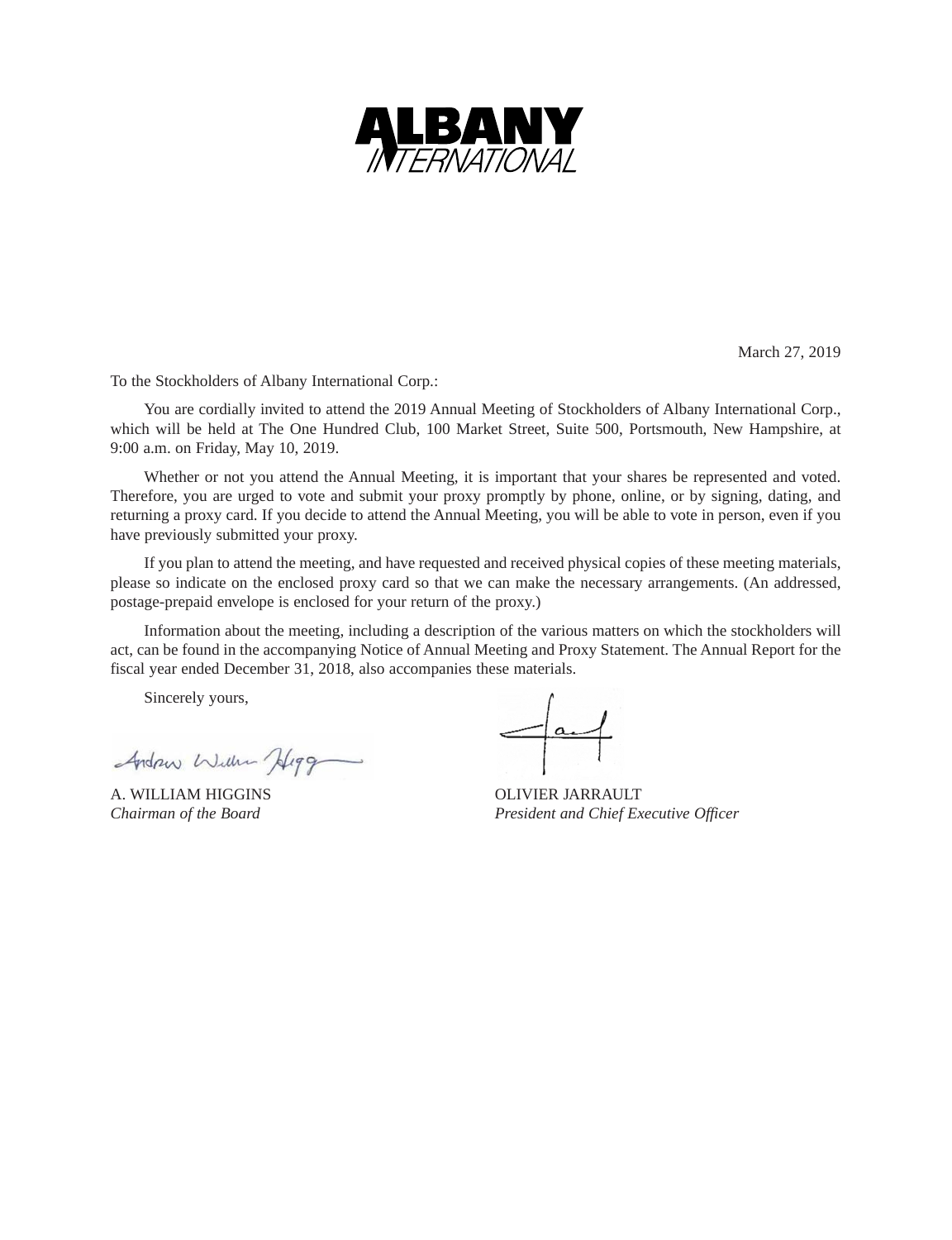# **ALBANY INTERNATIONAL CORP.**

## **216 Airport Drive, Rochester, New Hampshire 03867**

## **NOTICE OF ANNUAL MEETING OF STOCKHOLDERS TO BE HELD MAY 10, 2019**

The Annual Meeting of Stockholders of Albany International Corp. will be held at The One Hundred Club, 100 Market Street, Suite 500, Portsmouth, New Hampshire, on Friday, May 10, 2019, at 9:00 a.m. Eastern Time, for the following purposes:

- 1. To elect ten Directors to serve until the next Annual Meeting of Stockholders and until their successors have been elected and qualified;
- 2. to ratify the appointment of KPMG LLP as our independent auditor;
- 3. to approve, by nonbinding vote, executive compensation; and
- 4. to transact such other business as may properly come before the meeting or any adjournment or adjournments thereof.

Only stockholders of record at the close of business on March 18, 2019, will be entitled to vote at the Annual Meeting of Stockholders or any adjournment or adjournments thereof.

Whether or not you expect to attend the Annual Meeting in person, we urge you to vote your shares at your earliest convenience by telephone, online, or by signing, dating, and returning a proxy card. Submitting your proxy now will not prevent you from voting your shares at the meeting if you desire to do so, as your proxy is revocable at your option.

> CHARLES J. SILVA, JR. *Secretary*

March 27, 2019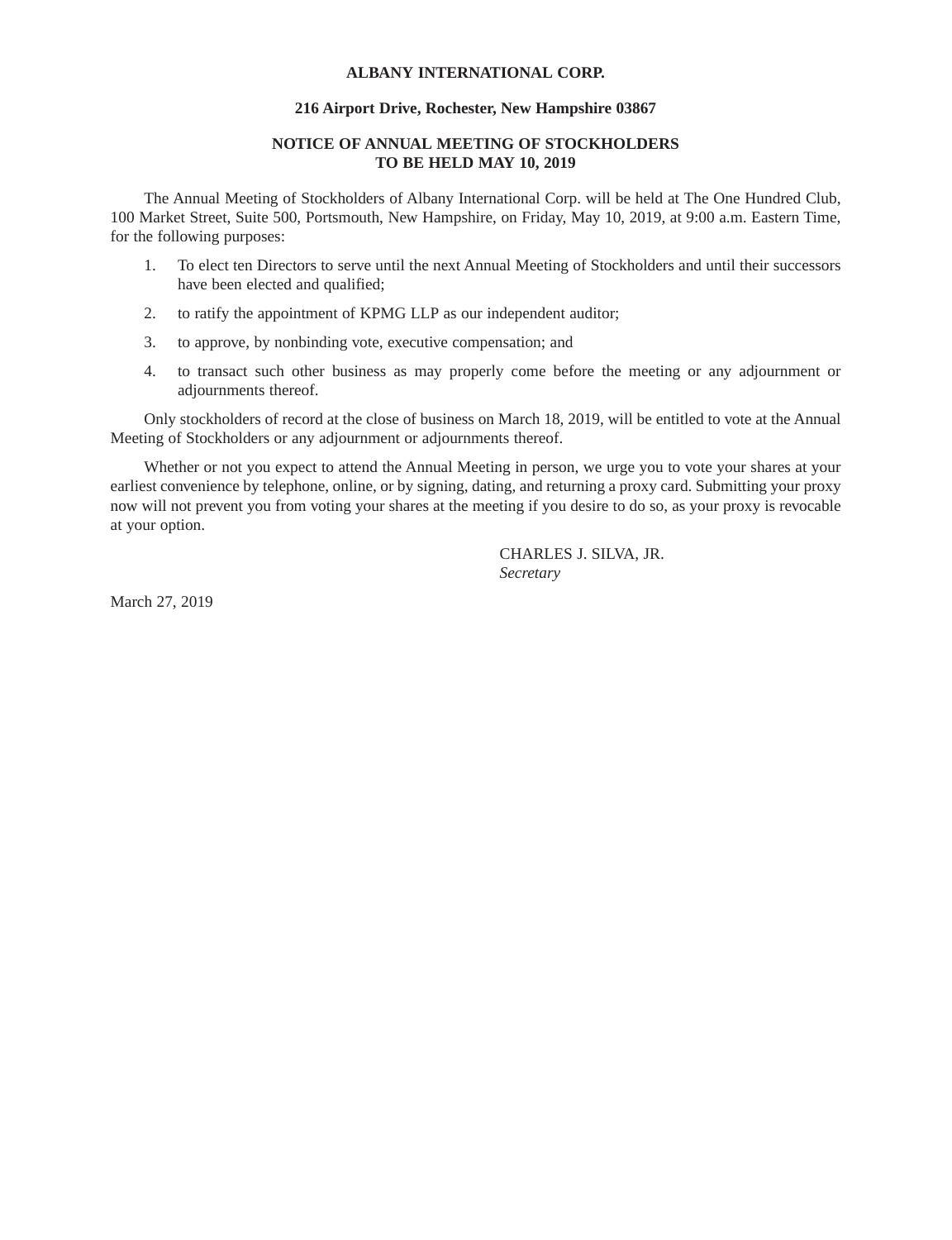#### **PROXY STATEMENT**

This proxy statement is furnished in connection with the solicitation by the Board of Directors of Albany International Corp. ("the Company"), 216 Airport Drive, Rochester, New Hampshire, of proxies in the accompanying form for use at the Annual Meeting of Stockholders to be held on May 10, 2019, and at any adjournment or adjournments thereof.

### **Voting Procedures**

Each properly executed proxy in the accompanying form received prior to the Annual Meeting will be voted with respect to all shares represented thereby and will be voted in accordance with the specifications, if any, made thereon. **If no specification is made, the shares will be voted in accordance with the recommendation of the Board of Directors. In addition, the shares will be voted in the discretion of the proxies with respect to (1) any matter of which we did not have notice prior to February 11, 2019, (2) the election of a person as a director in substitution for a nominee named in this proxy statement who, at the time of the meeting, is unable, or for good cause is unwilling, to serve, (3) any stockholder proposal properly excluded from this proxy statement, and (4) matters incident to the conduct of the meeting, or any other matters as may properly come before the meeting. A proxy may be revoked at any time prior to the voting thereof.**

If a stockholder is a participant in our Dividend Reinvestment Plan (sponsored by our transfer agent, Computershare) or the Albany International Corp. ProsperityPlus 401(k) Savings Plan, a properly executed proxy will also serve as voting instructions with respect to shares in the stockholder's accounts in such plans. In order for the plan trustee to vote 401(k) plan account shares, instructions must be received no later than 11:59 p.m. Eastern Time on May 6, 2019.

This proxy statement and the accompanying form of proxy are first being made available to our stockholders on or about March 27, 2019.

The only persons entitled to vote at the Annual Meeting (including any adjournment or adjournments) are holders of record at the close of business on March 18, 2019, of the Company's Class A and Class B Common Stock outstanding on such date. As of March 18, 2019, there were 29,059,782 shares of the Company's Class A Common Stock outstanding and 3,233,998 shares of our Class B Common Stock outstanding. Each share of Class A Common Stock is entitled to one vote, and each share of Class B Common Stock is entitled to ten votes, on each matter to be voted upon.

Under our By Laws, a copy of which is available at the Corporate Governance section of our website (*www.albint.com*), the presence, in person or by proxy, of shares having a majority of the total number of votes entitled to be cast at the meeting is necessary to constitute a quorum. Under Delaware law, if a quorum is present, a plurality of the votes cast at the meeting by the shares present in person or by proxy and entitled to vote is required for the election of directors. A majority of the voting power of our Class A Common Stock and Class B Common Stock present in person or by proxy, voting together as a single class, is required for any other action. Shares present at the meeting in person or by proxy and entitled to vote that abstain or fail to vote on any matter will be counted as present and entitled to vote but such abstention or failure to vote will not be counted as an affirmative or negative vote and thus will have the same effect as a vote "Against" each of the matters scheduled to be voted on at the Annual Meeting (other than the election of directors).

Under New York Stock Exchange rules, brokerage firms are permitted to vote in their discretion on certain routine matters on behalf of clients who have been requested to provide voting instructions, and have failed to do so by a date specified in a statement from the brokerage firm accompanying proxy materials distributed to its clients. Brokerage firms generally do not have such discretion as to any contested action, any authorization for a merger or consolidation, any equity-compensation plan or other matter related to executive compensation, any election of directors, or any matter that may affect substantially the rights or privileges of stockholders. In such a case, broker "nonvotes" are treated as shares that are present at the meeting but fail to vote. The Company anticipates that brokerage firms will be able to vote in their discretion only on the proposal to ratify the selection of KPMG LLP as independent auditor. Broker "nonvotes" will not affect the outcome of any matter being voted on at the Annual Meeting, assuming that a quorum is present.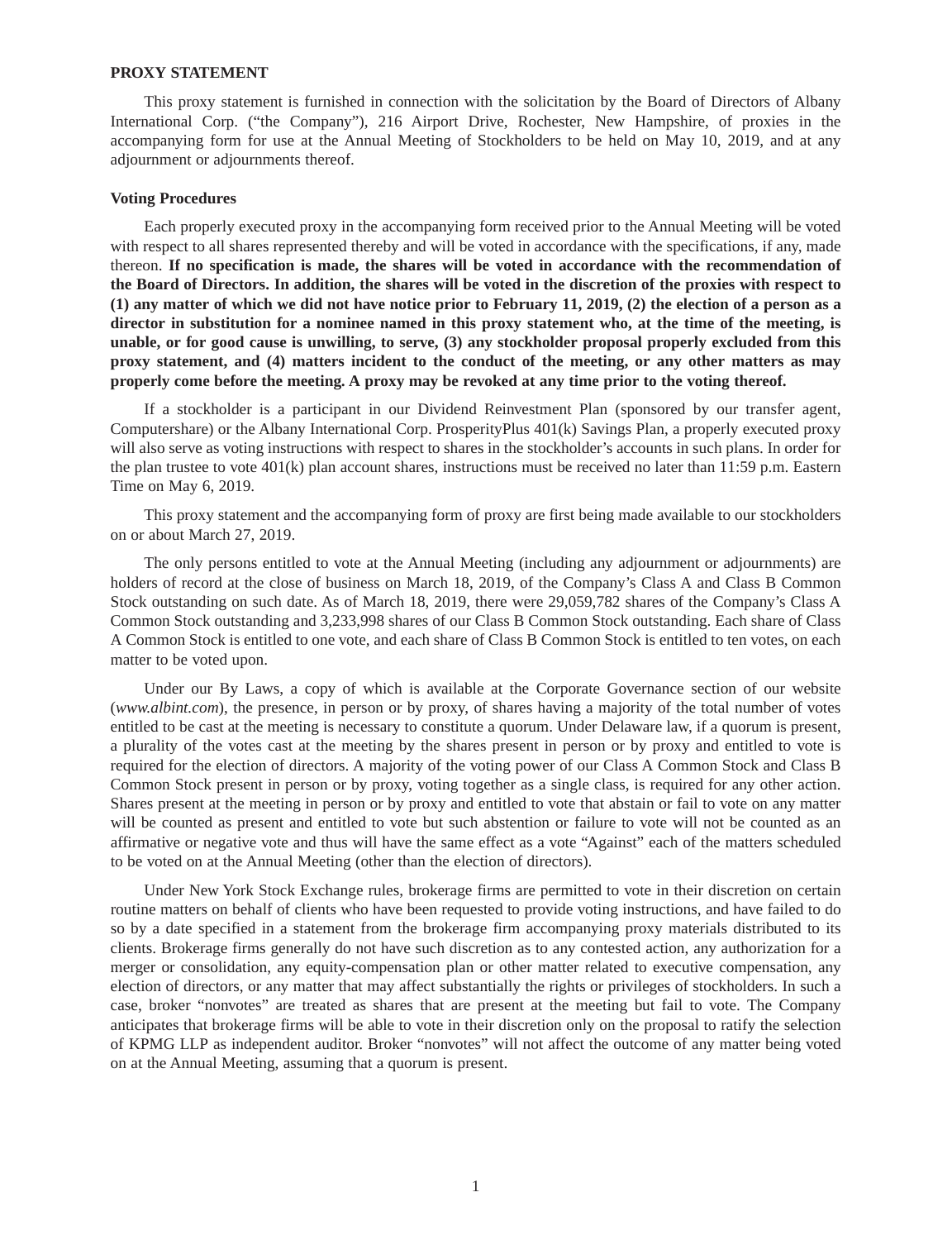### **ELECTION OF DIRECTORS**

All of the members of the Board of Directors are elected annually to serve until the next Annual Meeting of Stockholders and until their successors are elected and qualified. Pursuant to our By Laws, the Board of Directors may increase or decrease the number of directors from time to time, but not to fewer than three. The Board of Directors has determined that, until further action by the Board, the number of directors of the Company, from and after the time of the 2019 Annual Meeting of Stockholders, shall be ten. Accordingly, the number of directors to be elected at the 2019 Annual Meeting of Stockholders is ten. The Board of Directors has nominated for election the ten persons listed below. All of the nominees are currently serving as directors, with the exception of Mark J. Murphy. Unless otherwise specified on the proxy, the shares represented by a proxy in the accompanying form will be voted for the election of the ten persons listed below. If, at the time of the meeting, any nominee is unable, or for good cause unwilling, to serve, which event is not anticipated, the shares will be voted for a substitute nominee proposed by the Board of Directors, unless the Board reduces the number of directors. The biographical sketches of each nominee below highlight some of the specific experience, qualifications, attributes or skills that contributed to his or her selection by the Board.







ERLAND E. KAILBOURNE has been a Director of the Company since 1999 and served as Chairman of the Board from May 2008 until February 2019. He retired as Chairman and Chief Executive Officer (New York Region) of Fleet National Bank, a banking subsidiary of Fleet Financial Group, Inc., in 1998. He was Chairman and Chief Executive Officer of Fleet Bank, also a banking subsidiary of Fleet Financial Group, Inc., from 1993 until its merger into Fleet National Bank in 1997, and also served as Vice Chairman of the State University of New York from 1995 until 1999. He is a Director of Rand Capital Corporation, Allegany Co-op Insurance Company and Rev LNG, LLC. Mr. Kailbourne's broad experience as a director on numerous boards of public and private companies and foundations, his 38 years of experience in banking and finance, and his operational experience as chief executive officer of large organizations make him a valuable addition to the board of any public or private company, especially in oversight of risk management, liquidity, and finance matters. Age 77.



JOHN F. CASSIDY, JR. has been a Director of the Company since November 2005. From 1998 to May 2005, he served as Senior Vice President, Science and Technology, at United Technologies Corp. ("UTC"), a diversified company with extensive aerospace operations. He previously served as Vice President and Director of UTC's Research Center from 1991 to 1998, and as Director of Technology Management from 1989 to 1991. He also served at the General Electric Corporate Research and Development Laboratories from 1981 to 1988. Dr. Cassidy's extensive background in research and development, program management, and product development are valuable attributes for oversight of the Company's research and development operations as well as its Albany Engineered Composites segment, which seeks to grow as a key supplier to customers in the aerospace industry. Age 75.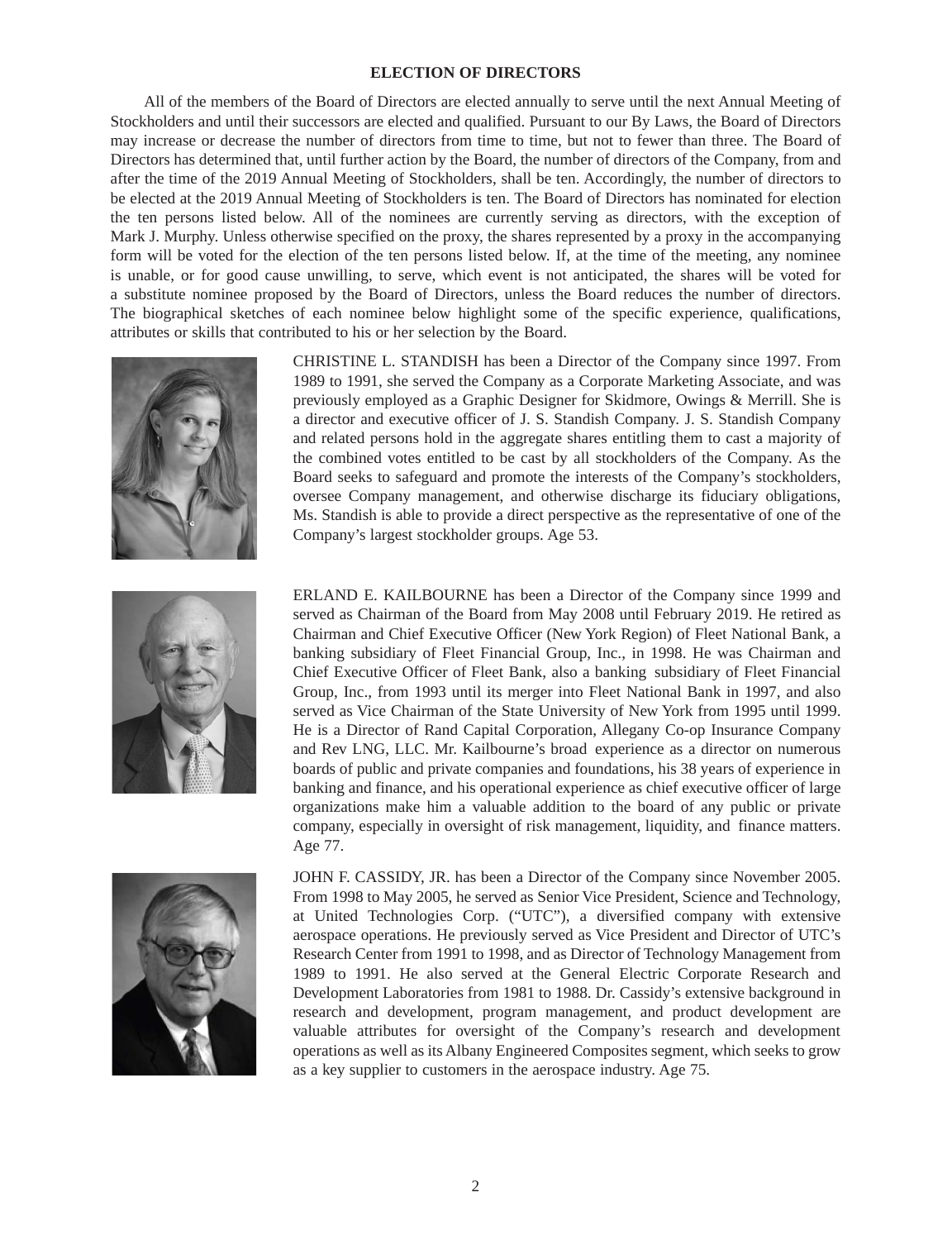

JOHN R. SCANNELL has been a Director of the Company since February 2012. He has served as Chairman and Chief Executive Officer of Moog Inc., a worldwide designer, manufacturer, and integrator of high-performance precision motion and fluid control systems for a broad range of applications, since January 2014. Mr. Scannell joined Moog in 1990 as an Engineering Manager of Moog Ireland and later became Operations Manager of Moog GmbH in Germany. In 1999, he became the General Manager of Moog Ireland, and in 2003 moved to the Aircraft Group in East Aurora, New York, as the Boeing 787 Program Manager. He was named Moog's Director of Contracts and Pricing in 2005. Mr. Scannell was elected Vice President of Moog in 2005 and Chief Financial Officer in 2007, a position he held until December 2010, at which time he was appointed President and Chief Operating Officer. In December 2011, he was named Moog's Chief Executive Officer. Mr. Scannell also serves on the Board of M&T Bank. Mr. Scannell's range of management experience in engineering, operations management, contracts, and finance, along with his in-depth knowledge of aerospace markets, products, and technologies, make him highly qualified to serve as a Director. In addition to an M.B.A. from Harvard Business School, Mr. Scannell holds B.S. and M.S. degrees in Electrical Engineering from University College Cork, Ireland. Age 55.



KATHARINE L. PLOURDE has been a Director of the Company since May 2013. She was a principal and analyst at the investment banking firm of Donaldson, Lufkin & Jenrette, Inc. ("DLJ") until November 1997. Since that time, she has engaged in private investing. She previously served as a director of Pall Corporation, a global provider of filtration, separation and purification products and systems, from 1995 until its acquisition by Danaher Corporation in 2015, and of OM Group Inc. (OMG), a provider of specialty chemicals, advanced materials and technologies, from 2002 until OMG was acquired by Apollo Global Management in 2015. She also previously served as lead independent director of OMG and on the audit committees of OMG and Pall. She has also served on the board of directors of Evercore Equity Fund, a publicly traded mutual fund, since November 2014. Ms. Plourde brings significant analytical and financial expertise to the Board in a number of critical areas, including investor relations, financial reporting, accounting, corporate finance, and capital markets. Ms. Plourde's years of service on the nominating/governance committees at Pall and OM Group have also given her significant Board governance experience, and contributed to her expertise on governance issues generally. Age 67.



A. WILLIAM HIGGINS has been a Director of the Company since September 2016, and Chairman of the Board since February 2019. Mr. Higgins currently serves as a director of Kaman Corporation, a diversified aerospace and industrial distribution company, where he is chairman of the finance committee and a member of the corporate governance committee, and Bristow Group Inc., a global industrial aviation services provider, where he serves on the audit and governance/nominating committees. He served as Chairman, Chief Executive Officer and President of CIRCOR International, Inc. from 2008 to 2012. Prior to March 2008, Higgins held the offices of President and Chief Operating Officer and Executive Vice President and Chief Operating Officer of CIRCOR. Prior to joining CIRCOR in 2005, he spent thirteen years in a variety of senior management positions with Honeywell International and AlliedSignal. Leslie Controls, Inc., a wholly owned subsidiary of CIRCOR and an entity for which Mr. Higgins served as a director and Vice President, filed a pre-negotiated **Chapter 11** reorganization in July 2010 to resolve asbestos liability claims. The subsidiary successfully emerged from bankruptcy the following year. Mr. Higgins's professional background as a chief operating officer, president, chief executive officer and chairman of a public company, as well as his prior experience at Honeywell and Allied Signal, provides the Board with additional valuable perspective on talent development, international operations and global strategic development, lean manufacturing and continuous improvement processes, and the aerospace and defense industries. Age 60.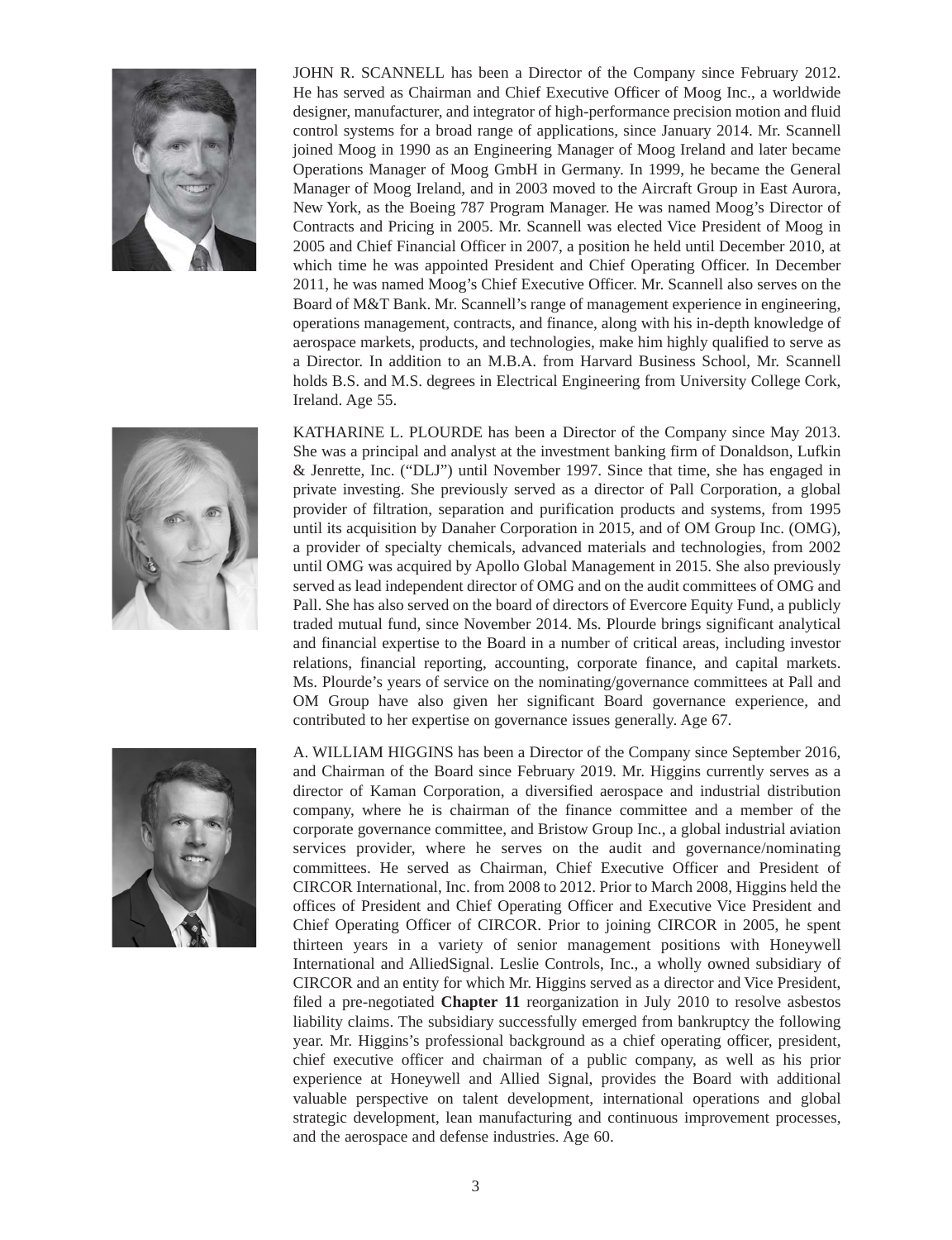

KENNETH W. KRUEGER has been a Director of the Company since December 2016. Mr. Krueger currently serves as the Chairman of the Board of Manitowoc Company, Inc. He has been a member of the Manitowoc Board of Directors since 2004. From October 2015 until March 2016, he also served as Manitowoc's interim President and CEO. Mr. Krueger served as Chief Operating Officer of Bucyrus International, Inc., a global manufacturer of mining equipment, from 2006 to 2009, having previously served as Executive Vice President from 2005 to 2006. Mr. Krueger also served as Senior Vice President and Chief Financial Officer of A.O. Smith Corp., a global manufacturer of water heating and treatment systems, from 2000 to 2005, and as Vice President, Finance and Planning for the Hydraulics, Semiconductor and Specialty Controls business segment of Eaton Corporation in 1999 and 2000. Mr. Krueger has served as a director of Douglas Dynamics, Inc. since 2012, where he is currently chair of the audit committee and also serves on the compensation and nominating and governance committees. Mr. Krueger's contributions to the Company's Board include his experience as a chief operating officer, chief executive officer and chairman of a public company, his board experience at other public companies, and his prior treasury and financial reporting experience. Age 62.



OLIVIER M. JARRAULT has been a Director of the Company, as well as the Company's President and CEO, since March 2, 2018. From 2001 until 2016, Mr. Jarrault served as an Executive Vice President and Group President for Alcoa Engineered Products and Solutions ("EPS"), leading a portfolio of global advanced-technology components manufacturing businesses serving a number of markets, including aerospace, industrial gas turbines, commercial transportation, and building and construction. Prior to being named President of EPS, Mr. Jarrault served in a number of senior management positions at Alcoa — including as Chief Operating Officer of EPS from 2010 until 2011 and President of Alcoa Fastening Systems from 2002 until 2010 — as well as at Fairchild Fasteners and LISI Aerospace. Mr. Jarrault's experience leading a diverse portfolio of manufacturing businesses across a broad and diverse market spectrum; his talent for organizational leadership; and his particular experience in aerospace, leading a global Tier 1 aerospace supplier through a period of significant growth, both organically and through acquisition, make him well-suited to lead the Company through its next stages of growth and maturity, and a valuable member of the Board. Age 57.



LEE C. WORTHAM has been a Director of the Company since May 2018. He has been a partner and COO at Barrantys LLC, a consultant and service provider to wealthy families and family offices, since 2007. In this capacity, he has been an adviser to the Standish family for many years, and is a director and executive officer of the J.S. Standish Company. From 2005 to 2007, he served as Executive Vice President at First Niagara Financial Group, Inc., where his responsibilities included wealth management, risk management, and corporate marketing, and from 1999 to 2005 he was Executive Vice President of Global Private Client Services, Product Development, and Central Operations at The Bank of New York. Mr. Wortham held several positions at Chase Manhattan Bank and Chemical Bank (currently JP Morgan Chase & Co.) from 1985 to 1999, including leading the Global Private Bank's activities in Europe, the Middle East, and Africa while based in London, England. He started his career at M&T Bank in retail banking from 1980 to 1985. Mr. Wortham has been a director of Evans Bancorp, Inc., since 2011, and currently serves as Chairman. Mr. Wortham's extensive experience in the financial services industry makes him a valuable member of our Board; as a long-time advisor to the Standish family, and director and executive officer of the J.S. Standish Company, his membership also maintains the continuity of the Company's relationship with the Standish family, the Company's controlling shareholder, following the retirement of John C. Standish in 2018. Age 61.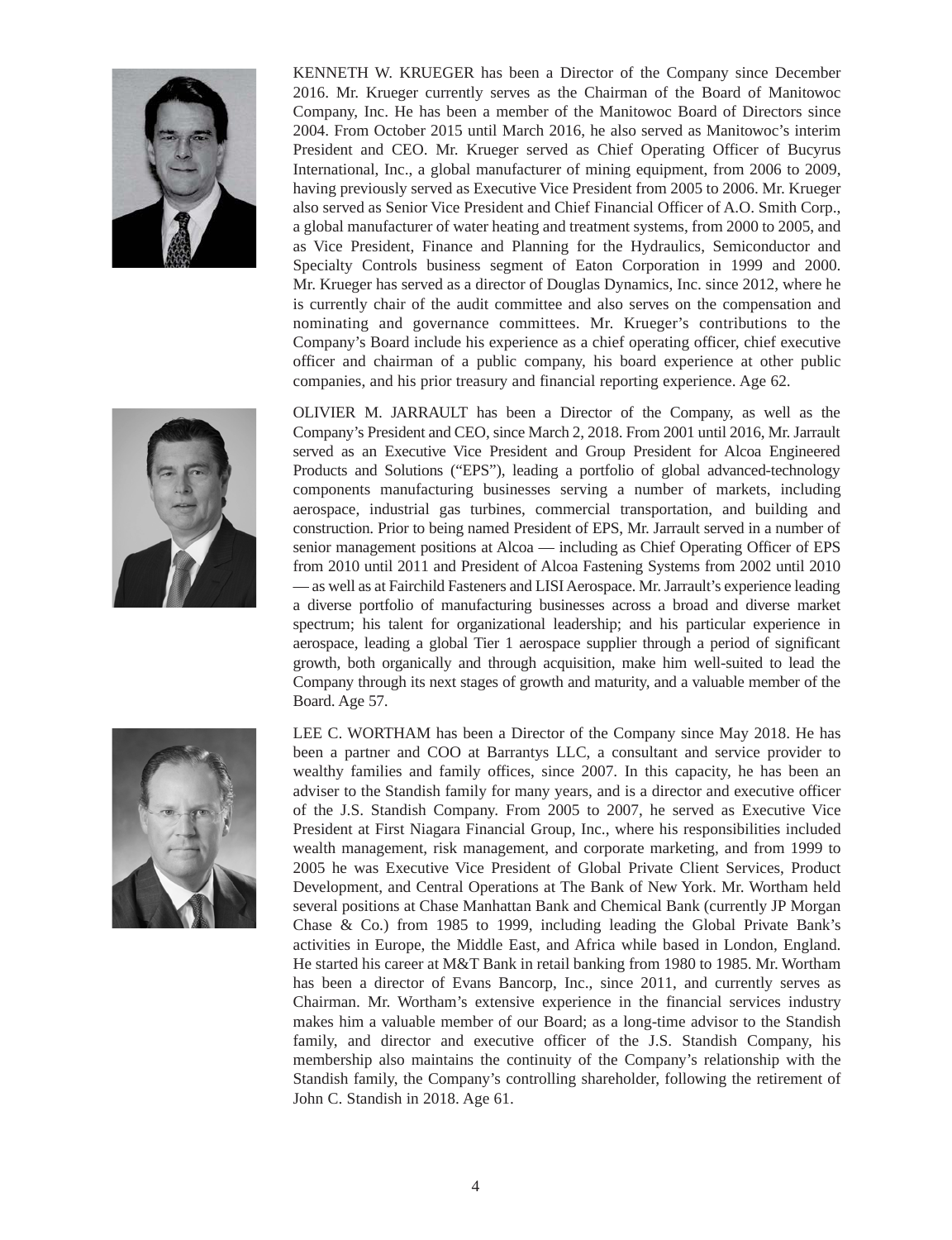

MARK J. MUPRHY is the Chief Financial Officer of Qorvo, Inc., (NASDAQ: QRVO), a leading provider of radio frequency solutions for mobile devices, wireless infrastructure, aerospace and defense, internet of things, and other markets. Mr. Murphy joined Qorvo as CFO in June 2016 and is responsible for finance, information technology, and procurement. He was previously executive vice president and CFO of Delphi Automotive, PLC, a supplier of advanced technologies to the automotive industry. Mr. Murphy joined Delphi from Praxair, Inc., a global industrial gas supplier, where he was president of the U.S. Industrial Gases business, and before that, president of Praxair's Surface Technologies and Electronic Materials division. He previously served as senior vice president and CFO of MEMC Electronic Materials, Inc., corporate controller of Praxair, president of Praxair's Electronics division and vice president of finance for Praxair Asia based in Shanghai. Mr. Murphy's experience as a CFO and general manager in high technology industrial businesses, including those serving aerospace and advanced materials markets, and his extensive experience working in Asia and Europe make him qualified to serve as a director. Age 51.

THE BOARD OF DIRECTORS RECOMMENDS **A VOTE "FOR"** ALL OF THE NOMINEES FOR ELECTION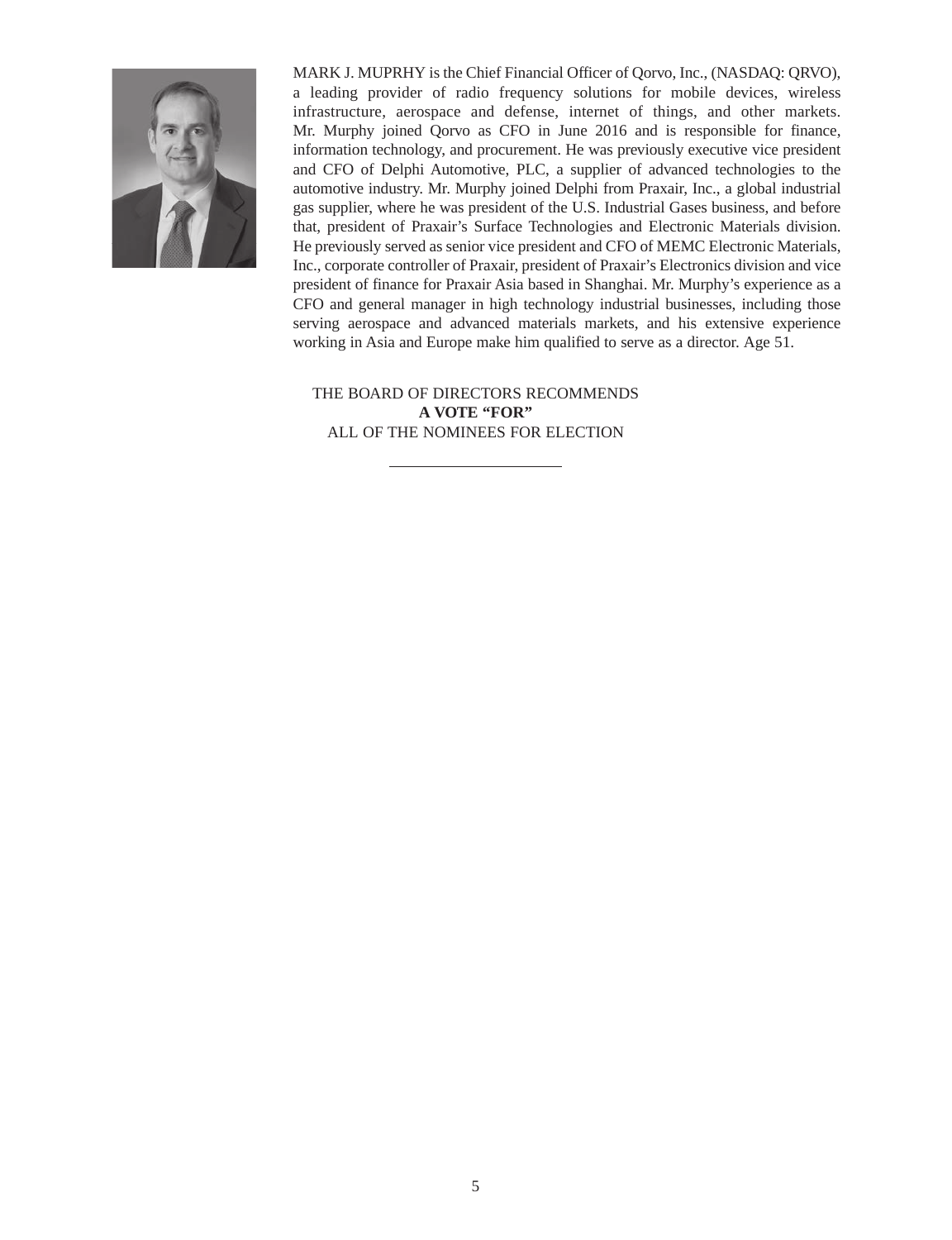#### **CORPORATE GOVERNANCE**

**Board Leadership Structure.** Since becoming a public company in 1984, the Company has at times operated under a board leadership structure with the roles of Chief Executive Officer and Board Chairman combined, while at other times the positions of the Chairman and the top executive officer have been separated. At certain times during which the Chief Executive Officer also served as Chairman, a non-management Board member has served as Lead Director. A non-management independent Board member has served as Board Chairman since 2008.

The Board of Directors expects the Chairman of the Board to function as a liaison and independent conduit between the members of the Board and the Company's Chief Executive Officer between meetings of the Board, and to preside over meetings of, and provide leadership to, the non-management members of the Board. The Chairman is also primarily responsible for setting Board meeting agendas, in cooperation with the Chief Executive Officer and Secretary. (Other responsibilities of the Chairman are described in the Company's Corporate Governance Guidelines. The Chairman is also empowered to delegate some of these duties, in his or her discretion, to a Vice Chairman. There is currently no Vice Chairman of the Board.) The Board has found that having a non-management director function in this role, whether as a "lead director" or as Chairman, facilitates communication, helps ensure that issues of concern to non-management directors are given an opportunity for discussion at meetings, and contributes generally to a more effective use of management and Board time. The Board also believes the current board leadership structure has served the Company well, allowing the Chief Executive Officer to devote his attention to the management of the Company during what has been a challenging and dynamic period. The Board engages in an annual self-evaluation process to determine whether the Board is discharging its responsibilities and operating effectively, and to consider changes in membership, structure, or process that could improve performance. While we believe that the current Board leadership structure is appropriate, it is possible that alternative Board leadership structures, including those that combine the offices of Chairman and Chief Executive Officer, could be appropriate for the Company under different circumstances.

**Risk Oversight.** The Board of Directors oversees the Company's risk management processes. The Company's Chief Executive Officer and Chief Financial Officer review with the Board, at each regularly scheduled quarterly meeting, the most significant top-level enterprise risks facing the Company, and the processes by which the Company mitigates such risks. This review is supported by periodic (but no less than quarterly) formal reviews by senior management of all significant enterprise risks, facilitated by the Chief Financial Officer. The Board requests that management, from time to time, supplement these quarterly reviews with a more detailed analysis of one or more specific risks, selected by the Board, including related mitigation actions. The Board also reviews management's annual operating plan and strategic plan to ensure that they are consistent with, and appropriately address, the Company's risks and risk management processes. The Audit Committee is responsible for assisting the Board in its oversight of the Company's risk management processes. The Audit Committee periodically reviews the adequacy of the processes by which the Company handles risk assessment and risk management, and discusses such processes with management, the Company's internal audit function and the independent auditor. The Committee receives periodic reports from the Company's finance department regarding liquidity and other financial risks; from the finance and internal audit function regarding internal control risks; and from the finance, legal, and internal audit departments regarding processes for addressing fraud, legal and compliance risks, and the adequacy of the Company's disclosure controls and procedures. Each year, the Committee also reviews the results of management's annual fraud risk assessment. It also regularly reviews and discusses cyber-security risks to the Company with the Company's Chief Information Officer and the internal audit function, and reviews and discusses with senior management the risk factors disclosed by the Company in its periodic filings with the Securities and Exchange Commission before such filings are made. Each year, the Compensation Committee assesses compensation-related risks to the Company.

Although the Board oversees the Company's risk management, day-to-day management of risk remains the responsibility of management.

**Director Independence.** The Corporate Governance Rules of the New York Stock Exchange ("the NYSE Rules") provide that a company of which more than 50% of the voting power is held by an individual, a group, or another company will be considered to be a "controlled company." As of March 18, 2019, the J. S. Standish Company, directly or indirectly, held voting and investment control of shares entitling it to cast approximately 53% of the combined votes entitled to be cast by all stockholders of the Company. Directors Christine Standish and Lee Wortham (the "Standish Directors") are executive officers and board members of J. S. Standish Company. As a controlled company under the NYSE Rules, the Company has elected to avail itself of the provisions of the NYSE Rules exempting a controlled company from certain requirements of the NYSE Rules, including those that require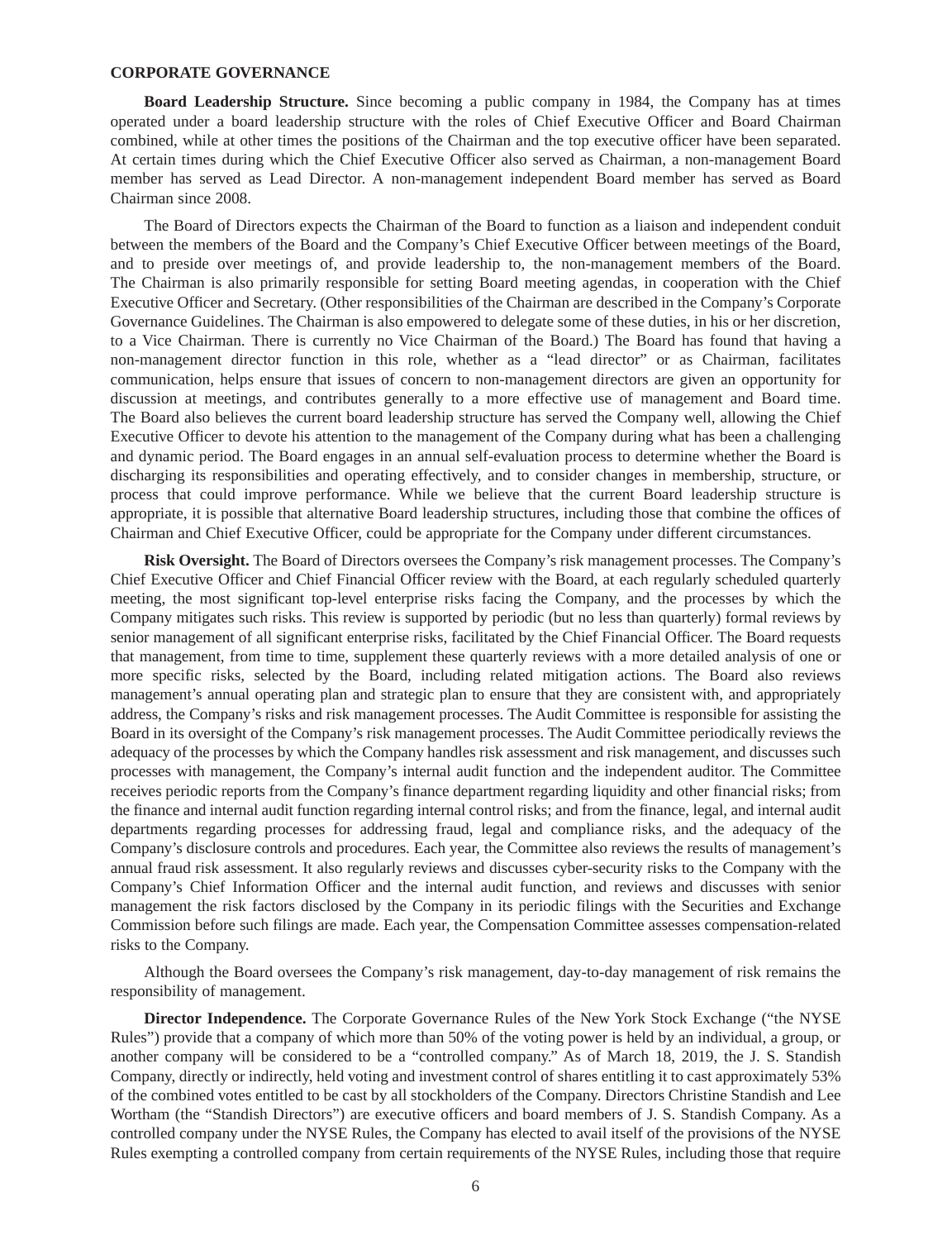the Compensation and Governance Committees to be composed entirely of independent directors (as independence is defined by the NYSE Rules). The Board of Directors has determined, however, that all of the members of the Audit Committee are independent. The Board is not required to make this determination with respect to any other director, and it has not done so. A description of transactions, relationships, or arrangements (if any) considered by the Board in making these determinations is set forth in the Audit Committee discussion below.

**Meeting Attendance.** The Board of Directors met ten times in 2018. Each incumbent director attended (in person or by telephone) 75% or more of the aggregate number of meetings of the Board and of the committees of the Board on which he or she served. It is the policy of the Company that all persons who are candidates for election to the Board of Directors at an Annual Meeting of Stockholders should attend that meeting (either in person or, if necessary, by telephone). All of the candidates for election to the Board of Directors who were also candidates in 2018 attended the 2018 Annual Meeting of Stockholders.

**Committees.** The standing committees of the Board of Directors are the Governance Committee, the Audit Committee, and the Compensation Committee. During 2018, the Governance Committee met eight times, the Audit Committee met nine times, and the Compensation Committee met seven times.

**Governance Committee.** The Governance Committee reviews and recommends changes to the Company's Corporate Governance Guidelines and governance and management structure; evaluates the effectiveness of the Board of Directors, its committees, and the directors; recommends to the Board of Directors the persons to be nominated for election as directors; and reviews management succession planning. A copy of the Charter of the Governance Committee is available at the Corporate Governance section of our website (*www.albint.com*). The current members of our Governance Committee are Katharine L. Plourde, John F. Cassidy, Jr. (Chair) and Christine L. Standish. Board Chair Erland E. Kailbourne also participates in Committee meetings as an *ex officio* nonvoting member. Directors Plourde, Cassidy and Standish each served on the Committee during all of 2018.

The Governance Committee considers, on an ongoing basis, the skills, background, and experience that should be represented on the Board of Directors and its committees, the performance of incumbent directors, the appropriate size of the Board of Directors, potential vacancies on the Board, and other factors relating to the efficacy of the Board. The Committee and the Board seek to maintain a group of Board members that, in the aggregate, possesses the skills, background, and experience necessary and desirable to address effectively the issues and challenges the Company will confront. The Board does not expect that any single member will possess all of these attributes, and therefore seeks to accomplish this by selecting candidates with diverse skills and backgrounds. The Committee discusses with the Board, at least annually, the various qualifications and skills that should be represented on the Board and its committees, taking into account the nature of the business and the objectives of the Company as they may evolve over time. The Committee also reviews, on an annual basis, the performance of the sitting members of the Board, and makes recommendations to the Board regarding those directors to be nominated for reelection by the stockholders.

The Governance Committee employs professional consultants for this purpose, and members of the Committee also communicate with knowledgeable persons on a continuing basis to identify potential candidates for Board membership. Any qualified potential candidates so identified are then discussed by the Committee and the Board, and if the potential candidate appears likely to be a substantial addition to the Board, he or she is then interviewed by members of the Committee and the Board. The Governance Committee then considers the reports of the interviews and other information that has been gathered and determines whether to recommend to the Board of Directors that the person be elected as a director. The Committee has retained the director search firm of G. Fleck/Board Services since 2011 to assist in identifying and evaluating potential Board members. Directors Scannell, Plourde, Higgins and Krueger and Director nominee Murphy were each initially recommended to the Committee by G. Fleck/Board Services.

Stockholders may send recommendations of persons to be considered by the Governance Committee for nomination for election as directors to: Chair, Governance Committee, Albany International Corp., 216 Airport Drive, Rochester, New Hampshire 03867. Our Corporate Governance Guidelines, a copy of which is available at the Corporate Governance section of our website (*www.albint.com*), set forth criteria to be employed by the Governance Committee and the Board of Directors in determining whether a person is qualified to serve as a director of the Company. Recommendations by stockholders should include information relevant to these criteria. The Governance Committee will give consideration to persons recommended by stockholders in the same manner that it employs when considering recommendations from other sources.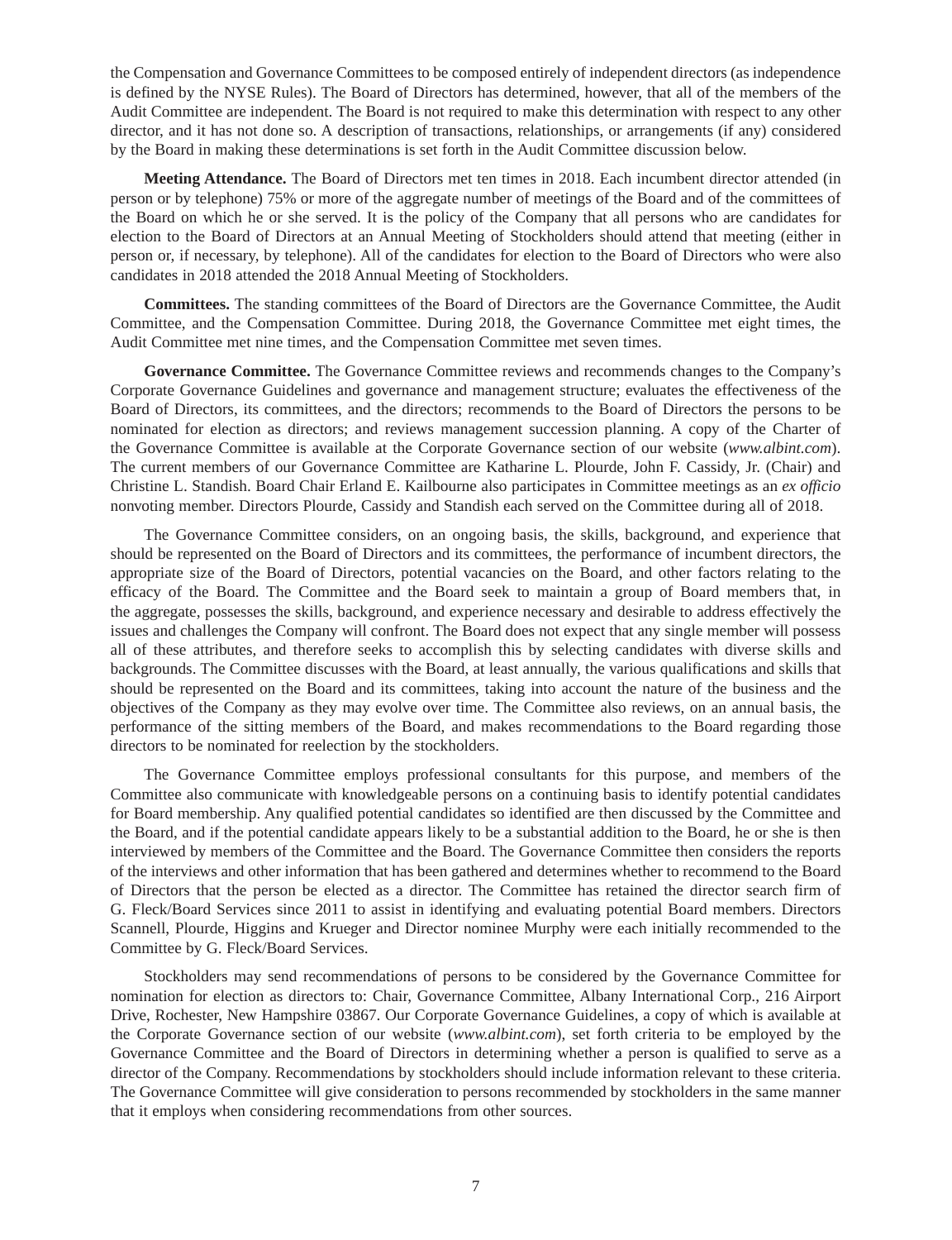All of the nominees, with exception of Mr. Murphy, for election as directors at the 2019 Annual Meeting are current Board members standing for election or reelection by the stockholders.

**Audit Committee.** The purpose of the Audit Committee is to assist the Board of Directors in fulfilling its oversight responsibilities in a number of key areas, including:

- the integrity of our financial statements, financial reporting process, and internal controls;
- the performance of our internal audit function;
- our compliance with legal and regulatory requirements, including our disclosure controls and procedures; and
- the annual independent audit of our financial statements, including the engagement of the independent auditor, and the evaluation of the independent auditor's qualifications, independence and performance.

The Committee's charter sets forth a number of the Committee's specific responsibilities in each of these areas.

The Committee discharges its responsibilities related to financial reporting by, among other things:

- reviewing and discussing with management each quarterly earnings release, as well as other financial communications, and all quarterly reports on Form 10-Q or annual reports on Form 10-K;
- after the completion of each annual audit, and before the filing of the Form 10-K, reviewing and discussing with the independent auditors, the head of internal audit, and senior management, among other things: (1) any significant audit findings, and management's responses to such findings, (2) any significant changes in audit scope, and (3) any difficulties encountered during the course of the audit;
- periodically reviewing and discussing with the independent auditor, management, and the head of the internal audit function, the acceptability and quality of our accounting policies, the clarity of our financial disclosures, and any weaknesses in our system of internal controls; and
- periodically reviewing, evaluating and discussing with management the qualifications, performance and depth of the Company's financial personnel.

As part of its oversight of our internal audit function, the Committee reviews and approves the annual internal audit plan, and reviews, at least quarterly, the reports and findings of plan activities with the head of the department, senior management and the independent auditor. The Committee also evaluates the performance of the department at least annually, with input from management and the independent auditor.

The Audit Committee has established procedures for the receipt, retention and treatment of communications (including anonymous communications) relating to questionable accounting, auditing or internal control matters, violations of laws or regulations to which the Company is subject, or violations of the Company's Business Ethics Policy or Code of Ethics for the Company's Chief Executive Officer, Chief Financial Officer or Controller. Our Business Ethics Policy describes various means by which such communications may be reported (see "Available Information" on page 10.) The Committee has direct access to any complaints made to the Company's whistleblower hotline that relate to accounting, auditing, internal controls, or alleged violations of the Business Ethics Policy, and oversees the investigation and resolution of all such complaints by the Company's legal department and compliance function. The Committee also serves as the Company's "Qualified Legal Compliance Committee" pursuant to the rules of the Securities and Exchange Commission with respect to Section 307 of the Sarbanes-Oxley Act, and is responsible for the review and resolution of all reports of "material violations" subject to Section 307. The Committee is also charged with reviewing any complaints or concerns relating to accounting, auditing, or internal controls matters that are communicated to the Chair of the Committee pursuant to the Company's "up-the-ladder" reporting process for responding to such communications. The Committee is also responsible for evaluating all related-party transactions, and for recommending to the Board whether any such transaction should be ratified or approved.

The Committee is solely responsible, in accordance with the NYSE rules, for the appointment of our independent auditors. The Committee is also responsible for the evaluation of the independence, performance and qualifications of our independent auditors, and reviewing and approving their compensation. (See "**RATIFICATION OF INDEPENDENT AUDITORS**" on page 40.)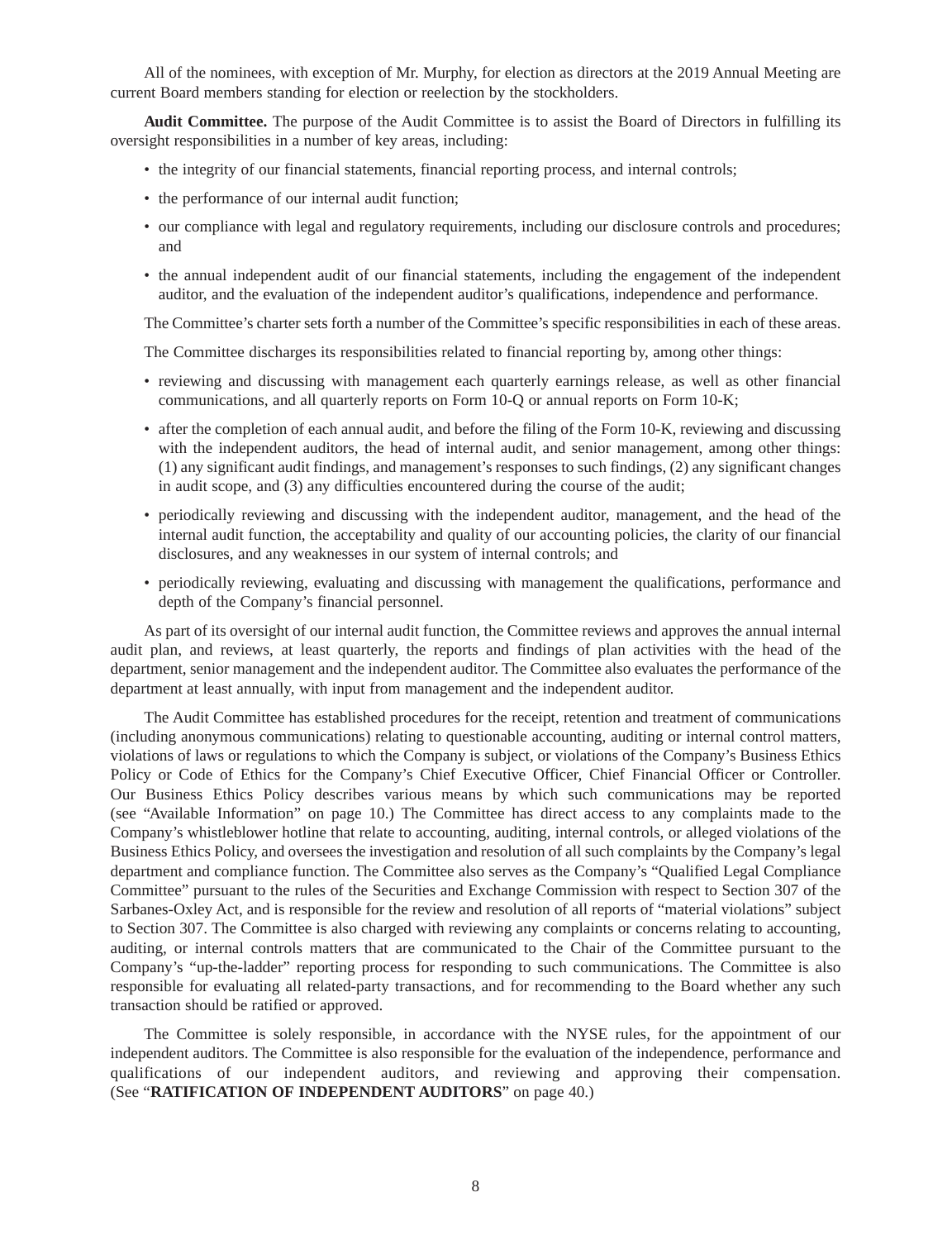A copy of the current charter of the Audit Committee is available at the Corporate Governance section of our website (*www.albint.com*). The current members of the Audit Committee are Edgar G. Hotard, Erland E. Kailbourne, Katharine L. Plourde (Chair) and Kenneth W. Krueger. All of the current members served during all of 2018.

The Audit Committee has provided the following report:

The Audit Committee has reviewed and discussed with management and the independent auditors, KPMG LLP ("KPMG"), the financial statements for 2018, including management's report with respect to internal control over financial reporting. The Audit Committee has discussed with KPMG the matters required to be discussed under the rules adopted by the Public Company Accounting Oversight Board ("PCAOB"), and has received from KPMG the written disclosures and the communications relating to KPMG's independence required by PCAOB rules. The Audit Committee has discussed with KPMG its independence, and has considered whether the provision by KPMG of the services referred to below under **"RATIFICATION OF INDEPENDENT AUDITORS"** is compatible with maintaining the independence of KPMG.

Based on the foregoing discussions and review, the Audit Committee recommended to the Board of Directors that the audited statements for 2018 be included in the Company's Annual Report on Form 10-K for 2018 filed with the Securities and Exchange Commission.

The financial reporting process of the Company, including the system of internal controls and the preparation of financial statements in accordance with accounting principles generally accepted in the United States of America, is the responsibility of the Company's management. The Company's independent auditors (KPMG) are responsible for auditing the Company's financial statements and internal controls over financial reporting. The Audit Committee monitors and reviews these processes. As required by the NYSE Rules, the Board of Directors has determined that, in their judgment, all of the members of the Audit Committee are "financial experts" as such term is defined in Item 407 of Regulation S-K of the Securities and Exchange Commission, and are "financially literate" and have "accounting or related financial management expertise" as required by NYSE rules. The members of the Audit Committee are not employees of the Company and do not represent themselves as experts in the field of accounting or auditing.

The Charter of the Audit Committee provides that the members of the Committee are entitled to rely, and they do rely, on advice, information, and representations that they receive from the independent auditors, management, and the head of the Company's Internal Audit function. Accordingly, the review, discussions, and communications conducted by the Audit Committee do not assure that the financial statements of the Company are presented in accordance with accounting principles generally accepted in the United States of America, that the audit of the Company's financial statements has been carried out in accordance with auditing standards generally accepted in the United States of America, or that the Company's independent auditors are, in fact, "independent."

The Audit Committee:

Katharine L. Plourde, *Chair*  Erland E. Kailbourne Edgar G. Hotard Kenneth W. Krueger

The Board of Directors has determined that none of the members of the Audit Committee has any relationship with the Company that may interfere with the exercise of his or her independence from management and the Company and, on that basis, has determined that each of them is "independent" within the meaning of the Sarbanes-Oxley Act and the NYSE Rules. In making this determination, the Board considered, after due inquiry, the lack of any transactions, relationships, or arrangements between the Company and each member of the Committee.

The Board of Directors believes that all of the current members of the Audit Committee are well qualified to perform the functions for which the Committee is responsible.

**Compensation Committee.** The Compensation Committee is generally responsible for determining the compensation of our directors and executive officers. A copy of the Committee's charter is available at the Corporate Governance section of our website (*www.albint.com*). The current members of the Compensation Committee are A. William Higgins (Chair), John F. Cassidy, Jr., John Scannell and Lee Wortham.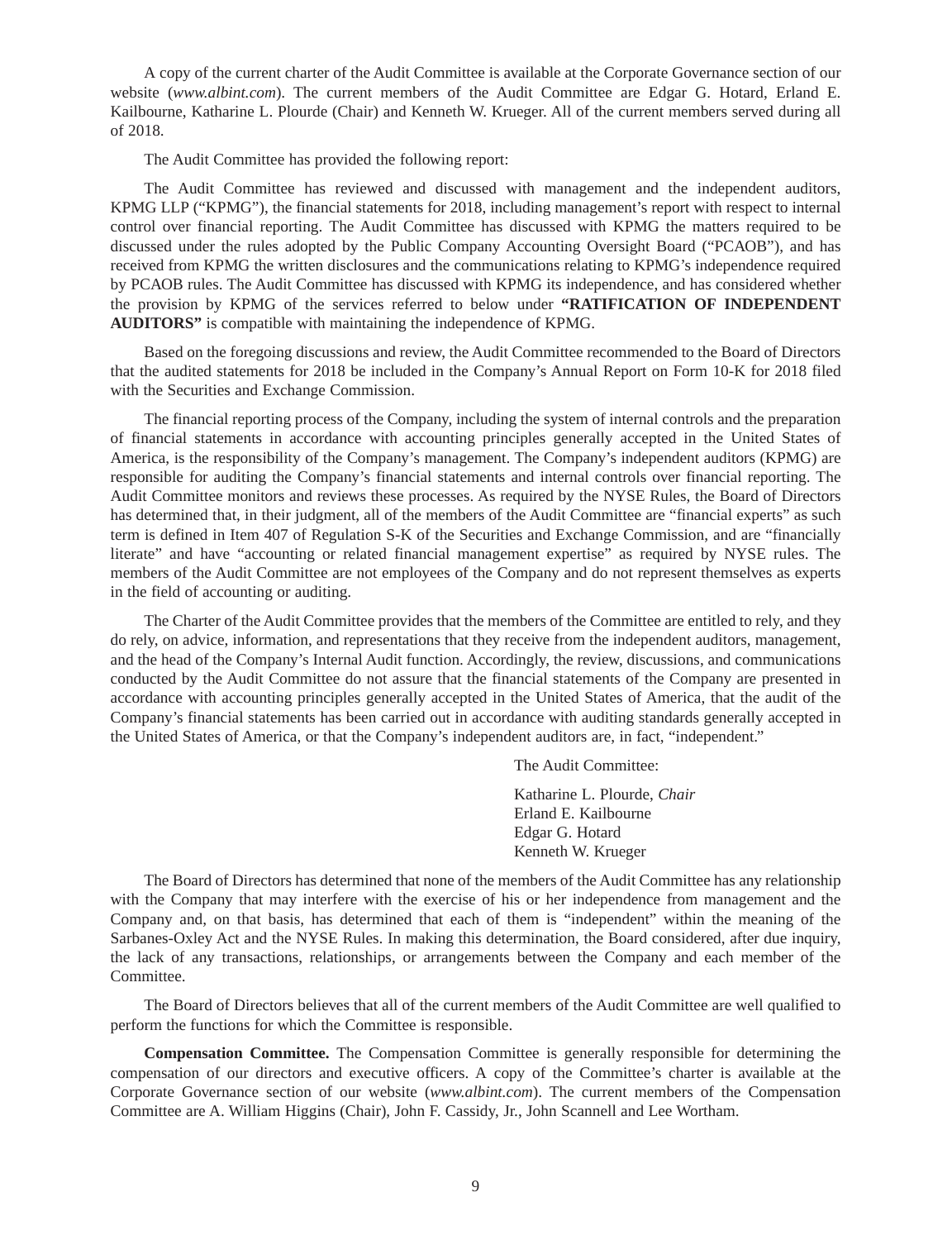As specified in its charter, the Compensation Committee is directly responsible for determining the compensation of the Company's Chief Executive Officer as well as the other senior executive officers of the Company. The Committee also assists the Board of Directors in the creation and implementation of employee compensation, incentive, and benefit policies and plans; administers (or oversees the administration by management of) pension and other employee benefit plans; and approves grants and awards under our incentive plans (except for awards intended to preserve deductibility under Section 162(m) of the Internal Revenue Code, which awards are approved by a separate committee of independent directors designated for such purpose). These duties and responsibilities may be delegated to a subcommittee comprising one or more members of the Committee.

The Committee's charter indicates that input from management is both expected and in some instances required in connection with the Committee's exercise of its responsibilities. See "*The Role of Executive Officers*" on page 15.

In addition, the Committee's charter charges the Committee with the responsibility to obtain advice and assistance from outside legal or other advisers or consultants as the Committee may from time to time deem appropriate, and to determine the compensation and other terms of service of such advisers and consultants. The Committee has exclusive power to select, retain, and terminate the services of any such advisers or consultants to assist in evaluating the compensation of the Chief Executive Officer or senior executives, and sole power to determine the compensation and other terms of service of such consultants. The charter provides that the Company shall provide for the payment of fees and compensation to any advisers or consultants so employed by the Committee. The Company paid \$44,845 to Pearl Meyer & Partners for all compensation-related services provided during 2018, including services related to the 2018 compensation program described in this Proxy Statement. (See "*The Role of Compensation Consultant*" on page 15 for a discussion of compensation-related services provided by Pearl Meyer for 2018.)

The Compensation Committee has provided the following report:

The Compensation Committee of the Board of Directors has reviewed with management of the Company the Compensation Discussion and Analysis set forth in this proxy statement. Based on such review, the Committee has approved it, and has recommended to the Board of Directors that it be included in the Company's Annual Report on Form 10-K and this proxy statement.

> A. William Higgins, *Chair*  John Scannell John F. Cassidy, Jr. Lee C. Wortham

**Compensation Committee Interlocks and Insider Participation.** All of the current members of the Compensation Committee served on the Committee during all of 2018, except for Lee C. Wortham, who joined in May 2018.

No member of the Committee was an employee during 2018. Lee C. Wortham is an officer and director of J. S. Standish Co. (See "**SHARE OWNERSHIP**" on page 12.)

**Nonmanagement directors.** Meetings of the "nonmanagement" directors, as defined by the NYSE Rules, are regularly held at the conclusion of each regularly scheduled meeting of the Board. The current nonmanagement directors are all of the directors other than Mr. Jarrault. Meetings of the nonmanagement directors during 2018 were chaired by the Chairman. The Chairman also acts as a liaison between the directors and the Chief Executive Officer, and facilitates communication among the directors. Interested persons may communicate with the Chairman and the nonmanagement directors by writing to: Chairman, Albany International Corp., 216 Airport Drive, Rochester, New Hampshire 03867.

**Shareholder communications.** It is our policy to forward to each member of the Board of Directors any communications addressed to the Board of Directors as a group, and to forward to each director any communication addressed specifically to such director. Such communications may be sent to: Albany International Corp., 216 Airport Drive, Rochester, New Hampshire 03867.

**Available Information.** The Company's Corporate Governance Guidelines, Business Ethics Policy, and Code of Ethics for the Chief Executive Officer, Chief Financial Officer, and Controller, and the charters of the Audit, Compensation, and Governance Committees of the Board of Directors are all available at the Corporate Governance section of the Company's website (*www.albint.com*).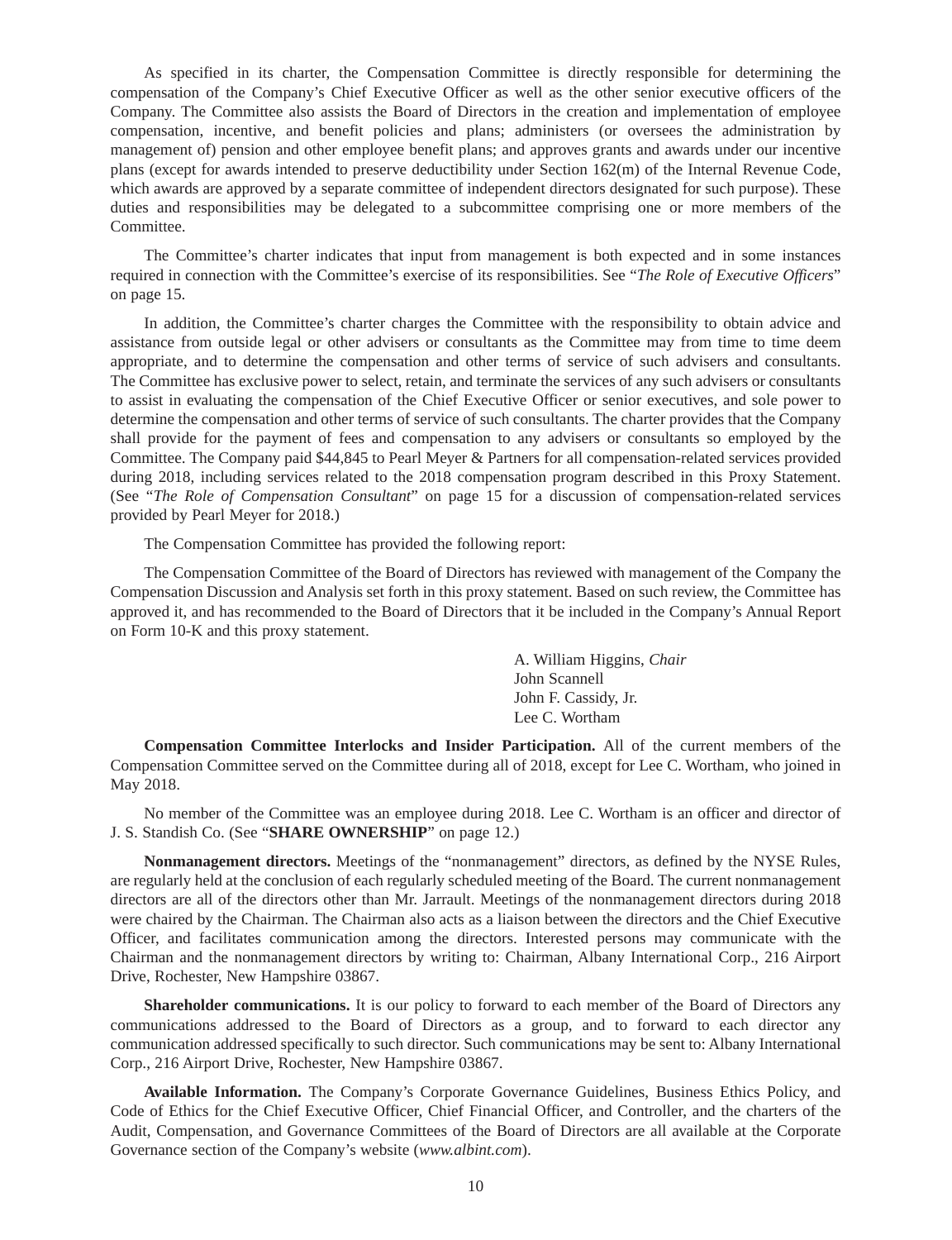#### **Certain Business Relationships and Related Person Transactions**

The Company has adopted a written policy requiring review of relationships and transactions in which directors or executive officers, or members of their immediate families, are participants, in order to determine whether such persons have a direct or indirect material interest. The Company's Legal Department is responsible for developing and implementing processes and controls designed to obtain information relating to any such relationship or transaction, and for determining whether disclosure of such relationships or transactions is required. The Audit Committee of the Board of Directors is responsible for reviewing such information, and making recommendations to the disinterested members of the Board regarding the ratification or approval of such relationships or transactions. As set forth in the policy, the Audit Committee considers each transaction in light of relevant factors, including any benefits to the Company, whether the terms are arm's-length and in the ordinary course, the direct or indirect nature of the related person's interest in the transaction, the size and expected term of the transaction, and such other facts and circumstances as may bear on the materiality of the transaction or relationship. No director may participate in the review, ratification, or approval of any transaction in which such director has an interest.

Since January 1, 2018, there have been no transactions involving related persons required to be reported in this proxy statement where the above policy did not require review, approval, or ratification, or where such policy was not followed.

### **Section 16(a) Beneficial Ownership Reporting Compliance**

Section 16(a) of the Exchange Act requires our directors and officers, and any persons holding more than 10% of our Class A Common Stock, to file with the Securities and Exchange Commission reports disclosing their initial ownership of the Company's equity securities, as well as subsequent reports disclosing changes in such ownership. To the Company's knowledge, based solely on a review of such reports furnished to us and written representations by such persons that no other reports were required, all persons who were subject to the reporting requirements of Section 16(a) complied with such requirements during the year ended December 31, 2018.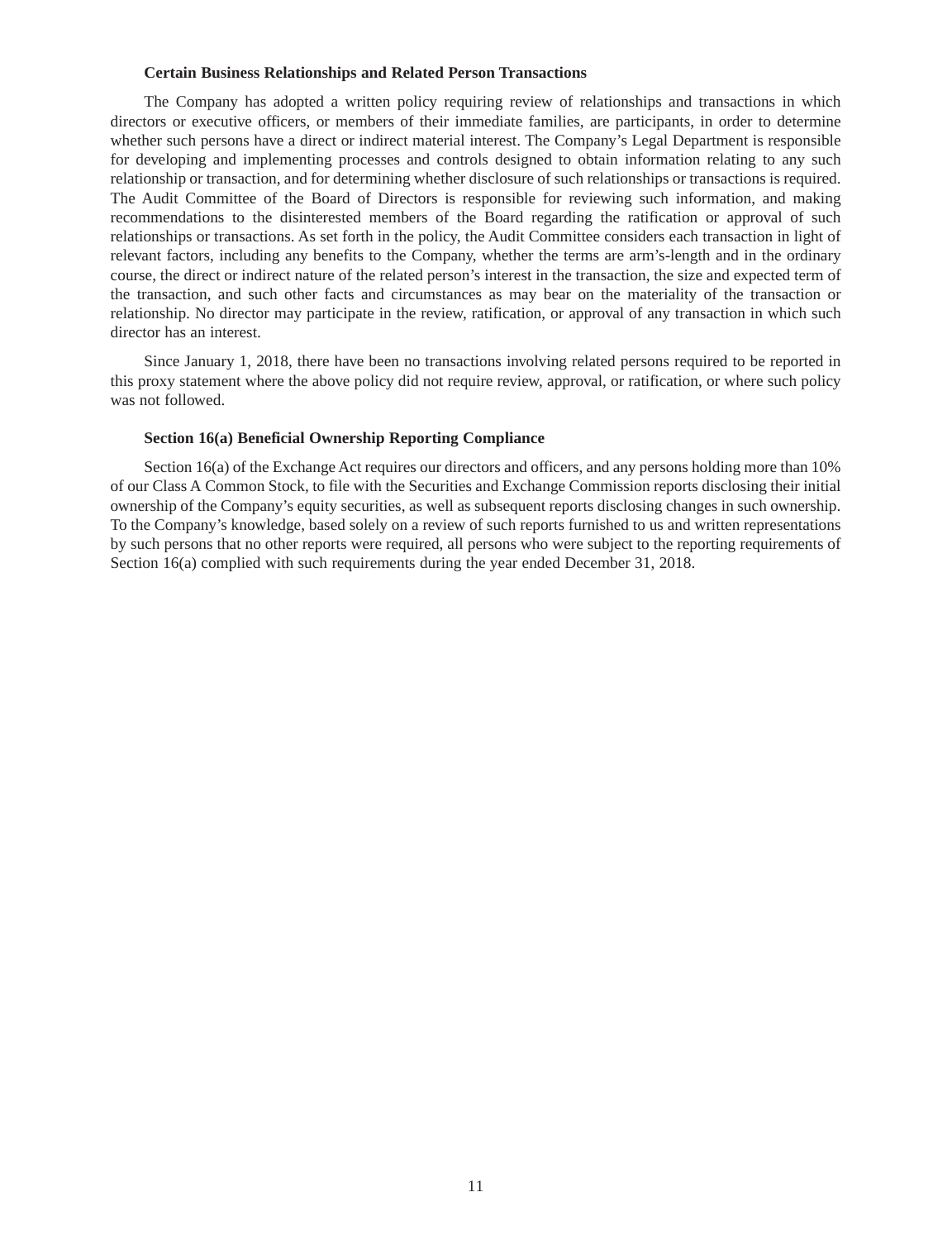## **SHARE OWNERSHIP**

As of the close of business on March 1, 2019, each of the directors, director nominees, and Named Executive Officers, and all current directors and officers as a group, beneficially owned shares of our capital stock as follows:

|                                                                  | <b>Shares</b> of<br><b>Class A</b><br><b>Common Stock</b><br><b>Beneficially</b><br>Qwned <sup>(a)</sup> | Percent of<br>Outstanding<br><b>Class A</b><br><b>Common Stock</b> | <b>Shares</b> of<br><b>Class B</b><br><b>Common Stock</b><br><b>Beneficially</b><br>Owned | Percent of<br>Outstanding<br><b>Class B</b><br><b>Common Stock</b> |
|------------------------------------------------------------------|----------------------------------------------------------------------------------------------------------|--------------------------------------------------------------------|-------------------------------------------------------------------------------------------|--------------------------------------------------------------------|
| Christine L. Standish                                            | $3,239,702^{(b)}$                                                                                        | 10.03%                                                             | 3,232,744 <sup>(c)</sup>                                                                  | 99.96%                                                             |
| Erland E. Kailbourne                                             | 37,132                                                                                                   | (d)                                                                |                                                                                           |                                                                    |
| John F. Cassidy, Jr. $\dots \dots \dots \dots \dots$             | 20,335                                                                                                   | (d)                                                                |                                                                                           |                                                                    |
| Edgar G. Hotard                                                  | 21,414                                                                                                   | (d)                                                                |                                                                                           |                                                                    |
| John B. Scannell                                                 | 12,204                                                                                                   | (d)                                                                |                                                                                           |                                                                    |
|                                                                  | 8,646                                                                                                    | (d)                                                                |                                                                                           |                                                                    |
|                                                                  | 5,268                                                                                                    | (d)                                                                |                                                                                           |                                                                    |
| Kenneth W. Krueger                                               | 3,436                                                                                                    | (d)                                                                |                                                                                           |                                                                    |
|                                                                  | $51.491^{(e)}$                                                                                           | (d)                                                                |                                                                                           |                                                                    |
| Daniel Halftermeyer                                              | 88,274                                                                                                   | (d)                                                                |                                                                                           |                                                                    |
|                                                                  | 20,407 <sup>(f)</sup>                                                                                    | (d)                                                                |                                                                                           |                                                                    |
| Charles J. Silva                                                 | $3.449$ <sup>(g)</sup>                                                                                   | (d)                                                                |                                                                                           |                                                                    |
| Oliver Jarrault                                                  |                                                                                                          | (d)                                                                |                                                                                           |                                                                    |
| Lee C. Wortham $\dots\dots\dots\dots\dots\dots\dots\dots$        | 1,118                                                                                                    | (d)                                                                |                                                                                           |                                                                    |
|                                                                  |                                                                                                          | (d)                                                                |                                                                                           |                                                                    |
|                                                                  | 12,239                                                                                                   | (d)                                                                |                                                                                           |                                                                    |
| All officers and directors as a group                            |                                                                                                          |                                                                    |                                                                                           |                                                                    |
| $(19 \text{ persons}) \dots \dots \dots \dots \dots \dots \dots$ | 3,549,609                                                                                                | 10.99%                                                             | 3,232,744                                                                                 | 99.96%                                                             |

- (a) Because shares of Class B Common Stock are convertible at any time into shares of Class A Common Stock on a one-for-one basis, they are reflected in the above table both as Class B shares beneficially owned and as Class A shares beneficially owned. "Beneficial ownership" has the meaning specified under Rule 13d-3 of the Securities Exchange Act.
- (b) Includes (i) 6,595 shares owned directly, (ii) 3,232,744 shares issuable upon conversion of an equal number of shares of Class B Common Stock, and (iii) 363 shares held by Ms. Standish in her account in the Company's 401(k) retirement savings and employee stock ownership plans. See "Voting Power of the Standish Family" on page 14 for a description of the nature of Ms. Standish's beneficial ownership of the Class B shares.
- (c) Includes (i) 100 shares owned directly and (ii) 3,232,644 shares owned or controlled by J. S. Standish Company. See "Voting Power of the Standish Family" on page 14 for a description of the nature of Ms. Standish's beneficial ownership of these shares.
- (d) Ownership is less than 1%.
- (e) Includes (i) 48,297 shares owned directly, (ii) 2,894 shares held in the Company's employee stock ownership plan, and (iii) 300 shares issuable upon exercise of options exercisable currently.
- (f) Includes (i) 13,404 shares owned directly, (ii) 4,753 shares held in the Company's employee stock ownership plan, and (iii) 2,250 shares issuable upon exercise of options exercisable currently.
- (g) Shares held in the Company's employee stock ownership plan.

Each of the individuals named in the preceding table has sole voting and investment power over shares listed as beneficially owned, except as indicated. Each of the directors and officers whose share ownership is reported above has indicated that no such shares are pledged as security.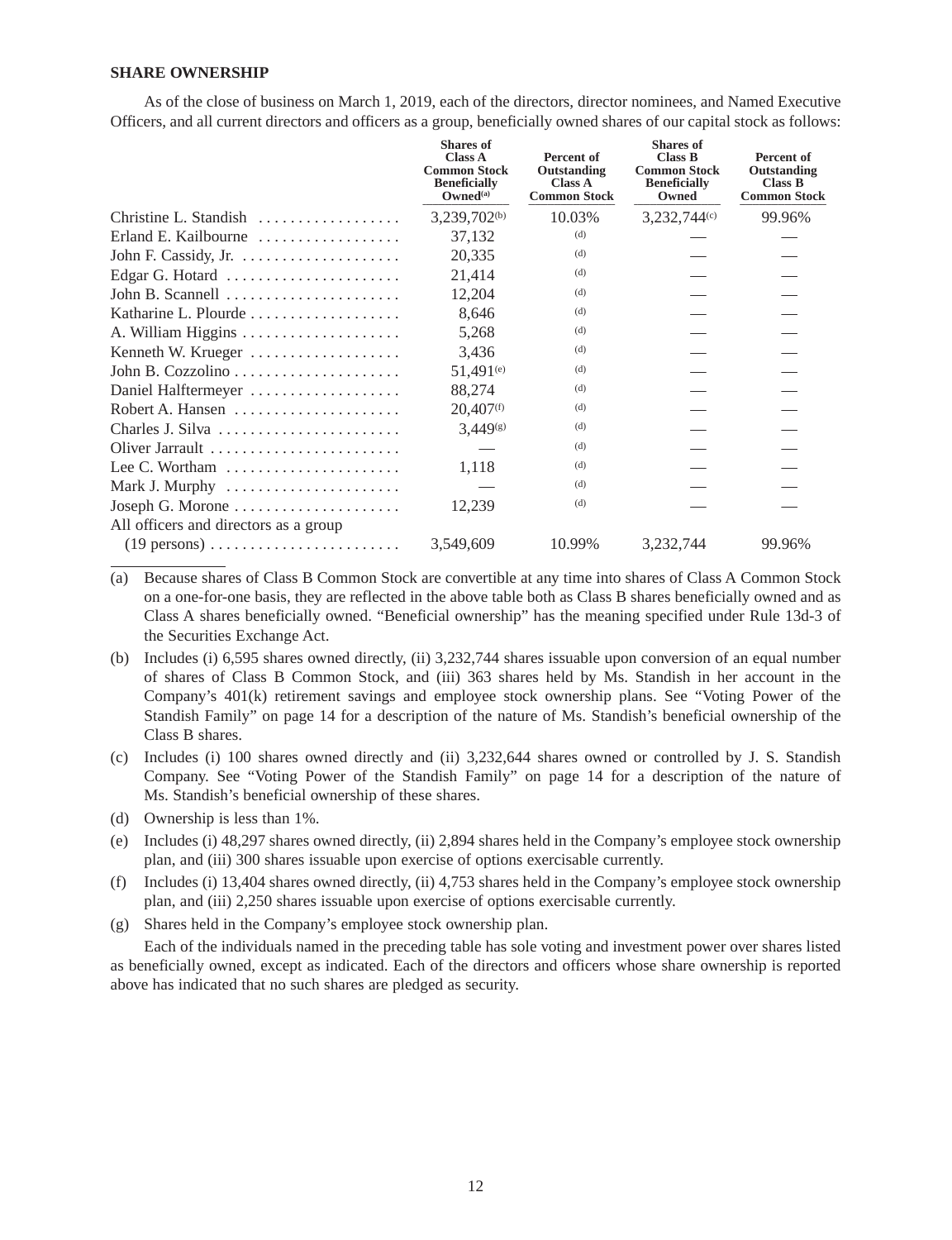The following persons have informed us that they were the beneficial owners of more than five percent of our outstanding shares of Class A Common Stock:

## **5% Beneficial Owners of Class A Common Stock**

| Name(s) <sup>(a)</sup>                                                                                       | <b>Reported Shares of</b><br>Company's Class A<br><b>Common Stock</b><br><b>Beneficially Owned*</b> | Percent of<br>Outstanding<br>Class A<br><b>Common Stock</b> |
|--------------------------------------------------------------------------------------------------------------|-----------------------------------------------------------------------------------------------------|-------------------------------------------------------------|
|                                                                                                              | $3.232.644^{(b)}$                                                                                   | 10.01%                                                      |
|                                                                                                              | $3,233,357$ <sup>(c)</sup>                                                                          | 10.01%                                                      |
|                                                                                                              | $3,239,702^{(d)}$                                                                                   | 10.03%                                                      |
|                                                                                                              | $2,363,527^{(b)}$                                                                                   | 7.52%                                                       |
| BlackRock, Inc. $\ldots \ldots \ldots \ldots \ldots \ldots \ldots \ldots \ldots \ldots \ldots \ldots \ldots$ | $4,124,702$ <sup>(e)</sup>                                                                          | 14.19%                                                      |
|                                                                                                              | $1.501,000^{(f)}$                                                                                   | 5.17%                                                       |
|                                                                                                              | $2.993.855$ (g)                                                                                     | 10.30%                                                      |
|                                                                                                              | 1,496,929 <sup>(h)</sup>                                                                            | 5.15%                                                       |

As of December 31, 2018, except for the J. S. Standish Company, John C. Standish, Christine L. Standish, and Standish Family Holdings, LLC, whose holdings are shown as of March 1, 2019.

- (a) Addresses of the beneficial owners listed in the above table are as follows: Christine L. Standish, John C. Standish, J. S. Standish Company and Standish Family Holdings, LLC, c/o Barrantys LLC, 120 W. Tupper Street, Buffalo, New York 14201; BlackRock, Inc., 55 East 52nd Street, New York, NY 10022; Wellington Management Group LLP, c/o Wellington Management Company, LLP, 280 Congress Street, Boston, MA 02210; The Vanguard Group, 100 Vanguard Boulevard, Malvern, PA 19355; and Brown Advisory Incorporated, 901 South Bond Street, Suite 400, Baltimore, MD 21231.
- (b) Represents shares issuable upon conversion of an equal number of shares of Class B Common Stock. See "5% Beneficial Owners of Class B Common Stock" on page 14 below.
- (c) Represents (i) 613 shares held by Mr. Standish directly or in his account in the Company's 401(k) retirement savings and employee stock ownership plans, and (ii) 3,232,744 shares issuable upon conversion of an equal number of shares of Class B Common Stock. See "5% Beneficial Owners of Class B Common Stock" on page 14 for a description of the nature of Mr. Standish's beneficial ownership of these shares.
- (d) Represents (i) 6,958 shares held by Ms. Standish directly or in her account in the Company's 401(k) retirement savings and employee stock ownership plans, and (ii) 3,232,744 shares issuable upon conversion of an equal number of shares of Class B Common Stock. See "5% Beneficial Owners of Class B Common Stock" on page 14 below for a description of the nature of Ms. Standish's beneficial ownership of these shares.
- (e) Represents shares beneficially owned by BlackRock, Inc. and one or more affiliates, including BlackRock Fund Advisors. BlackRock, Inc. and/or one or more of such entities has the sole power to vote or direct the vote of 4,063,398 such shares, and sole power to dispose or direct the disposition of all such shares.
- (f) Represents shares beneficially owned by investment advisory clients of Wellington Management Group LLP or one of its affiliates. Wellington Management Group LLP has shared power to vote or direct the vote of 1,179,034 such shares, and shared power to dispose or direct the disposition of all such shares.
- (g) Represents shares reported as beneficially owned by The Vanguard Group, in its capacity as investment adviser. The Vanguard Group has sole power to vote or direct the vote of 59,567 such shares, shared voting power as to 5,145 such shares, shared dispositive power with respect to 61,857 such shares, and sole power to dispose or direct the disposition of 2,931,998 such shares.
- (h) Represents shares beneficially owned by investment advisory clients of Brown Advisory Incorporated or its subsidiaries. Brown Advisory Incorporated or a subsidiary has sole voting power as to 1,488,842 such shares and shared dispositive power as to all such shares.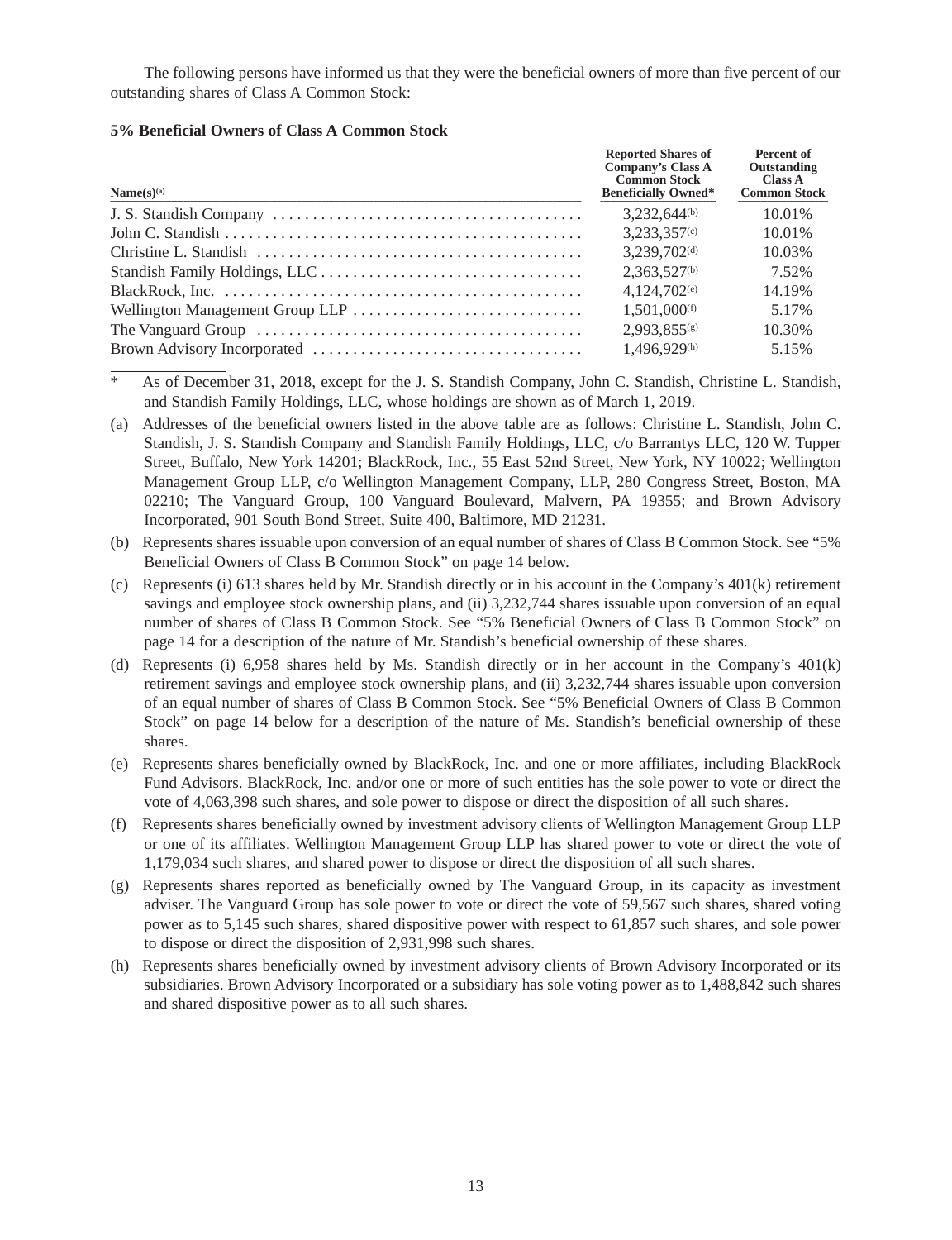The following persons have informed the Company that they are the beneficial owners of more than five percent of the Company's outstanding shares of Class B Common Stock as of March 1, 2019:

### **5% Beneficial Owners of Class B Common Stock**

| Name(s) <sup>(a)</sup> | Shares of<br>Company's Class B<br><b>Common Stock</b><br><b>Beneficially Owned</b> | Percent of<br>Outstanding<br>Class B<br><b>Common Stock</b> |
|------------------------|------------------------------------------------------------------------------------|-------------------------------------------------------------|
|                        | 3.232.744 <sup>(b)</sup>                                                           | 99.96%                                                      |
|                        | 3,232,744(c)                                                                       | 99.96%                                                      |
|                        | $3,232,644^{(d)}$                                                                  | 99.96%                                                      |
|                        | 2,363,527                                                                          | 73.08%                                                      |

- (a) Addresses of the beneficial owners listed in the above table are as follows: John C. Standish, Christine L. Standish, J. S. Standish Company and Standish Family Holdings, LLC, c/o Barrantys LLC, 120 West Tupper Street, Buffalo, NY 14201.
- (b) Includes (i) 2,363,527 shares held by Standish Family Holdings, LLC, and (ii) 869,117 shares held by J. S. Standish Company. See "Voting Power of the Standish Family" below for a description of the nature of Mr. Standish's beneficial ownership of these shares. Also includes 100 shares held directly.
- (c) Includes (i) 2,363,527 shares held by Standish Family Holdings, LLC, and (ii) 869,117 shares held by J. S. Standish Company. See "Voting Power of the Standish Family" below for a description of the nature of Ms. Standish's beneficial ownership of these shares. Also includes 100 shares held directly.
- (d) Includes (i) 2,363,527 shares held by Standish Family Holdings, LLC, and (ii) 869,117 shares held directly. J. S. Standish Company, as manager, has sole voting and investment control over the shares held by Standish Family Holdings, LLC.

### **Voting Power of the Standish Family**

The J. S. Standish Company now holds or controls, in the aggregate, shares entitling it to cast approximately 53% of the combined votes entitled to be cast by all stockholders of the Company. Christine L. Standish and Lee C. Wortham each serve as officers and directors of the J. S. Standish Company.

If the J. S. Standish Company casts votes as expected, election of the director nominees listed above, and approval of each other proposal to be considered at the meeting, will be assured.

## **COMPENSATION DISCUSSION AND ANALYSIS**

#### **Executive Summary**

This portion of our Proxy Statement describes the 2018 executive compensation program and reports on the compensation earned by and paid to the Company's "named executive officers" in 2018. Our "named executive officers" (or, "NEOs"), as that term is defined in applicable SEC regulations, were: former President and CEO Dr. Joseph G. Morone; current President and CEO Olivier Jarrault; Chief Financial Officer John B. Cozzolino; President — Machine Clothing Daniel A. Halftermeyer; Senior Vice President and Chief Technology Officer Robert Hansen; and Vice President, General Counsel & Secretary Charles J. Silva, Jr. (Although Dr. Morone retired on March 2, 2018, he is still deemed an NEO for 2018 under applicable rules.)

The discussion is presented in three parts. The first part sets forth the compensation philosophy and objectives of the Compensation Committee (the "Committee"), identifies the different elements of compensation, describes the structure of the 2018 compensation program, and explains the various matters taken into consideration by the Committee when adopting compensation policies or making compensation decisions. The second part reports the compensation earned by our NEOs based on the Company's 2018 performance. The final part sets out the 2018 compensation actually earned by, awarded to, or available to the NEOs in the tables prescribed by SEC rules.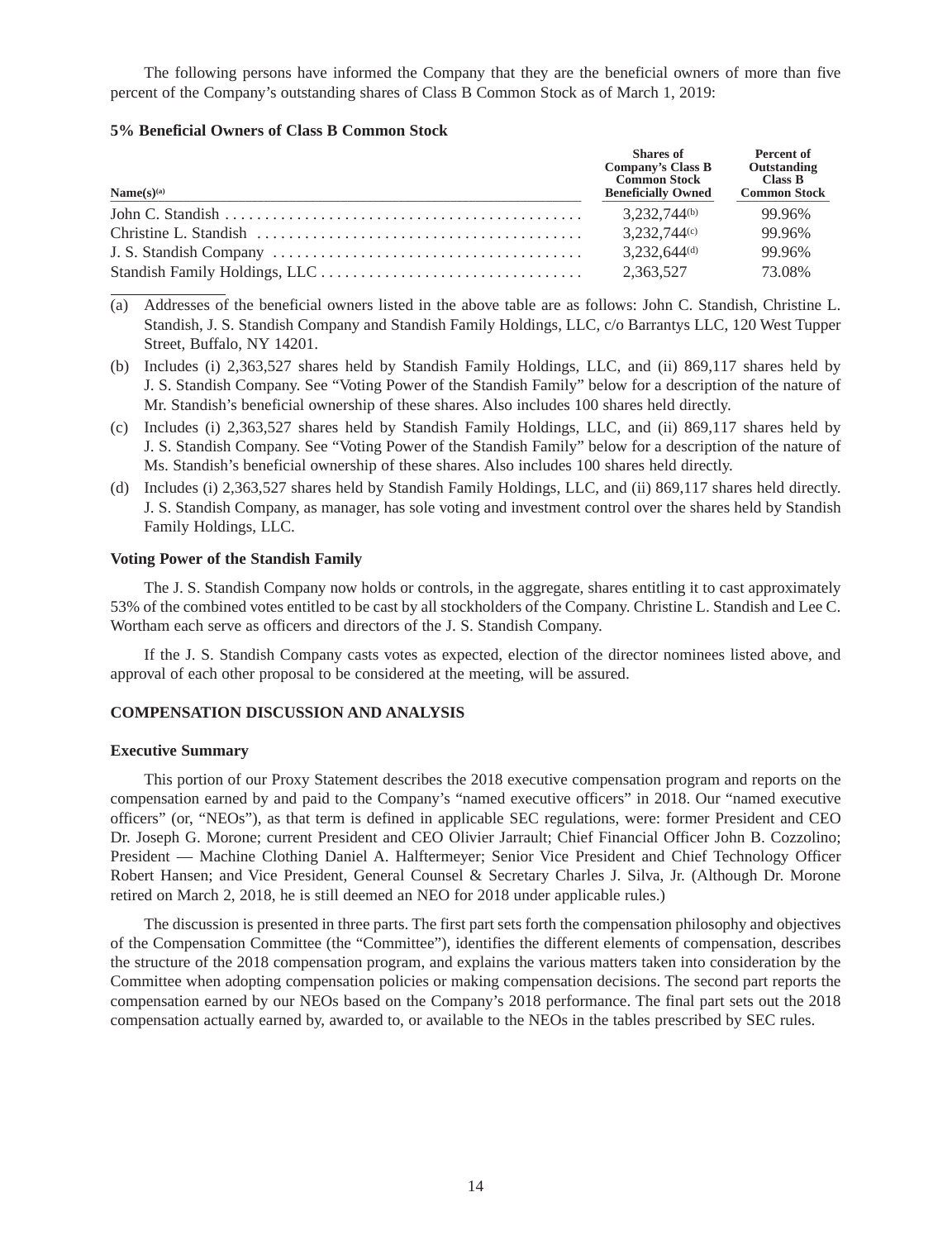### *PART I*

### **Compensation Philosophy and Objectives**

The Committee's compensation philosophy continues to be that we will compensate the Company's executives based on their individual importance in achieving the Company's strategic objectives, consistent with competitive market practices and taking internal equity into account. The principal objectives of our executive compensation program are (1) to enable the Company to attract and retain talented, well-qualified, experienced, and highly motivated executives whose performance will substantially enhance the Company's performance, and (2) to structure elements of compensation so that performance consistent with delivering shareholder value and achieving the Company's annual and long-term goals is suitably rewarded, whilst being cautious not to encourage excessive risk. To further these objectives, the program utilizes both long- and short-term performance-based compensation components paid in cash and equity, designed with a focus on total direct compensation targets which the Committee aspires to establish at or around the  $50<sup>th</sup>$  percentile of the Company's peer benchmarking group.

### **Shareholder "Say on Pay"**

For 2018, the Committee once again implemented the same compensation program structure it has used since 2010. Although the results of the 2018 "say on pay" vote were not available when the Committee was adopting the 2018 compensation program in February 2018, voting results from prior years had a significant impact on that decision. In 2017, shareholders representing 99.7% of the votes cast expressed approval of the Company's executive compensation. In 2018, the votes for approval represented 83.3% of the votes cast.

### **Roles in Structuring Compensation**

### *The Role of Compensation Committee*

The Committee is responsible for reviewing and approving compensation for all of our executive officers. The Committee considers, adopts, reviews, and revises the various compensation plans, programs and guidelines, and reviews and determines all components of each executive officer's compensation. The Committee also reports to, and receives feedback from, the full Board of Directors each quarter. With respect to CEO compensation, the determination of the Committee reflects advice and input from the full Board of Directors, and takes into account the full Board's assessment of CEO performance.

### *The Role of the Compensation Consultant*

The Committee retains Pearl Meyer & Partners ("PMP") as an executive compensation consultant to provide benchmarking and comparative compensation analysis. PMP's findings and recommendations form part of the basis used in the ongoing review and design of the Company's compensation programs. Their analysis is normally performed annually in the case of the Company's CEO, CFO and business unit Presidents, and periodically with respect to other members of the senior management team. Analyses completed by PMP in late 2017 and early 2018 were considered by the Committee when establishing 2018 total direct compensation targets and base salary increases. In addition, PMP was retained and provided compensation consulting services in connection with (1) the CEO search process which culminated in the hiring of Mr. Jarrault, (2) the adoption of a new peer group (see page 20) and (3) the changes to director compensation enacted in 2018.

### *The Role of Executive Officers*

The Committee's Charter provides that input from management is expected, and in some instances required, in connection with the Committee's exercise of its responsibilities. Company management does make recommendations to the Committee from time to time regarding the elimination or modification of existing benefit plans, or the adoption of new plans. In addition, although the Committee has traditionally been responsible for reviewing and approving salary ranges for senior management, such ranges and changes are typically proposed to the Committee by the Company's CEO after consultation with personnel from the Company's Human Resources function.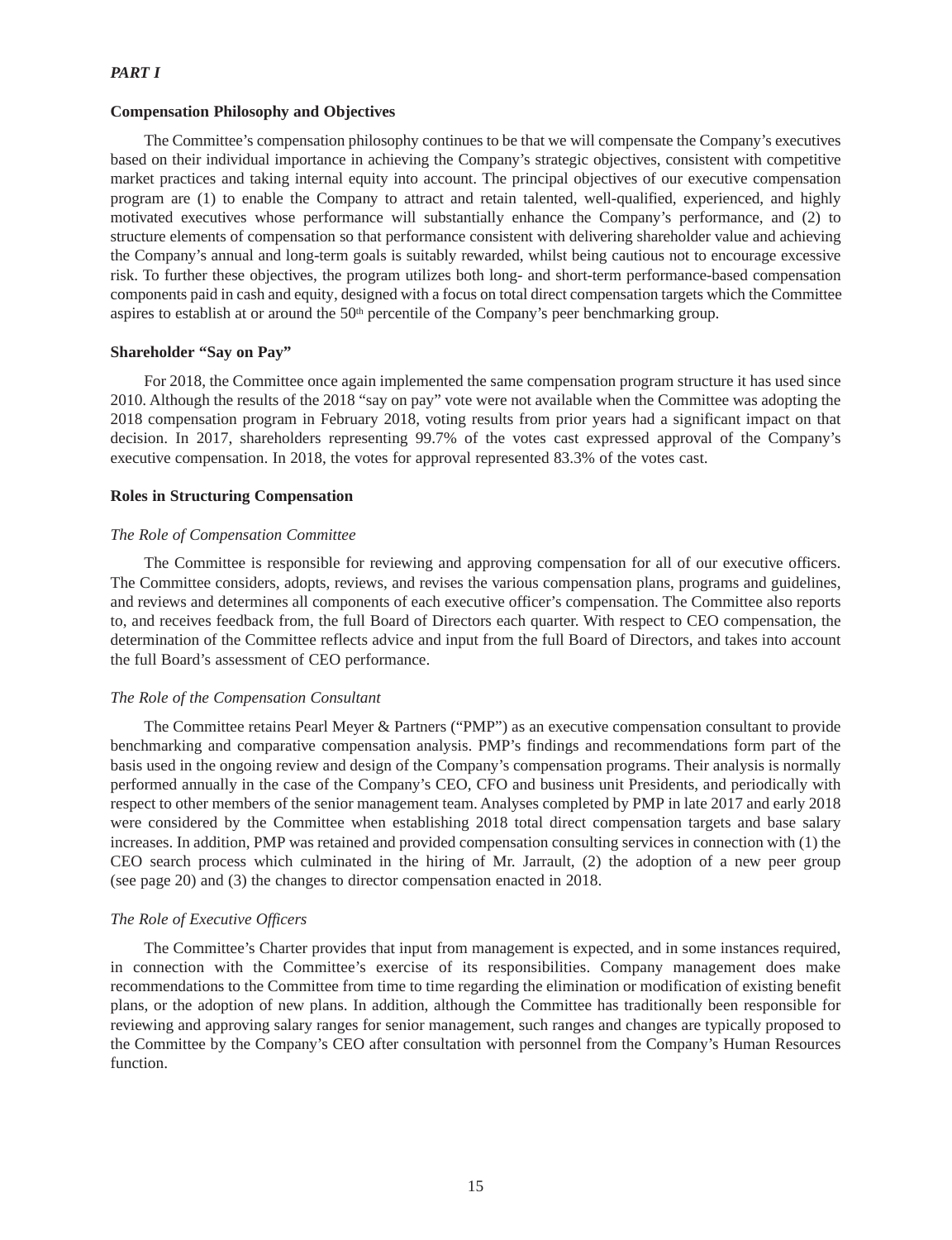#### **Elements of Compensation**

The Company's executive compensation program incorporates several components of compensation. Not every component need be granted, or made available, to all executives. Flexibility in the use of each discrete component provides the Committee the ability to adjust to changes in market conditions and for performance. This flexibility is evidenced in the Committee's practice of adjusting the allocation between long- and short-term compensation, and in its varying use of cash and non-cash elements. In 2018, the principal components of the executive compensation program were:

### Base Salary

Annual base salary constitutes the core cash portion of the compensation for every member of management, including the NEOs. In determining the appropriate amount to be established as base salary, the Committee considers benchmarking data, the executive's past performance, his or her individual importance to the Company and internal equity.

## Annual Incentive Plan

The Company provides certain managers an opportunity to earn an annual cash incentive bonus. These bonus opportunities are established pursuant to the Company's 2017 Incentive Plan. Although the amount of the bonus actually paid to a manager is determined by the Committee in its sole discretion, it is generally based on Company, business unit, and/or individual performance against established targets during the previous year. Target bonus opportunities are established as a percentage of base salary. The Committee generally excludes the senior management team (consisting of the CEO and approximately two to five top executives working most closely to him) from the annual cash incentive bonus, and did so again in 2018. Instead, the senior management team is granted MPP and APP Performance Awards, as described below. Participation in the annual cash incentive bonus program is limited to approximately 350-400 managers worldwide.

Under the annual incentive plan, a bonus at the targeted level is paid only if the Committee determines that the performance levels that it considers appropriate for the particular year have been achieved. Lesser cash incentives may be paid if such performance levels are not achieved, and larger incentives will be paid if performance exceeds such levels. Threshold performance levels are also established and performance below the threshold levels would generally result in no bonus being earned. Maximum performance levels are also established. The threshold, target and maximum performance levels are established by reference to the annual operating plan approved by the Board of Directors.

#### Performance Awards

Performance Awards are granted pursuant to the Company's 2011 or 2017 Incentive Plans to the senior executive team only. They are designed to reward performance. In granting Performance Awards, the Committee considers (1) the alignment between the performance goals and the Company's business objectives, (2) advice from its executive compensation consultant regarding the total value of the awards as a percentage of total direct compensation, as well as the ideal frequency of various award outcomes, and (3) the amounts of Performance Awards actually earned in prior years.

The performance period for the short-term performance incentive awards granted in 2018 was the 2018 fiscal year. This annual performance period award (the "APP Performance Award") entitled the recipient to receive between 0% and 200% of the target award, denominated as a dollar amount, based on the extent to which certain performance goals were attained during 2018. Once determined, the awards were paid out in full in cash in March 2019. The performance period for the long-term performance incentive awards granted in 2018 runs from January 1, 2018 through December 31, 2020. This multi-year performance period award (the "MPP Performance Award") entitles the recipient to receive between 0% and 200% of the target award, denominated in shares, based on the extent to which certain cumulative performance goals were attained at the end of the three-year performance period. Once determined, the awards will be paid out in full in stock in early 2020.

When establishing performance goals for all performance-based incentive compensation, the Committee intends that there be a rather high probability that threshold levels would be met, and a rather low probability that maximum levels would be met. The performance measurement metrics and goals for the 2018 performance-based incentive compensation program were drawn from the annual operating plan approved by the Board of Directors for 2018.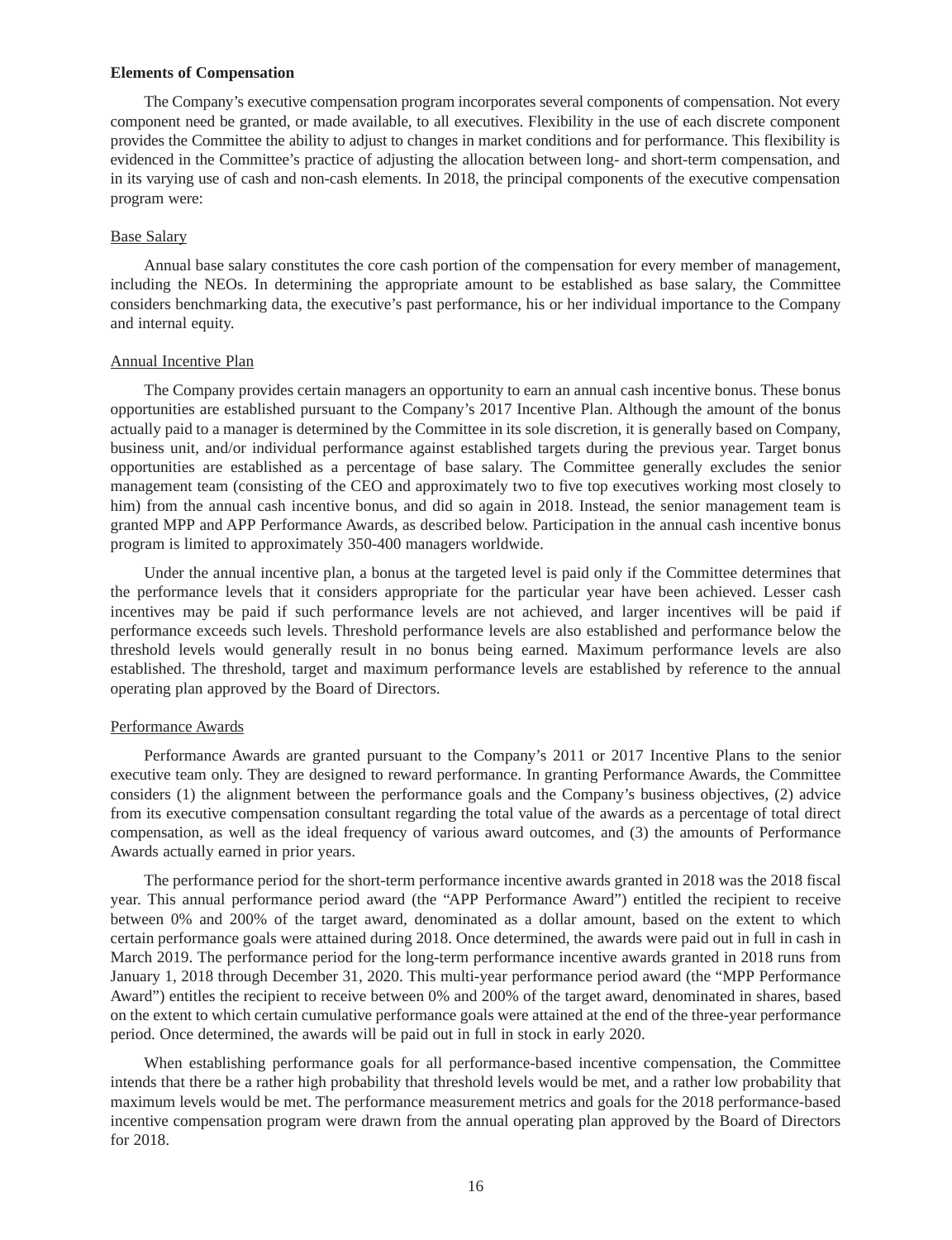#### Performance Phantom Stock

Performance Phantom Stock is granted pursuant to the Company's Performance Phantom Stock Plan ("Performance Stock Plan"). These grants function as a retention incentive, but with a performance component. The size of any grant is determined primarily on the basis of salary and grade level, internal equity, consideration of the employee's value to the Company, and the retentive effect of previously awarded incentives that remain outstanding. The number of units ultimately earned depends on Company performance measured against corporate-wide goals established at the beginning of the one-year performance period. Members of the senior management team have not participated in, and are not expected to participate in, this plan. These grants are targeted to approximately 125-150 top managers just below the senior management team, who also participate in the annual cash incentive bonus program.

### Restricted Stock Units

Restricted Stock Units ("RSUs") can be granted pursuant to the Company's Restricted Stock Unit Plan ("RSU Plan") to function primarily as retention incentives, but they have been used only rarely since 2010. From time to time, however, both before and after 2011, the RSU Plan has been be utilized to make special grants to members of the senior management team as part of special executive retention incentives. In those times, grants have been made to individual members of the senior management team, under unique situations, and not to the group as a whole. In 2018 the Committee awarded two RSU grants to members of the senior management team. Mr. Jarrault was awarded 23,567 units upon joining the Company on March 2, 2018, and Mr. Halftermeyer was awarded 12,853 units on August 31, 2018.

### Other Plans and Programs

In addition to the foregoing, the Company maintains a tax-qualified 401(k) defined contribution plan in which all U.S. employees are generally eligible to participate. Under the  $401(k)$  plan, a participant is entitled to contribute up to 100% of his or her income (subject to IRS-imposed limitations). The Company will match contributions made by the employee under the Plan, up to a maximum of 5% of the employee's pre-tax income. The Company also maintains a profit-sharing plan for all eligible U.S. employees. Under the profit-sharing plan, the Company makes an additional, discretionary profit-sharing contribution to the accounts of eligible participants in the 401(k) plan. The amount of the contribution has generally been determined using the same formula used to determine the Company's CEO's performance under his annual APP performance award. The actual amount is determined by the Committee in its sole discretion, and typically amounts to between 1% and 2.5% of each participant's annual salary. The contributions are made in cash and allocated to investments chosen by plan participants.

The Company maintains a tax-qualified defined benefit plan (i.e., a pension plan) in which all salaried and most hourly U.S. employees who began their employment before October 1, 1998 participate. The Company also maintains a related supplemental executive retirement plan. NEOs who are U.S. employees and who were hired before such date accrued retirement benefits under these plans in accordance with their terms until February 28, 2009. These plans were both amended as of that date so that no additional benefits would accrue to any plan participant, effectively freezing the future benefits of any participant based on their years of service and highest earned salaries as of such date.

The amounts to which executives are entitled under these plans are dictated by the terms of the plans themselves. These are tax-qualified, nondiscriminatory plans, which apply equally to all eligible employees of the Company. The Committee is made aware of the accrued value of these entitlements when making determinations regarding executive compensation (including the NEOs), but an executive's benefits under these plans have generally had no direct bearing on its determinations. The Committee believes that the accumulation of benefits under these plans should have no impact on its objective of compensating individuals based upon their individual importance to the Company in achieving annual and strategic objectives.

Employees located outside of the United States may enjoy benefits under local government-mandated retirement or pension plans, as well as supplementary pension or retirement plans sponsored by local Company affiliates. Mr. Halftermeyer is the only NEO employed outside of the United States. As a French citizen serving as an employee of a Swiss subsidiary of the Company while on an international assignment, he accrues benefits under both a private pension plan maintained by the Swiss subsidiary as required by Swiss law, and as an expatriate under a French government-sponsored pension program. The Company pays both the employer and employee contributions to this program in order to maintain Mr. Halftermeyer's participation during his expatriation.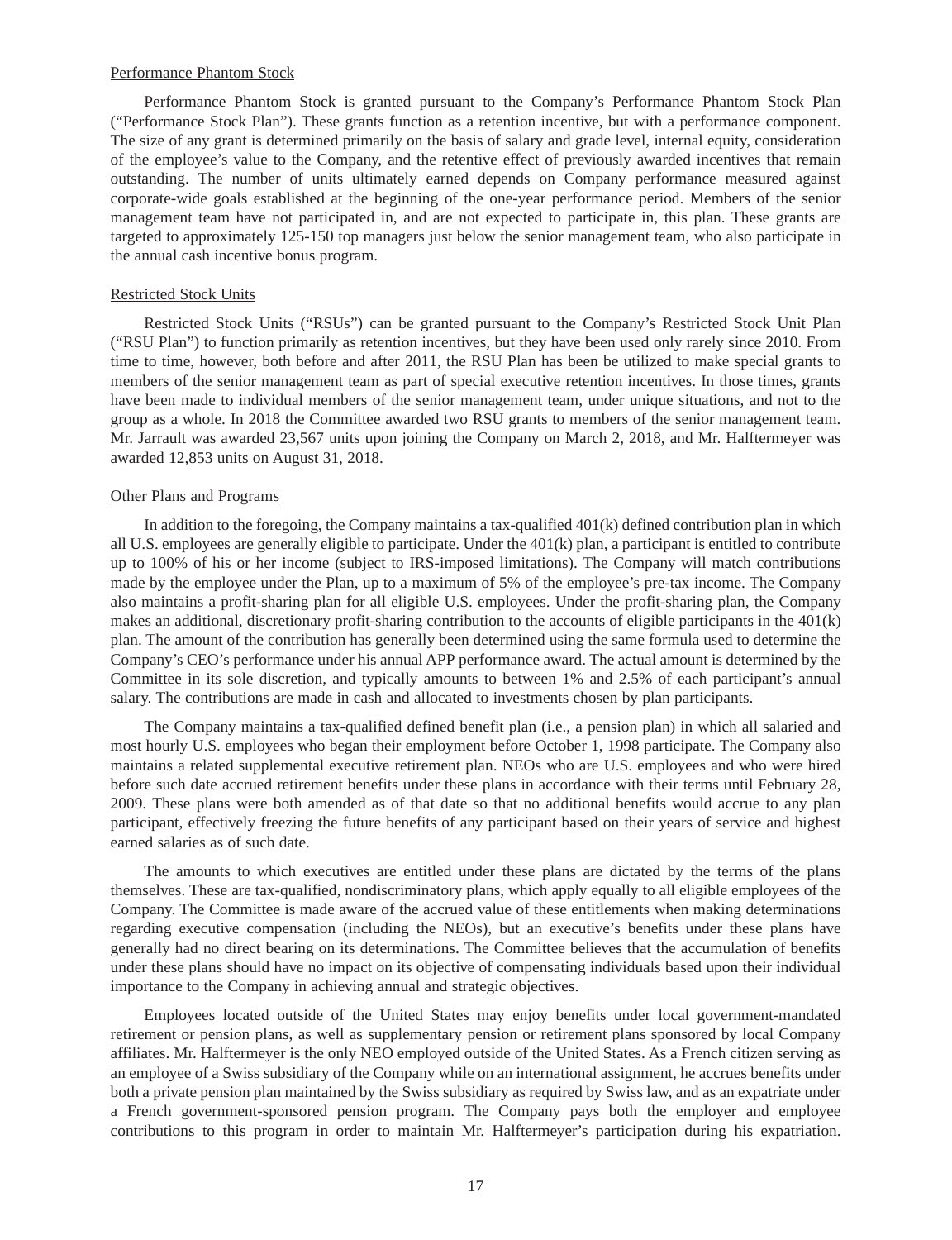The amounts paid by the Company toward both pension plans during 2018 are reported in the "Summary" Compensation Table" on page 24, and the present value of the benefits accumulated under the Swiss private pension plan are reported in the "PENSION BENEFITS" table on page 32.

### **Structuring the 2018 Compensation Program — Pay for Performance**

The first step to determining 2018 compensation for NEOs was to establish a total direct compensation target for each executive. The Committee considers benchmarking data as well as the executive's past performance and his or her individual importance to the Company when establishing such targets. The Committee considers the total direct compensation target and base salary paid to similarly-situated executives at companies included in its benchmarking group (see page 20). It also notes the mean and median compensation paid to executives in the benchmarking group, and compares those amounts to the amounts awarded to the Company's own executives in prior years. The Committee generally seeks to establish total direct compensation targets at or around the 50th percentile of the benchmarking group.

Once total direct compensation targets are established, the Committee selects the compensation elements to be used, and allocates the targeted compensation among the selected components. In making these determinations, the Committee reviews the mix of the compensation paid to executives in the benchmarking group, focusing on long-term and short-term compensation, fixed and variable components, and the ratio of earned compensation paid as equity or cash. The Committee determined that the 2018 total direct compensation target opportunities for NEOs would be paid as base salary, and through short-term and long-term incentive compensation awards. Generally, for 2018 as in prior years, the Committee sought to allocate approximately 35% of the total direct compensation target in the form of a long-term performance incentive award (i.e., the MPP Performance Award), after which it determined the appropriate base salary to be paid to the executive. The remainder of the target would then be allocated to the short-term performance incentive award (i.e., the APP Performance Award) target payout. However, upon the hiring of Mr. Jarrault, 50% of his initial total direct compensation target was allocated to his long-term performance initiative award, in line with current market practice.

After the total direct compensation target was allocated among these components, the Committee established the performance measurement metrics and goals against which each NEO's performance would be judged to determine how much of the incentive compensation, if any, would be earned by that NEO at the end of 2018. Lastly, the Committee determined the form in which each component should be paid, if earned. Base salary and the short-term incentive award were both established as cash compensation, while long-term performance incentive awards was determined to be payable in equity.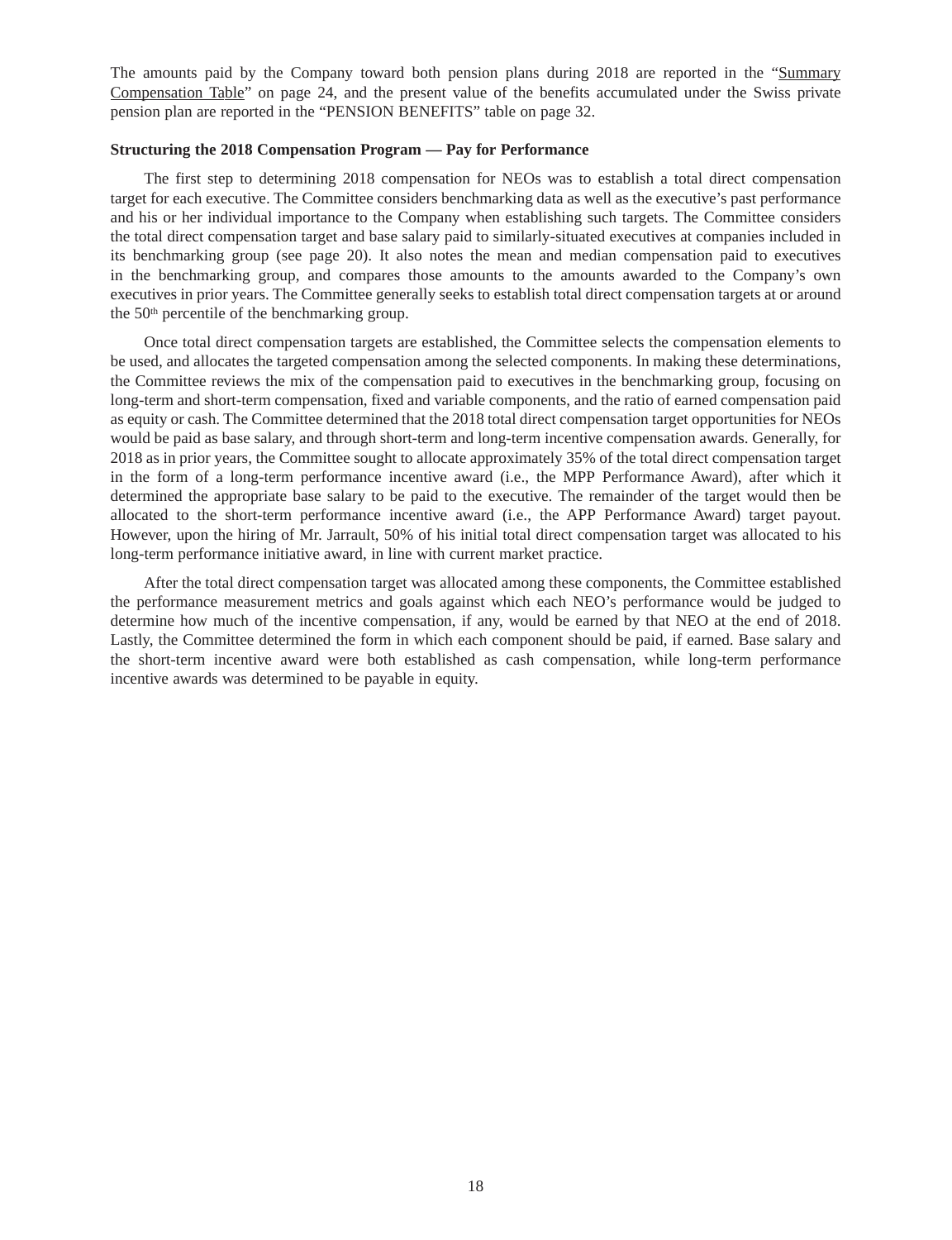#### **2018 NEO Compensation Opportunities**

Following the structure described above, the Committee established a total direct compensation target for each of the Company's NEOs for 2018 as follows:

| <b>NEO</b>       | 2018 Total Direct<br><b>Compensation Target</b> | 2017 Total Direct<br><b>Compensation Target</b> | $%$ Change |
|------------------|-------------------------------------------------|-------------------------------------------------|------------|
|                  | N/A                                             | \$4,110,000                                     | N/A%       |
| Olivier Jarrault | \$3,100,000                                     | N/A                                             | N/A        |
|                  | \$1,427,000                                     | \$1,400,000                                     | 2%         |
|                  | \$1,150,000                                     | \$1,150,000                                     | 0%         |
|                  | \$662,000                                       | \$662,000                                       | 0%         |
|                  | \$647,000                                       | \$628,000                                       | 3%         |

The Committee then determined the amount of the total direct compensation target that should be paid as base salary.

| <b>NEO</b> | 2018<br><b>Base Salary</b> | % of Total<br><b>Direct Target</b> | 2017 to 2018<br>$%$ Change |
|------------|----------------------------|------------------------------------|----------------------------|
|            | \$865,000                  | 21\%                               | 0%                         |
|            | \$775,000                  | 26%                                | N/A                        |
|            | \$456.187                  | 32%                                | 0%                         |
|            | \$479.980                  | 41.7%                              | 0%                         |
|            | \$299,000                  | 45%                                | $0\%$                      |
|            | \$393,000                  | 60%                                | 2.8%                       |

The Committee opted not to change the base salary for Messrs. Cozzolino, Halftermeyer or Hansen in 2018, in order to keep them aligned with benchmark data.

Lastly, the Committee determined the proper allocation between stock and cash for the performance awards. For 2018, the MPP Performance Award allocation was 100% stock, and a distinct target share opportunity was identified. The calculation of the MPP Performance Award target share opportunity used an estimated average future stock price. For the APP Performance Award, the allocation was 100% cash, and a target dollar amount was identified in the award agreement. The following table sets forth the target opportunities established for each of the NEOs for the MPP Performance Award and the APP Performance Award.

| <b>NEO</b> | <b>Opportunity Cash</b> | MPP<br><b>Opportunity Shares</b> |
|------------|-------------------------|----------------------------------|
|            | N/A                     | N/A                              |
|            | \$775,000               | 23.396                           |
|            | \$454,000               | 7,804                            |
|            | \$268,000               | 6.083                            |

Messrs. Hansen and Silva were not granted Performance Awards in 2018. Instead, and in keeping with the Committee's decision to limit Performance Awards to the most senior executives for 2018, they, and other executive officers, were awarded grants of Performance Phantom Stock. Mr. Hansen's 2018 award consisted of a grant of 3,690 shares of Performance Phantom Stock and Mr. Silva's award consisted of 1,892 shares.

Dr. Morone was not granted any performance awards in recognition of his pending retirement.

### **Other Compensation Polices and Considerations**

### *Timing of Awards and Grants*

Base salary increases are determined by the Committee at its first meeting after completion of the fiscal year when all relevant data is available. This meeting typically occurs in February, with increases becoming effective in April. The Committee also typically approves Performance Award grants, annual cash incentive bonuses and Performance Phantom Stock grants at this meeting.

#### *The Effect of Prior or Accumulated Compensation*

When considering each element of compensation, the Committee reviews historic compensation summaries for each executive officer and other members of the senior management team. These summaries show all material elements of annual and long-term compensation actually earned by each executive in the immediate prior year and, depending on the executive's length of service, several years prior thereto. They also show the outstanding balances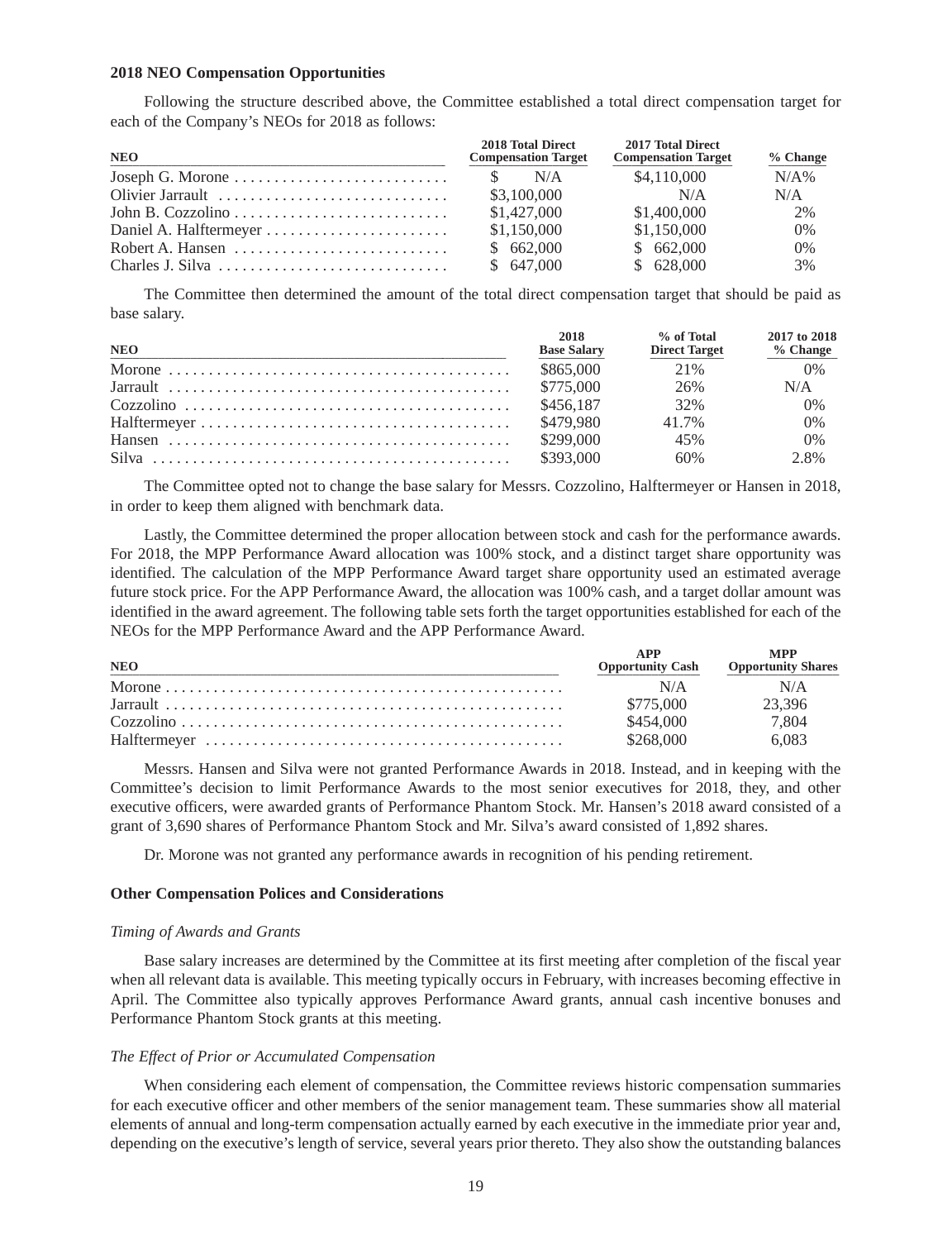of RSU or Phantom Stock grants and any equity-based awards, and the unrealized gains on those balances. The Committee considers this information before approving new Performance Awards, base salary increases, or final annual cash incentive bonuses for the prior year. These summaries are used to determine how effectively past compensation practices satisfy the Committee's objectives.

Although these summaries provide insight into an executive's accumulated compensation, it is the Committee's view that neither the historical data nor any perceived wealth accumulation justifies a change in either the Committee's current compensation philosophy or the elements of compensation employed. It is the Committee's belief that an executive's accumulated compensation is the result of his or her achievement of a series of objectives over time. Furthermore, it is the Company's view that the effect of such accumulated compensation is not sufficient to call into question the Committee's objective of compensating individuals based on their individual importance to the Company in achieving strategic objectives. The Committee views "realizable" future compensation as having been earned by the employee based on past employment and performance. As a result, such "realizable" future compensation has generally had little, if any, bearing on the amount or timing of new compensation approved or awarded. The Committee does not believe that the compensation paid to its executives, including the NEOs, or any individual element of that compensation, is lavish or extraordinary.

### *Independence of Compensation Consultant and Identity of Benchmarking Group*

For its 2018 benchmarking and comparative compensation analysis, the Committee again retained the services of PMP. The Committee has used the services of PMP since 2010. The Company paid PMP \$44,845 in 2018, for services including such benchmarking and comparative compensation analysis as well as other services (see page 15). The Committee routinely assesses the independence of PMP using criteria established by the New York Stock Exchange and has consistently determined them to be independent.

For 2018, PMP benchmarked individual compensation against a new peer group of companies approved by the Committee in 2017. In light of the growth of the AEC business unit, and the increasing impact it has to the overall Company performance, the Committee had asked PMP to review and assess the peer group to ensure (1) that it reflected the evolving size and scope of the Company's two business units and (2) that it remained comparable in terms of revenue size, enterprise value and EBITDA. Upon completing its analysis, PMP recommended a new peer group consisting of 20 publicly traded U.S. companies (identified below) in the same or related industries with comparable revenues, employees, and international operations. The Committee adopted PMP's recommendation and approved the use of this new peer group for both the changes to director compensation enacted in 2018 and the 2018 executive compensation benchmarking and comparative compensation analysis.

The peer group of comparable publicly traded U.S. companies consisted of the following:

| Teledyne Technologies | ESCO Technologies Inc.        | <b>Astronics Corporation</b>      |
|-----------------------|-------------------------------|-----------------------------------|
| Incorporated          | Donaldson Company, Inc.       | <b>Curtiss-Wright Corporation</b> |
| Woodward, Inc.        | <b>Esterline Technologies</b> | <b>Hexcel Corporation</b>         |
| Aerojet Rocketdyne    | Corporation                   | P. H. Glatfelter Company          |
| Holdings, Inc.        | Kaman Corporation             | Xerium Technologies, Inc.         |
| Barnes Group, Inc.    | <b>HEICO</b> Corporation      | TriMas Corporation                |
| Kadant, Inc.          | Neenah Paper, Inc.            | Schweitzer-Maudit                 |
| Tredegar Corp.        | Lydall, Inc.                  | International, Inc.               |
|                       |                               |                                   |

Representatives from PMP communicate directly with members of management as needed, including the Company's CEO and personnel from the Human Resources function, with the acknowledgement and encouragement of the Committee. However, the consultant is retained by, instructed by, serves for, and reports to the Committee, and its main point of contact remains the Chairman of the Committee. Notwithstanding the use of a compensation consultant, the Committee is ultimately responsible for all compensation matters.

#### *The Impact of Accounting or Tax Considerations*

When confronted with a choice between two comparable forms of compensation, the Committee has in the past favored the form with the lower tax cost (to the employee and/or the Company), more favorable accounting treatment, or more favorable impact on the Company's borrowing cost pursuant to its primary revolving credit facility.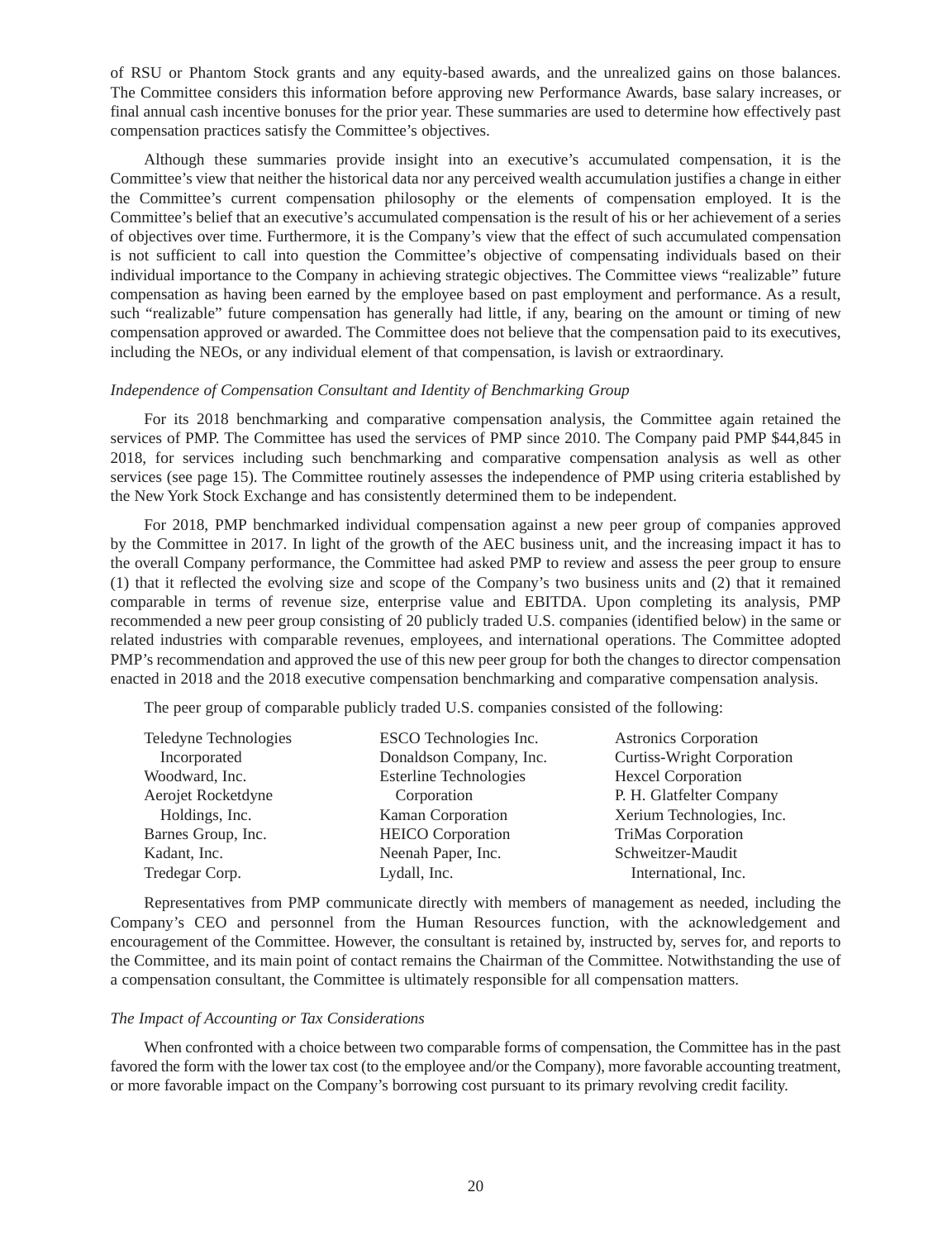### *Equity Ownership Requirements or Guidelines*

The Company's Board of Directors has adopted stock ownership guidelines for the Company's CEO, CFO and the Presidents of its business segments. Those guidelines provide that the CEO is expected to own and hold shares of the Company's Common Stock (Class A or Class B) equal in value to three (3) times current base salary. The others are expected to own and hold shares equal in value to at least their base salary. There is no deadline by which these such targets should be attained, but at any time that the value of one's holdings is less than his or her target, he or she will be expected to retain, in addition to all shares already owned, (1) all shares acquired upon the exercise of any stock options, and (2) all shares received upon a distribution of shares pursuant to the terms of any Performance Award (in each case, net of shares used, if any, to satisfy the exercise price, taxes, or commissions). Moreover, those subject to such guidelines are also expected to retain all future net grants of shares, except for sales approved by the CEO, or by the Board of Director in the case of a sale contemplated by the CEO. Mr. Jarrault has not yet reached the applicable guideline, but Messrs. Cozzolino and Halftermeyer each own shares of value equal to at least their base salary. (Dr. Morone had met the threshold before the time of his retirement.) The Committee does not believe that adoption of share ownership guidelines for other officers is warranted at this time.

No officer, director or employee of the Company is permitted to purchase or use, directly, or indirectly, through family members or other persons or entities, financial instruments (including prepaid variable forward contracts, equity swaps, collars and exchange funds) that are designed to offset or hedge any decrease in market value of Company securities.

### *Risk Assessment of Compensation Plans and Programs*

During 2018, the Committee, after reviewing its compensation plans and programs, particularly those components which are employed as part of the incentive compensation plans for the NEOs and other executives, re-affirmed its prior determinations that such plans and programs are not reasonably likely to have a material adverse effect on the Company. In reaching this conclusion, the Committee compiled an inventory of all executive compensation plans and programs globally and evaluated those plans and programs as potential contributors to Company risks. The conclusion is based on the finding that the Company's executive compensation structure consists of a balanced mix of components that utilize both equity and cash elements, impose caps on incentives, apply multiple performance measures, establish staggered performance and payout periods, and rely on the Committee's use of discretion in approving final awards. The Committee also noted the Company's policies related to severance, perquisites, and change-in-control provisions, as well as its adoption of clawback/recoupment mechanisms. During its discussion, the Committee recognized its own oversight responsibilities and noted that it requires all senior management incentive compensation calculations to be reviewed by its internal or external auditor. It then determined that its practices, coupled with the structure of the executive compensation plans and programs, appropriately mitigate any risks associated with compensation programs.

## *Employment Contracts — Named Executive Officers*

The Company entered into an Employment Agreement with Mr. Jarrault dated March 2, 2018, and amended July 25, 2018 and March 15, 2019, which provided that Mr. Jarrault would be hired as President and CEO commencing on March 2, 2018. Employment may be terminated by either party at any time. The Agreement provides for an initial base salary of \$775,000, and the award of restricted stock units pursuant to the Company's RSU Plan with a grant date value of \$1.5 million, with one-third of that grant vesting on each of the first three (3) anniversaries of the grant. The Agreement also provides for an Annual Performance Award and Multi-year Performance Award, as more fully described above. The Agreement entitles Mr. Jarrault to four weeks of vacation with pay, or such greater amount as the Company's vacation policy applicable to executive officers provides and entitles him to participate in the Company's employee benefit plans, policies, and arrangements applicable to executive officers generally (including, for example,  $401(k)$ , health care, vision, life insurance, and disability); in each case, as the same may exist from time to time, as well as such perquisites as may from time to time be made generally available to senior executives of the Company. In addition, while the contract, as amended, requires that Mr. Jarrault will relocate to Rochester, New Hampshire no later than December 31, 2019, it also provides that in the interim the Company will reimburse him for all temporary living expenses, including housing, transportation and meals, grossed up for tax purposes. The Agreement includes a severance provision which is more fully described below. As of December 31, 2018, the Company had not entered into employment contracts with any other NEO.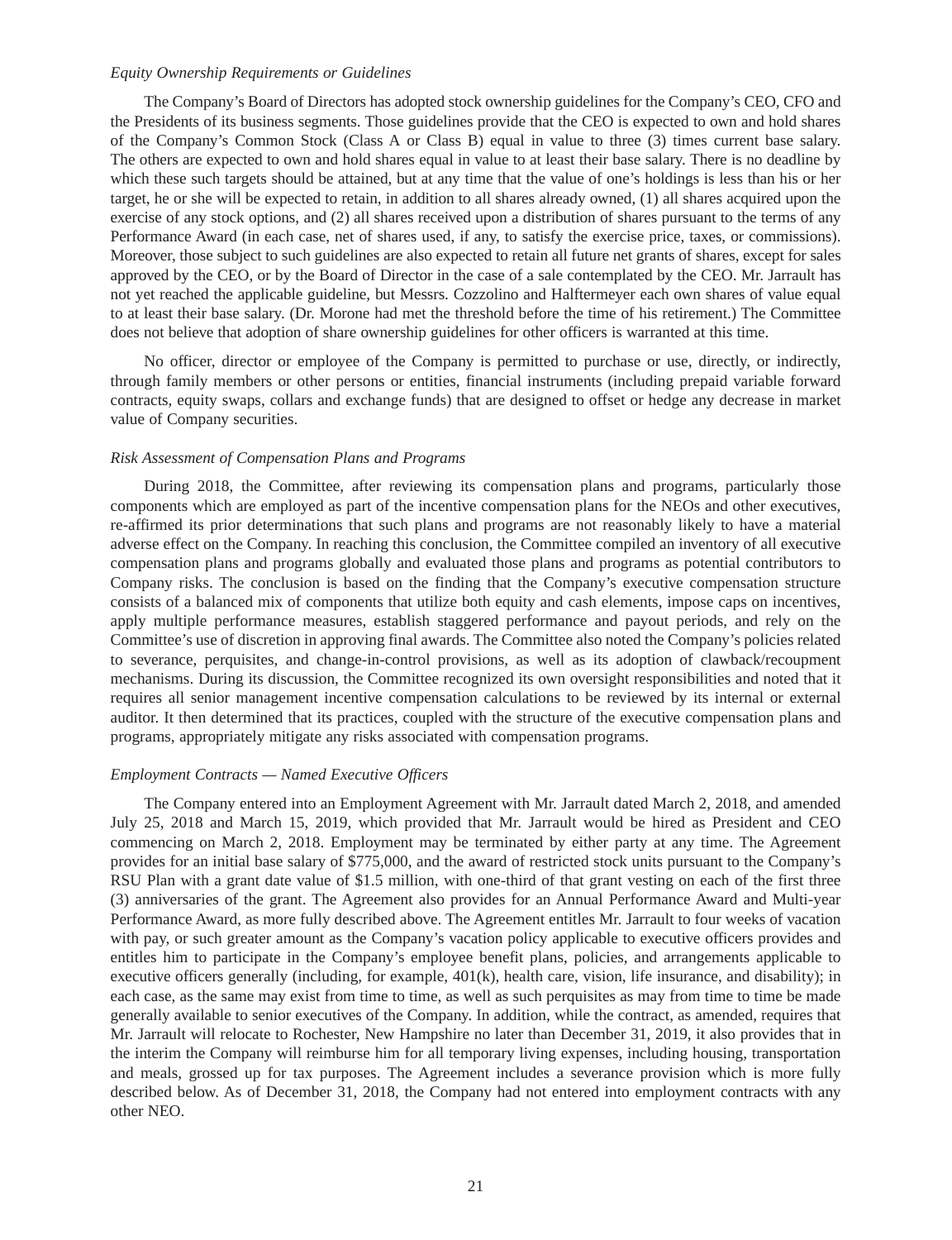### *PART II*

### **2018 EXECUTIVE COMPENSATION EARNED**

### **Performance Award Metrics and Goals**

The 2018 APP Performance Awards granted to NEOs contained performance measurement metrics and goals appropriate to that executive. In some cases, where appropriate, executives may share a metric and its related goal. The following table sets forth the metrics chosen for each NEO's APP Performance Award, and the percentage that each metric counted toward the NEO's overall performance. (The definitions of the listed metrics are contained in Exhibit A to this Proxy Statement.)

| 2018 Weighted<br>Corporate<br>Performance<br><b>Metric</b> | 2018 Global<br><b>MC Cash</b><br><b>Flow</b> |
|------------------------------------------------------------|----------------------------------------------|
| 100%                                                       | 0%                                           |
| 100%                                                       | 0%                                           |
| 0%                                                         | 00%                                          |

The threshold, target and maximum goals for 2018 Weighted Corporate Performance Metric is determined in reference to the goals of the component parts of the metric as described in Exhibit A. The threshold, target and maximum goals for 2018 Global MC Cash Flow were as follows:

|                          | Threshold | Target   | <b>Maximum</b> |
|--------------------------|-----------|----------|----------------|
| 2018 Global MC Cash Flow | \$100.1M  | \$166.8M | \$233.6M       |

The Performance Phantom Stock awards for Messrs. Hansen and Silva, like all other Performance Phantom Stock awards granted in 2018, contained only one performance measurement metric — 2018 Weighted Corporate Performance — which had the same target goals as stated in Mr. Jarrault's and Mr. Cozzolino's APP Performance Awards.

The following table sets forth the metrics chosen for each NEO's 2018 MPP Performance Award, and the percentage that each metric counted toward overall performance. In each case, these metrics are aggregated to reflect the three-year performance period, and the goals established as the cumulative projected results for each metric in 2018, 2019, and 2020. The Committee has determined that disclosing actual goals would result in competitive harm to the Company.

| Aggregate<br><b>Adiusted Global</b><br><b>AEC EBITDA</b><br>excluding R&D | <b>Aggregate</b><br>Global MC<br><b>Cash Flow</b> |
|---------------------------------------------------------------------------|---------------------------------------------------|
| 50%                                                                       | 50%                                               |
| 50%                                                                       | 50%                                               |
| 0%                                                                        | $00\%$                                            |

According to the applicable incentive plan and award agreements, the foregoing goals (including the threshold and maximum goals) are subject to subsequent adjustment in the event of unanticipated business developments during the applicable performance periods, such as acquisition or divestiture of business operations.

The Committee purposefully chose to utilize cash flow metrics in both the short-term and long-term performance incentive grants. It was the Committee's determination that creating an incentive for the senior executive team based on cash flow was consistent with the Company's goals and strategies, and that a three-year performance period created sufficient balance against a one-year performance period.

## **Achievement of Goals and Awards Earned**

The Committee is responsible for reviewing performance against goals and establishing final incentive compensation payouts at the end of each performance period. It is at that point when the total direct compensation actually earned by the NEO can be determined. In early 2019, and based on the Company's audited 2018 financial statements, the Committee determined one-year performance versus threshold, target and maximum goals for each performance metric. The Committee determined that 2018 Global MC Cash Flow was \$193.8 million, representing an achievement of 140.4% of goal; that 2018 Adjusted Global AEC EBITDA excluding R&D was \$70.8 million, representing an achievement of 110.3% of goal; and that 2018 Other Cash Flow (as defined in Exhibit A)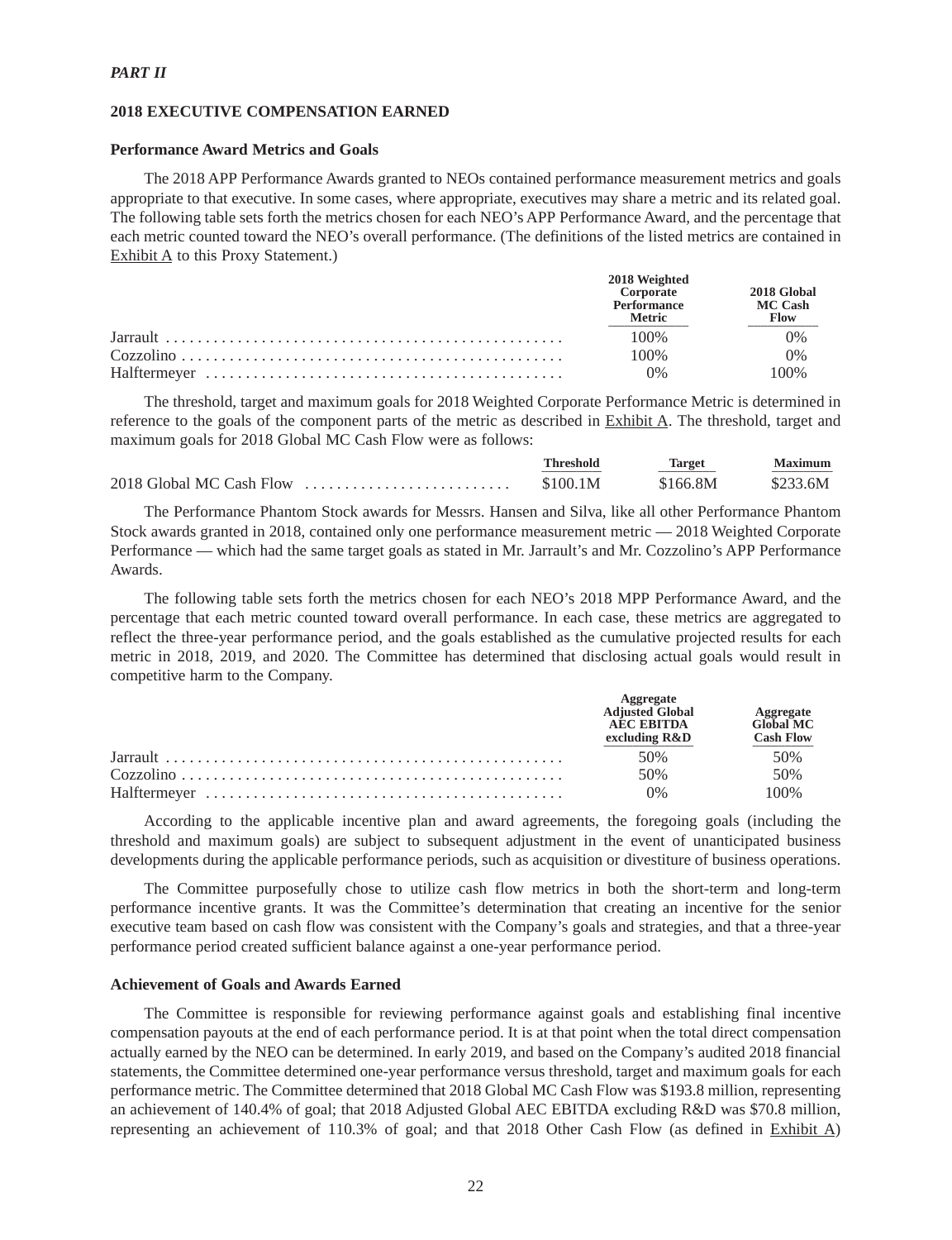was -\$49.5 million, representing an achievement of 113.8% of goal. Based on the foregoing, the Committee determined that overall achievement level of the 2018 Weighted Corporate Performance Metric goal amounted to 124.2%.

Based upon the level of achievement of the foregoing performance measurement metrics, and following a proration for partial year service and the exercise of negative discretion, the Committee determined each NEO's overall performance percentage achieved, and calculated the amount of APP Performance Award targets actually earned, as follows:

| Overall<br><b>Performance</b><br>Achievement | <b>Cash Earned</b> |
|----------------------------------------------|--------------------|
| 124.2%                                       | \$802.125          |
| 62.1%                                        | \$281.934          |
| 140.4%                                       | \$376,272          |

Mr. Hansen earned 4,583 shares of Performance Phantom Stock. Mr. Silva earned 2,350 shares of Performance Phantom Stock.

The performance period for MPP Performance Awards granted in 2018 runs through December 31, 2020. The Company considers compensation earned under an MPP Performance Award to have been earned over the entirety of the performance period. 2018 was also the final year of the three-year performance period for MPP Performance Awards granted in 2016. The metrics chosen for each NEO's 2016 MPP Performance Award, and the percentage that each metric counted toward the NEO's overall performance, are presented in the following table. The threshold, target and maximum goals for each metric are presented in the subsequent table.

| Aggregate<br><b>Adjusted Global</b><br><b>AEC EBITDA</b><br>excluding R&D | Aggregate<br><b>Global MC</b><br><b>Cash Flow</b> |
|---------------------------------------------------------------------------|---------------------------------------------------|
| 40%                                                                       | 60%                                               |
| 40%                                                                       | 60%                                               |
| $0\%$                                                                     | 100%                                              |
| Aggregate<br><b>Adjusted Global</b><br><b>AEC EBITDA</b><br>excluding R&D | Aggregate<br><b>Global MC</b><br><b>Cash Flow</b> |
| \$ 80.4M                                                                  | \$349.4M                                          |
| \$125.6M                                                                  | \$499.2M                                          |
| \$195.9M                                                                  | \$698.9M                                          |
|                                                                           |                                                   |

Messrs. Hansen and Silva were not granted MPP Performance Awards in 2016.

In early 2019, based on the Company's audited financial statements for 2016 through 2018 (which include each year in the performance period), the Committee determined performance versus threshold, target and maximum goals for each of the foregoing performance metrics. The Committee determined that Aggregate Global MC Cash Flow over the three-year period was \$555.8 million, representing an achievement of 128.3% of target; and that Aggregate Adjusted Global AEC EBITDA excluding R&D was \$134.5 million, representing an achievement of 112.7% of target.

Based on the level of achievement of the foregoing performance measurement metrics, and following a proration for partial years of service and the exercise of negative discretion, the Committee determined each NEO's overall performance percentage achieved and calculated the amount of MPP Performance Award targets actually earned, as follows:

|                                                                                         | Morone    | Cozzolino | <b>Halftermever</b> |
|-----------------------------------------------------------------------------------------|-----------|-----------|---------------------|
|                                                                                         | $122.1\%$ | 101.7%    | 128.3%              |
|                                                                                         | 18.420    | 7.595     | 7.870               |
| $Cash\, Earmed\, \ldots \ldots \ldots \ldots \ldots \ldots \ldots \ldots \ldots \ldots$ | \$483.456 | \$199.332 | \$206.563           |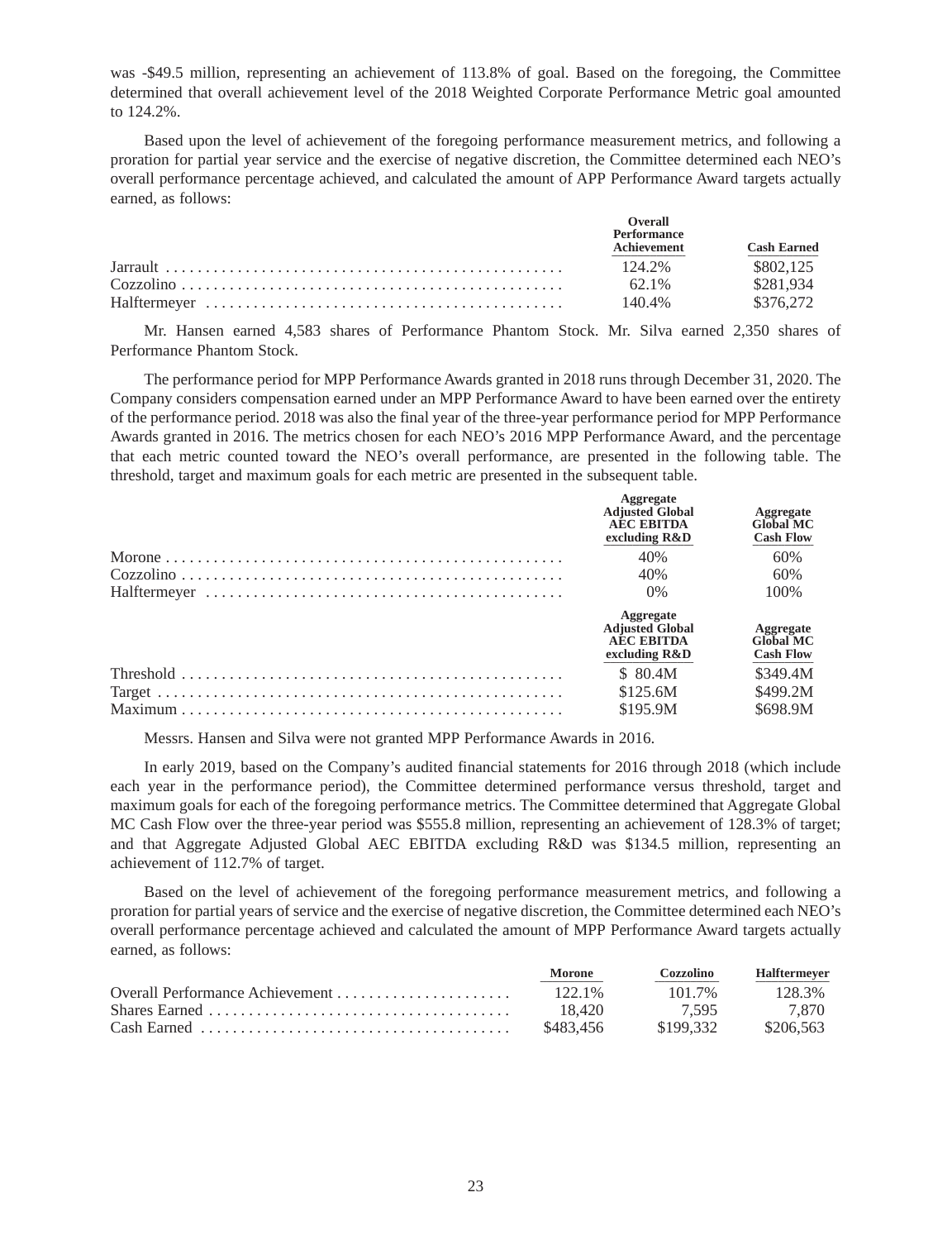## **REQUIRED COMPENSATION TABLES**

### Summary Compensation Table

The following table sets forth information concerning the compensation of the Named Executive Officers for 2016, 2017 and 2018.

| Name and<br><b>Principal Position</b>                    | Year | <b>Salary</b><br>$(\$)$ | $\mathbf{Bonus}^{(1)}$<br>$($)$ | <b>Stock</b><br>Awards <sup>(2)</sup><br>$($)$ | Option<br>Awards <sup>(3)</sup><br>$($)$ | <b>Nonequity</b><br><b>Incentive Plan</b><br>Compensation<br>$(\$)$ | Change in<br><b>Pension</b><br>Value and<br>Nonqualified<br><b>Deferred</b><br>Compensation<br>Eairnings <sup>(4)</sup><br>$($)$ | <b>All Other</b><br>Compensation<br>(S) | <b>Total</b><br>$($)$ |
|----------------------------------------------------------|------|-------------------------|---------------------------------|------------------------------------------------|------------------------------------------|---------------------------------------------------------------------|----------------------------------------------------------------------------------------------------------------------------------|-----------------------------------------|-----------------------|
|                                                          |      |                         |                                 |                                                |                                          |                                                                     |                                                                                                                                  |                                         |                       |
| Joseph G. Morone,                                        | 2016 | 840,480                 | $\overline{0}$                  | 1,449,577                                      |                                          | $1,771,180^{(5)}$                                                   | $\overline{0}$                                                                                                                   | 14.453(6)                               | 4,075,690             |
| Former-President                                         | 2017 | 858,869                 | $\Omega$                        | 1,531,063                                      | $\qquad \qquad$                          | 1,558,588(7)                                                        | $\overline{0}$                                                                                                                   | 12,990(8)                               | 3,961,510             |
| and CEO                                                  | 2018 | 147,494                 | $\Omega$                        | $\Omega$                                       | $\overline{\phantom{0}}$                 | $\Omega$                                                            | $\mathbf{0}$                                                                                                                     | 7.968(9)                                | 155,462               |
|                                                          |      |                         |                                 |                                                |                                          |                                                                     |                                                                                                                                  |                                         |                       |
| Olivier Jarrault,<br><b>Current President</b><br>and CEO | 2018 | 645,833                 |                                 | 3,000,000                                      |                                          | 804,875(10)                                                         | $\Omega$                                                                                                                         | 183,444(11)                             | 4,634,152             |
|                                                          |      |                         |                                 |                                                |                                          |                                                                     |                                                                                                                                  |                                         |                       |
| John B. Cozzolino,                                       | 2016 | 452,865                 | $\overline{0}$                  | 501,281                                        | $\qquad \qquad$                          | 472,099(12)                                                         | 14,000                                                                                                                           | $14.751^{(13)}$                         | 1,454,996             |
| <b>Chief Financial Officer</b>                           | 2017 | 456.186                 | $\overline{0}$                  | 481,063                                        | $\overline{\phantom{0}}$                 | 386,796(14)                                                         | 19,000                                                                                                                           | 11.016(15)                              | 1,354,061             |
|                                                          | 2018 | 456.187                 | $\Omega$                        | 517,000                                        | $\overline{\phantom{0}}$                 | 288,809(16)                                                         | 15,000                                                                                                                           | 10.587(17)                              | 1,287,583             |
|                                                          |      |                         |                                 |                                                |                                          |                                                                     |                                                                                                                                  |                                         |                       |
| Daniel A. Halftermeyer,                                  | 2016 | 662.512 <sup>(18)</sup> | $\overline{0}$                  | 359,134                                        | $\overline{\phantom{0}}$                 | 318.302(19)                                                         | 20.939                                                                                                                           | 224.454(18,20)                          | 1,585,341             |
| President, Machine                                       | 2017 | 635,250(21)             | $\Omega$                        | 359,972                                        | $\overline{\phantom{0}}$                 | 324,015(22)                                                         | 17,921                                                                                                                           | 226.971(21,23)                          | 1,564,129             |
| Clothing                                                 | 2018 | 639.518 <sup>(24)</sup> | $\Omega$                        | 1,403,000                                      | $\frac{1}{1}$                            | 376,272(25)                                                         | 11,914                                                                                                                           | 230,712(24,26)                          | 2,661,416             |
|                                                          |      |                         |                                 |                                                |                                          |                                                                     |                                                                                                                                  |                                         |                       |
| Robert A. Hansen.                                        | 2016 | 295.520                 | 144,332                         | 256,838                                        |                                          | $6.307^{(27)}$                                                      | 62,000                                                                                                                           | 15,398(28)                              | 780,395               |
| Sr. VP and Chief                                         | 2017 | 298,580                 | 137,997                         | 333,016                                        | $\overline{\phantom{0}}$                 | $4,860^{(29)}$                                                      | 67,000                                                                                                                           | 15.659(30)                              | 857,112               |
| <b>Technology Officer</b>                                | 2018 | 298,580                 | 138,601                         | 246,308                                        | $\overline{\phantom{0}}$                 | $6.875^{(31)}$                                                      | 38,000                                                                                                                           | $15.580^{(33)}$                         | 743,944               |
|                                                          |      |                         |                                 |                                                |                                          |                                                                     |                                                                                                                                  |                                         |                       |
| Charles J. Silva, Jr                                     | 2016 | 375,916                 | 151,968                         | 113,699                                        |                                          | $6.307^{(33)}$                                                      | 29,000                                                                                                                           | $14.517^{(34)}$                         | 691,407               |
| VP. General                                              | 2017 | 382,221                 | 117,350                         | 114,511                                        | $\overline{\phantom{0}}$                 | $4,860^{(35)}$                                                      | 34,000                                                                                                                           | 14,767(36)                              | 667,709               |
| Counsel & Secretary                                      | 2018 | 390,305                 | 164,818                         | 126,291                                        |                                          | $6.875^{(37)}$                                                      | 23,000                                                                                                                           | $14.671^{(38)}$                         | 725,960               |

(1) The figure provided represents the Annual Incentive Plan bonus earned, or any additional discretionary bonus awarded, during that year, if any, for performance during that year, but which was actually paid in the subsequent year.

- (2) The figure provided for each year represents the grant date fair value, in dollars, of (a) the target share amounts contained in any Performance Awards granted during that year under the 2011 Incentive Plan or 2017 Incentive Plan, (b) all Restricted Stock Units granted in that year under the Company's Restricted Stock Unit Plan, and/or (c) all Performance Phantom Stock granted in that year under the Company's Performance Stock Plan. In all cases, the total presented is the aggregate grant date fair value computed in accordance with FASB ASC Item 718.
- (3) No options have been granted since 2002.
- (4) The figure provided for each year represents the aggregate change in the actuarial present value of each NEO's (except Mr. Halftermeyer's) accumulated benefit under all defined benefit and actuarial pension plans (including supplemental plans) from the prior year. The change is calculated between the pension plan measurement dates used by the Company for financial statement reporting purposes in each year. The figure also reflects any changes in actuarial assumptions. Reference is made to Note 4 of the Notes to Consolidated Financial Statements in the Company's Annual Report on Form 10-K for the fiscal year ended December 31, 2018 for a discussion of these assumptions. The figure provided for Mr. Halftermeyer represents the change in present value of the private pension purchased for Mr. Halftermeyer through a Swiss insurance company in accordance with Swiss law (see footnote 4 to the "PENSION BENEFITS" table on page 32). There were no above-market or preferential earnings during 2016, 2017, or 2018 for any of the NEOs under any deferred compensation plans.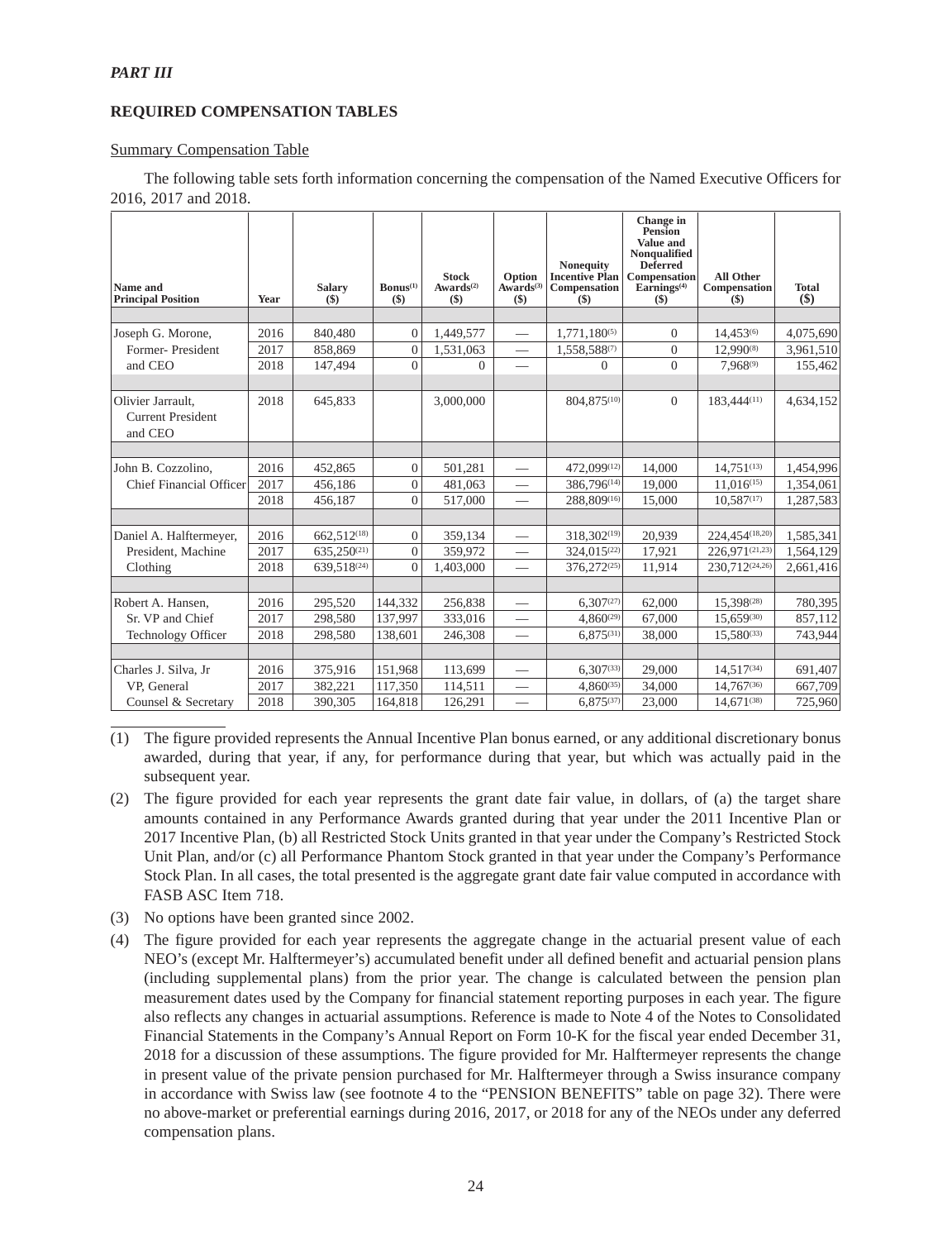- (5) Includes (a) profit-sharing of \$6,307 under the Company's U.S. profit-sharing plan; (b) \$1,216,633, the actual cash award received relative to his APP Performance Award granted under the 2011 Incentive Plan, in each case earned during 2016 and paid during 2017; and (c) \$548,240, the target cash amount set forth in his MPP Performance Award granted in 2016 under the 2011 Incentive Plan, payable in 2019 based on performance during the three-year performance period.
- (6) Includes (a) Company-matching contributions of \$11,969 to the officer's account under the Company's ProsperityPlus 401(k) defined contribution plan and (b) a premium of \$2,484 paid by the Company with respect to life or other insurance for the benefit of the officer or beneficiaries designated by the officer.
- (7) Includes (a) profit-sharing of \$4,860 under the Company's U.S. profit-sharing plan; (b) \$978,328, the actual cash award received relative to his APP Performance Award granted under the 2011 Incentive Plan, in each case earned during 2017 and paid during 2018; and (c) \$575,400, the target cash amount set forth in his MPP Performance Award granted in 2017 under the 2011 Incentive Plan, payable in 2020 based on performance during the three-year performance period.
- (8) Includes (a) Company-matching contributions of \$10,506 to the officer's account under the Company's ProsperityPlus 401(k) defined contribution plan and (b) a premium of \$2,484 paid by the Company with respect to life or other insurance for the benefit of the officer or beneficiaries designated by the officer.
- (9) Includes (a) Company-matching contributions of \$7,374 to the officer's account under the Company's ProsperityPlus 401(k) defined contribution plan and (b) a premium of \$594 paid by the Company with respect to life or other insurance for the benefit of the officer or beneficiaries designated by the officer.
- (10) Includes (a) profit-sharing of \$2,750 under the Company's U.S. profit-sharing plan and (b) \$802,125, the actual cash award received relative to his APP Performance Award granted under the 2017 Incentive Plan, in each case earned during 2018 and paid during 2019.
- (11) Includes (a) Company-matching contributions of \$10,520 to the officer's account under the Company's ProsperityPlus 401(k) defined contribution plan; and (b) a premium of \$1,192 paid by the Company with respect to life or other insurance for the benefit of the officer or beneficiaries designated by the officer; and (c) expenses of \$171,731 related to the NEO's temporary travel and housing, consisting of housing (\$32,840), travel and and living expenses (\$78,588), car lease (\$14,871) and tax adjustments (\$45,432).
- (12) Includes (a) profit-sharing of \$6,307 under the Company's U.S. profit-sharing plan; (b) \$269,792, the actual cash award received relative to his APP Performance Award granted under the 2011 Incentive Plan, in each case earned during 2016 and paid during 2017; and (c) \$196,000, the target cash amount set forth in his MPP Performance Award granted in 2016 under the 2011 Incentive Plan, payable in 2019 based on performance during the three-year performance period.
- (13) Includes (a) Company-matching contributions of \$13,250 to the officer's account under the Company's ProsperityPlus 401(k) defined contribution plan and (b) a premium of \$1,501 paid by the Company with respect to life or other insurance for the benefit of the officer or beneficiaries designated by the officer.
- (14) Includes (a) profit-sharing of \$4,860 under the Company's U.S. profit-sharing plan; (b) \$185,936, the actual cash award received relative to his APP Performance Award granted under the 2011 Incentive Plan, in each case earned during 2017 and paid during 2018; and (c) \$196,000, the target cash amount set forth in his MPP Performance Award granted in 2017 under the 2011 Incentive Plan, payable in 2020 based on performance during the three-year performance period.
- (15) Includes (a) Company-matching contributions of \$9,504 to the officer's account under the Company's ProsperityPlus 401(k) defined contribution plan and (b) a premium of \$1,512 paid by the Company with respect to life or other insurance for the benefit of the officer or beneficiaries designated by the officer.
- (16) Includes (a) profit-sharing of \$6,875 under the Company's U.S. profit-sharing plan; and (b) 281,934, the actual cash award received relative to his APP Performance Award granted under the 2017 Incentive Plan, in each case earned during 2018 and paid during 2019.
- (17) Includes (a) Company-matching contributions of \$9,503 to the officer's account under the Company's ProsperityPlus 401(k) defined contribution plan and (b) a premium of \$1,084 paid by the Company with respect to life or other insurance for the benefit of the officer or beneficiaries designated by the officer.
- (18) Represents either the amount paid in euros, translated into U.S. dollars at the rate of 1.1069 dollars per euro, or the amount paid in Swiss francs, translated into U.S. dollars at the rate of 1.0154 dollars per Swiss franc, which are the rates used by the Company in its 2016 Consolidated Statements of Income and Retained Earnings.
- (19) Includes (a) \$157,302, the actual cash award received relative to his APP Performance Award granted under the 2011 Incentive Plan earned during 2016 and paid during 2017; and (b) \$161,000, the target cash amount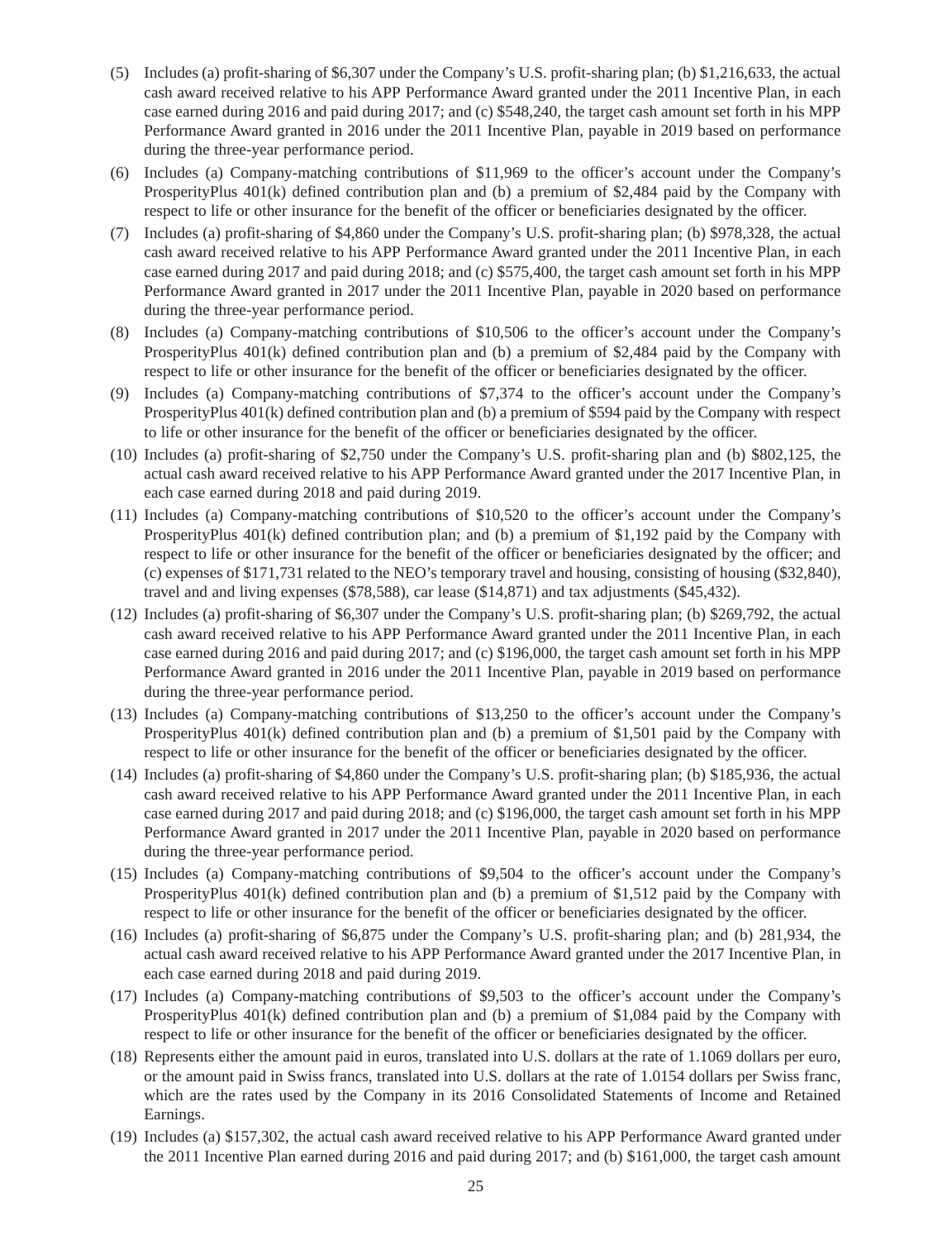set forth in his MPP Performance Award granted in 2016 under the 2011 Incentive Plan, payable in 2019 based on performance during the three-year performance period.

- (20) Includes (a) a premium of \$23,314 paid by the Company with respect to maintenance of private Swiss health insurance coverage; (b) contributions of \$102,098 to maintain the NEO in French social programs, including state pension schemes, during his expatriation (of which approximately \$36,755 was the officer's employee contribution paid by the Company); (c) expenses of \$97,215 related to the NEO's international assignment, consisting of housing (\$64,305) and tax adjustments (\$32,910); and (d) perquisites of \$1,827, valued on the basis of the taxable benefit for the private use of a Company car.
- (21) Represents either the amount paid in euros, translated into U.S. dollars at the rate of 1.1284 dollars per euro, or the amount paid in Swiss francs, translated into U.S. dollars at the rate of 1.016 dollars per Swiss franc, which are the rates used by the Company in its 2017 Consolidated Statements of Income and Retained Earnings.
- (22) Includes (a) \$163,015, the actual cash award received relative to his APP Performance Award granted under the 2011 Incentive Plan earned during 2017 and paid during 2018; and (b) \$161,000, the target cash amount set forth in his MPP Performance Award granted in 2017 under the 2011 Incentive Plan, payable in 2020 based on performance during the three-year performance period.
- (23) Includes (a) a premium of \$27,855 paid by the Company with respect to maintenance of private Swiss health insurance coverage; (b) contributions of \$105,825 to maintain the NEO in French social programs, including state pension schemes, during his expatriation (of which approximately \$38,096 was the officer's employee contribution paid by the Company); (c) expenses of \$91,491 related to the NEO's international assignment, consisting of housing (\$59,375) and tax adjustments (\$32,116); and (d) perquisites of \$1,800, valued on the basis of the taxable benefit for the private use of a Company car.
- (24) Represents either the amount paid in euros, translated into U.S. dollars at the rate of 1.18085 dollars per euro, or the amount paid in Swiss francs, translated into U.S. dollars at the rate of 1.02247 dollars per Swiss franc, which are the rates used by the Company in its 2018 Consolidated Statements of Income and Retained Earnings.
- (25) Represents the actual cash award received relative to his APP Performance Award granted under the 2017 Incentive Plan earned during 2018 and paid during 2019.
- (26) Includes (a) a premium of \$27,052 paid by the Company with respect to maintenance of private Swiss health insurance coverage; (b) contributions of \$112,146 to maintain the NEO in French social programs, including state pension schemes, during his expatriation (of which approximately \$40,361 was the officer's employee contribution paid by the Company); (c) expenses of \$89,674 related to the NEO's international assignment, consisting of housing (\$59,753) and tax adjustments (\$29,921); and (d) perquisites of \$1,840, valued on the basis of the taxable benefit for the private use of a Company car.
- (27) Consists of profit-sharing of \$6,307 under the Company's U.S. profit-sharing plan.
- (28) Includes (a) Company-matching contributions of \$13,250 to the officer's account under the Company's ProsperityPlus 401(k) defined contribution plan; (b) a premium of \$979 paid by the Company with respect to life or other insurance for the benefit of the officer or beneficiaries designated by the officer; and (c) patent awards totaling \$1,169.
- (29) Consists of profit-sharing of \$4,860 under the Company's U.S. profit-sharing plan.
- (30) Includes (a) Company-matching contributions of \$13,500 to the officer's account under the Company's ProsperityPlus 401(k) defined contribution plan and (b) a premium of \$990 paid by the Company with respect to life or other insurance for the benefit of the officer or beneficiaries designated by the officer, and (c) patent awards totaling \$1,169.
- (31) Includes (a) profit-sharing of \$6,875 under the Company's U.S. profit-sharing plan.
- (32) Includes (a) Company-matching contributions of \$13,750 to the officer's account under the Company's ProsperityPlus 401(k) defined contribution plan and (b) a premium of \$710 paid by the Company with respect to life or other insurance for the benefit of the officer or beneficiaries designated by the officer, and (c) patent awards totaling \$1,120.
- (33) Consists of profit-sharing of \$6,307 under the Company's U.S. profit-sharing plan.
- (34) Includes (a) Company-matching contributions of \$13,250 to the officer's account under the Company's ProsperityPlus 401(k) defined contribution plan; and (b) a premium of \$1,267 paid by the Company with respect to life or other insurance for the benefit of the officer or beneficiaries designated by the officer.
- (35) Consists of profit-sharing of \$4,860 under the Company's U.S. profit-sharing plan.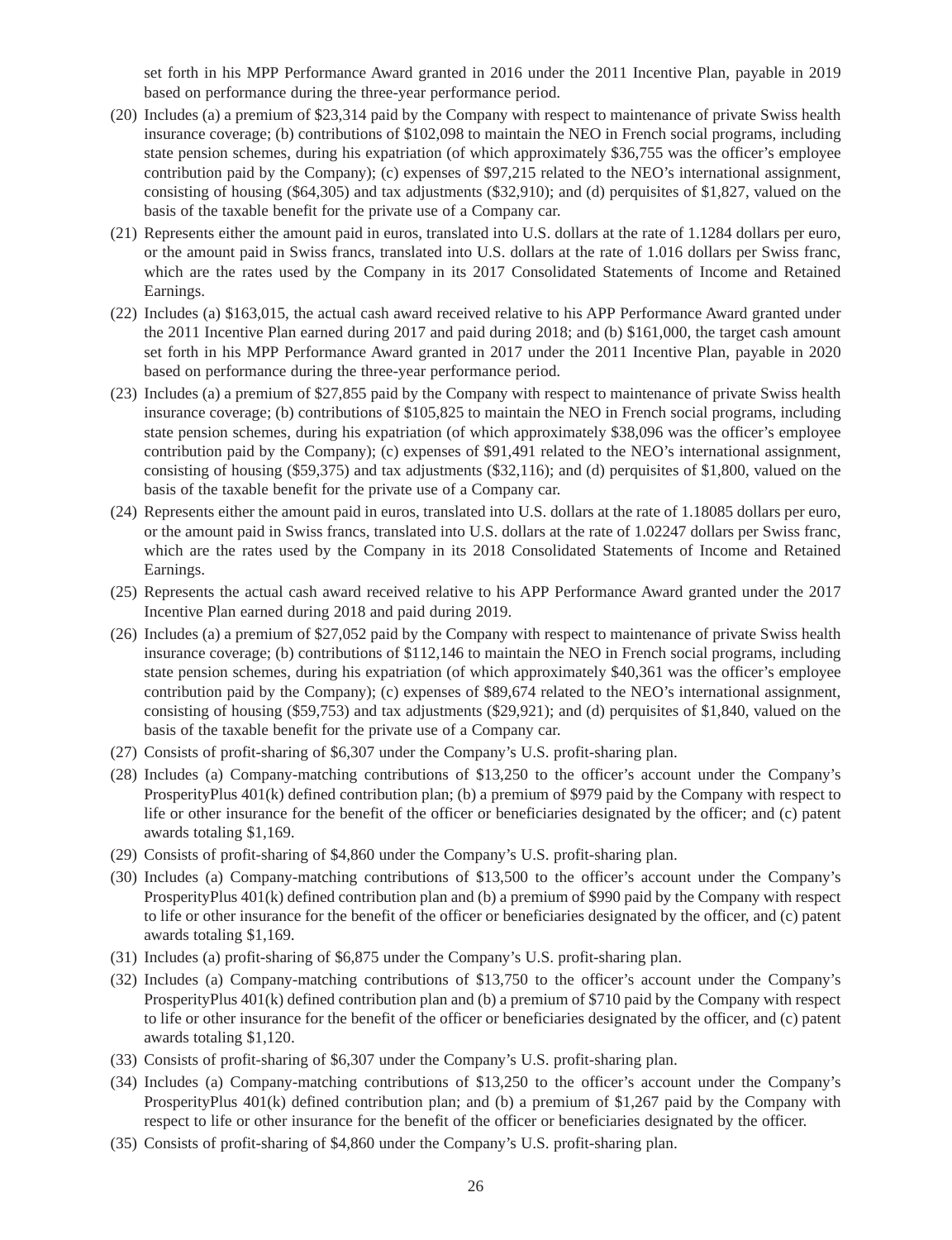- (36) Includes (a) Company-matching contributions of \$13,450 to the officer's account under the Company's ProsperityPlus 401(k) defined contribution plan and (b) a premium of \$1,267 paid by the Company with respect to life or other insurance for the benefit of the officer or beneficiaries designated by the officer.
- (37) Consists of profit-sharing of \$6,875 under the Company's U.S. profit-sharing plan.
- (38) Includes (a) Company-matching contributions of \$13,750 to the officer's account under the Company's ProsperityPlus 401(k) defined contribution plan and (b) a premium of \$921 paid by the Company with respect to life or other insurance for the benefit of the officer or beneficiaries designated by the officer.

## CEO Pay Ratio

We are required to disclose:

- the median annual total compensation of all of our employees, excluding our CEO;
- the annual total compensation of our CEO; and
- the ratio between those two amounts.

Mr. Jarrault's total compensation for 2018 as reported in the Summary Compensation Table above was \$4,634,152. Using the same format, the following table presents the median annual total compensation of all our employees in 2018 (excluding Mr. Jarrault):

| Name and<br><b>Principal Position</b> | Year | <b>Salary</b><br>$($)$ | <b>Bonus</b> | <b>Stock</b><br>Awards<br>$($)$ | Option<br>Awards<br>$(\$)$ | <b>Nonequity</b><br><b>Incentive Plan</b><br><b>Compensation</b><br>$\left( \mathbb{S}\right)$ | Change in<br><b>Pension</b><br>Value and<br>Nonqualified<br><b>Deferred</b><br><b>Compensation</b><br><b>Earnings</b><br><b>(\$)</b> | All Other<br><b>Compensation</b><br>$\left( \mathfrak{D}\right)$ | <b>Total</b><br>\$) |
|---------------------------------------|------|------------------------|--------------|---------------------------------|----------------------------|------------------------------------------------------------------------------------------------|--------------------------------------------------------------------------------------------------------------------------------------|------------------------------------------------------------------|---------------------|
| $ \text{Median Employee}^{(1)} $      | 2018 | 37.713                 |              |                                 | 0 <sub>0</sub>             | 847(2)                                                                                         | 6.945                                                                                                                                | $15,686^{(3)}$                                                   | 61,191              |

- (1) All amounts shown represents the amount paid in Canadian dollars, translated into U.S. dollars at the rate of 0.77169 US. dollars per Canadian dollar, which is the rate used by the Company in its 2018 Consolidated Statements of Income and Retained Earnings.
- (2) Represents payout of a plant-wide quality and production bonus.
- (3) Includes (a) a Company-matching contribution of \$868 under the employee's account under the Canadian subsidiary's defined contribution savings plan, (b) premiums totaling \$898 paid by the Company with respect to life and other insurance for the benefit of the employee or her beneficiaries, (c) contributions of \$2,440 to maintain the employee in Canadian social programs, including state health and pension schemes, (d) premiums totaling \$2,734 for supplemental health and dental plans for the benefit of employee and her family, (e) payment of a vacation premium of \$3,811, and (f) a defined contribution pension contribution of \$4,935.

The ratio of the two amounts is 75.7:1.00.

To perform this calculation, we started with the total number of employees working for the Company and its subsidiaries worldwide as of November 1, 2017; we used our entire worldwide employee population, and did not use statistical sampling. We then determined total compensation paid to each employee for all of 2017, excluding only changes in value of any vested pension benefits, as we concluded that it would have been extremely burdensome to determine such changes for all employees. Each employee's total compensation was then translated into U.S. dollars using the exchange rate applicable to each employee's country of employment, as used by the Company in its 2017 Consolidated Statements of Income and Retained Earnings. On this basis, we determined that our median employee, for the purposes of this disclosure, was an employee of our Canadian subsidiary in Perth, Ontario, who had a vested pension benefit.

As is permitted by the applicable regulations, we have determined that there has been no change in our employee population or compensation arrangements that we would expect to result in a significant change to this disclosure, and have therefore used this same employee as the comparator for the purposes of this disclosure. The above table sets forth her compensation during 2018 translated into U.S. dollars using the Canadian exchange rate used by the Company in its 2018 Consolidated Statements of Income and Retained Earnings, including the change in the value of her pension during 2018, excluding any cost-of-living or annualization adjustments.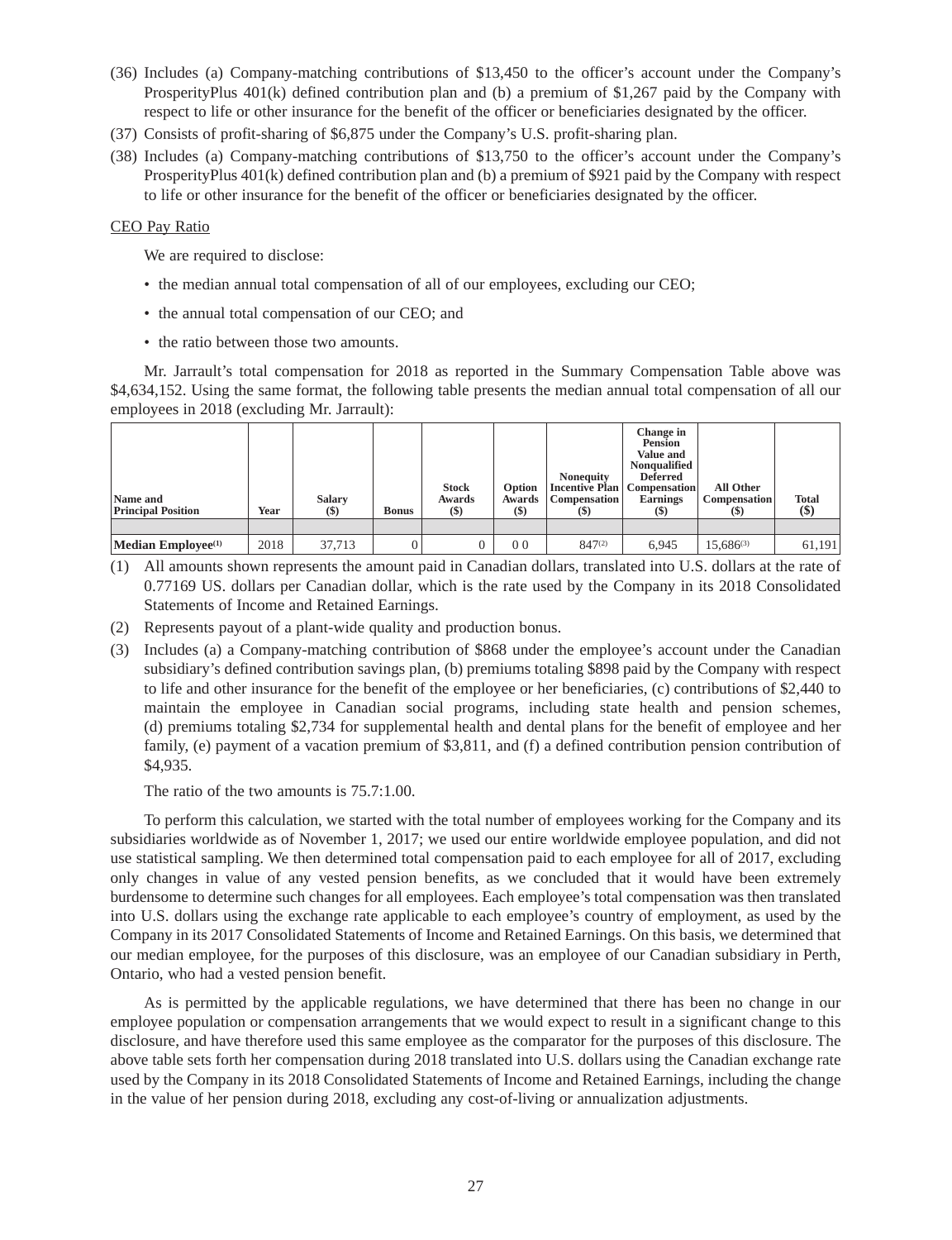## GRANTS OF PLAN-BASED AWARDS

|                                |               |                            | <b>Estimated Future Payouts Under</b><br>Nonequity Incentive Plan Awards <sup>(1)</sup> |                         | <b>Estimated Future Payouts Under</b><br><b>Equity Incentive Plan Awards</b> <sup>(2)</sup> |        |                                  |                                                                                                                         |                                                                                                                    |                                                                                              |                                                                                                |  |
|--------------------------------|---------------|----------------------------|-----------------------------------------------------------------------------------------|-------------------------|---------------------------------------------------------------------------------------------|--------|----------------------------------|-------------------------------------------------------------------------------------------------------------------------|--------------------------------------------------------------------------------------------------------------------|----------------------------------------------------------------------------------------------|------------------------------------------------------------------------------------------------|--|
| <b>Name</b>                    | Grant<br>Date | <b>Threshold</b><br>$(\$)$ | <b>Target</b><br>(S)                                                                    | <b>Maximum</b><br>$($)$ | <b>Threshold</b><br>(# )                                                                    | (# )   | <b>Target   Maximum  </b><br>(#) | <b>All Other</b><br><b>Stock</b><br>Awards:<br>Number of<br><b>Shares</b> of<br><b>Stock or</b><br><b>Units</b><br>(# ) | <b>All Other</b><br>Option<br>Awards:<br>Number of<br><b>Securities or</b><br>Underlying<br><b>Options</b><br>(# ) | <b>Exercise</b><br>or Base<br>Price of<br>Option<br>Awards<br>$(\frac{\text{S}}{\text{Sh}})$ | Grant<br>Date Fair<br>Value of<br><b>Stock and</b><br>Option<br>Awards <sup>(5)</sup><br>$($)$ |  |
| Olivier Jarrault               | 2/23/18       | 387,500                    | 775,000                                                                                 | 1.550,000               | 11.698                                                                                      | 23,396 | 46.792                           | $23.567^{(3)}$                                                                                                          |                                                                                                                    |                                                                                              | 3,024,101                                                                                      |  |
|                                |               |                            |                                                                                         |                         |                                                                                             |        |                                  |                                                                                                                         |                                                                                                                    |                                                                                              |                                                                                                |  |
| John B. Cozzolino              | 2/23/18       | 227,000                    | 454,000                                                                                 | 908,000                 | 3,902                                                                                       | 7,804  | 15.608                           |                                                                                                                         |                                                                                                                    |                                                                                              | 517,015                                                                                        |  |
|                                |               |                            |                                                                                         |                         |                                                                                             |        |                                  |                                                                                                                         |                                                                                                                    |                                                                                              |                                                                                                |  |
| Daniel A. Halftermeyer 2/23/18 |               | 134,000                    | 268,000                                                                                 | 536,000                 | 3.402                                                                                       | 6.083  | 12.166                           | $12.853^{(3)}$                                                                                                          |                                                                                                                    |                                                                                              | 1,402,962                                                                                      |  |
|                                |               |                            |                                                                                         |                         |                                                                                             |        |                                  |                                                                                                                         |                                                                                                                    |                                                                                              |                                                                                                |  |
| Robert A. Hansen               | 2/22/18       | 65,500                     | 131,000                                                                                 | 262,000                 |                                                                                             |        |                                  | $3.690^{(4)}$                                                                                                           |                                                                                                                    |                                                                                              | 246,308                                                                                        |  |
|                                |               |                            |                                                                                         |                         |                                                                                             |        |                                  |                                                                                                                         |                                                                                                                    |                                                                                              |                                                                                                |  |
| Charles J. Silva. Jr.          | 2/22/18       | 67.500                     | 135,000                                                                                 | 270,000                 |                                                                                             |        |                                  | $1.892^{(4)}$                                                                                                           |                                                                                                                    |                                                                                              | 126,308                                                                                        |  |

- (1) Except for Messrs. Hansen and Silva, each award represents the target cash amount established for the officer in early 2018 in the APP Performance Awards granted to that officer under the 2017 Incentive Plan. For Messrs. Hansen and Silva, the amount represents their target cash bonus opportunity under the annual incentive plan.
- (2) Awards represent the target share amount established for each officer in the MPP Performance Awards, consisting of a target number of shares of Class A Common Stock.

Each Performance Award entitled the NEO to receive from 50% (for attaining performance at the threshold level) to as much as 200% (for attaining performance at the maximum level) of such target, based on the extent to which he or she attained certain performance goals during the performance periods. The performance conditions at each of the threshold, target, and maximum levels in the Performance Awards granted to each of the NEOs are described above (see page 22). The APP Performance Award agreements provide that a recipient whose employment terminated for any reason during 2018 would not be entitled to any portion of the award. The MPP Performance Award agreements provide that a recipient whose employment terminated for any reason during the three-year performance period would be entitled to a prorata portion of the foregoing awards. After 2018, the extent to which performance goals were attained under the Performance Phantom Stock grants was determined, and the actual number of shares awarded to each NEO is set forth in this proxy statement in the table titled "OUTSTANDING EQUITY AWARDS AT FISCAL YEAR END" on page 29.

- (3) Awards made under the RSU Plan. Upon vesting, each RSU is paid in full in cash, in an amount equal to the average closing price of one share of the Company's Class A Common Stock during a specified period preceding the vesting/payment date. In lieu of cash dividends, the holder of the RSUs is credited with additional RSUs equal to the number of shares of Class A Common Stock having the same value on the dividend payment date as the aggregate dividends that would be payable on shares of Class A Common Stock equal in number to the RSUs held by such holder.
- (4) Awards made under the Phantom Stock Plan. Upon vesting, each phantom stock unit RSU is paid in full in cash, in an amount equal to the average closing price of one share of the Company's Class A Common Stock during a specified period preceding the vesting/payment date. Dividends do not accrue to phantom stock units.
- (5) Except for Messrs. Hansen and Mr. Silva, computed by adding grant date fair value of the MPP Performance Award, plus the grant date fair value of the RSU award, if any. The amount reported for Messrs. Hansen and Mr. Silva is the grant date fair value of his Performance Phantom Stock Award. In accordance with FASB ASC Topic 718, the grant date fair value of the MPP Performance Award targets and the Performance Phantom Stock Award targets denominated in shares, was determined to be the product of the target number of shares awarded multiplied by either (a) \$66.75, the closing market price on February 22, 2018, the grant date of the Performance Phantom Stock Awards or (b) \$66.25, the closing market price on February 23, 2018, the grant date of the Performance Awards, as it was expected that the probable outcome of the performance conditions would lead to the achievement of the target number of shares. The grant date fair value of the RSU awards were determined by the product of the number of units granted multiplied by either (1) \$62.55, the closing market price on March 2, 2019, the grant date to Mr. Jarrault, or \$77.80, the closing market price on August 28, 2018, the grant date to Mr. Halftermeyer.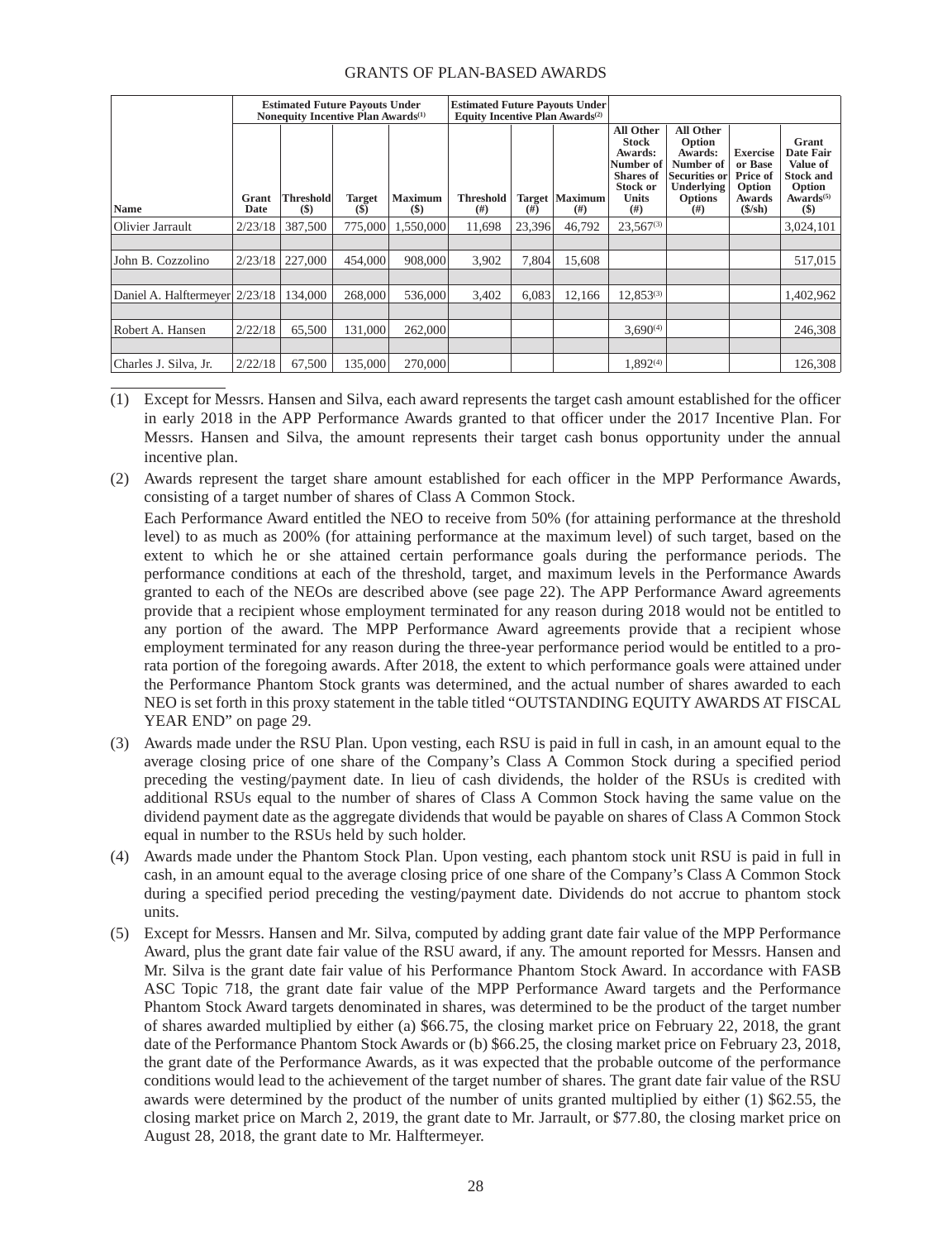# OUTSTANDING EQUITY AWARDS AT FISCAL YEAR-END

|                         |                                                                                                     |                                                                                                | <b>Option Awards</b>                                                                                                                              |                                         |                                            | <b>Stock Awards</b>                                                                                    |                                                                                                                                 |                                                                                                                                                                                      |                                                                                                                                                                                                         |
|-------------------------|-----------------------------------------------------------------------------------------------------|------------------------------------------------------------------------------------------------|---------------------------------------------------------------------------------------------------------------------------------------------------|-----------------------------------------|--------------------------------------------|--------------------------------------------------------------------------------------------------------|---------------------------------------------------------------------------------------------------------------------------------|--------------------------------------------------------------------------------------------------------------------------------------------------------------------------------------|---------------------------------------------------------------------------------------------------------------------------------------------------------------------------------------------------------|
| Name                    | Number of<br><b>Securities</b><br>Underlying<br>Unexercised<br>Options $(\#)$<br><b>Exercisable</b> | Number of<br><b>Securities</b><br>Underlying<br>Unexercised<br>Options $(\#)$<br>Unexercisable | <b>Equity</b><br><b>Incentive</b><br>Plan<br>Awards:<br>Number of<br><b>Securities</b><br>Underlying<br>Unexercised<br>Unearned<br>Options $(\#)$ | Option<br><b>Exercise</b><br>Price (\$) | Option<br><b>Expiration</b><br><b>Date</b> | Number of<br><b>Shares</b> or<br><b>Units</b> of<br><b>Stock That</b><br><b>Have Not</b><br>Vested (#) | <b>Market</b><br>Value <sup>(1)</sup> of<br><b>Shares</b> or<br>Units of<br><b>Stock That</b><br><b>Have Not</b><br>Vested (\$) | <b>Equity</b><br><b>Incentive</b><br>Plan<br>Awards:<br>Number of<br><b>Unearned</b><br>Shares,<br><b>Units or</b><br>Other<br><b>Rights That</b><br><b>Have Not</b><br>Vested $(f)$ | <b>Equity</b><br><b>Incentive</b><br>Plan<br>Awards:<br>Market <sup>(1)</sup> or<br>Pavout<br>Value of<br>Unearned<br>Shares,<br>Units or<br>Other<br><b>Rights</b><br>That Have<br>Not Vested<br>$($)$ |
|                         |                                                                                                     |                                                                                                |                                                                                                                                                   |                                         |                                            |                                                                                                        |                                                                                                                                 |                                                                                                                                                                                      |                                                                                                                                                                                                         |
| JOSeph G. Morone        |                                                                                                     |                                                                                                |                                                                                                                                                   |                                         |                                            |                                                                                                        |                                                                                                                                 | $18,420^{(2)}$                                                                                                                                                                       | 1,149,776                                                                                                                                                                                               |
|                         |                                                                                                     |                                                                                                |                                                                                                                                                   |                                         |                                            |                                                                                                        |                                                                                                                                 | 17,070(3)                                                                                                                                                                            | 1,065,509                                                                                                                                                                                               |
|                         |                                                                                                     |                                                                                                |                                                                                                                                                   |                                         |                                            |                                                                                                        |                                                                                                                                 |                                                                                                                                                                                      |                                                                                                                                                                                                         |
| <b>Olivier Jarrault</b> |                                                                                                     |                                                                                                |                                                                                                                                                   |                                         |                                            |                                                                                                        |                                                                                                                                 | 23,396(4)                                                                                                                                                                            | 1,460,378                                                                                                                                                                                               |
|                         |                                                                                                     |                                                                                                |                                                                                                                                                   |                                         |                                            | $23.747^{(5)}$                                                                                         | 1.482.288                                                                                                                       |                                                                                                                                                                                      |                                                                                                                                                                                                         |
|                         |                                                                                                     |                                                                                                |                                                                                                                                                   |                                         |                                            |                                                                                                        |                                                                                                                                 |                                                                                                                                                                                      |                                                                                                                                                                                                         |
|                         |                                                                                                     |                                                                                                |                                                                                                                                                   |                                         |                                            |                                                                                                        |                                                                                                                                 |                                                                                                                                                                                      |                                                                                                                                                                                                         |
| John Cozzolino          |                                                                                                     |                                                                                                |                                                                                                                                                   |                                         |                                            |                                                                                                        |                                                                                                                                 | $7,595^{(2)}$                                                                                                                                                                        | 474,080                                                                                                                                                                                                 |
|                         |                                                                                                     | $\overline{\phantom{0}}$                                                                       | $\overline{\phantom{0}}$                                                                                                                          |                                         |                                            |                                                                                                        | $\overline{\phantom{a}}$                                                                                                        | $5,816^{(3)}$                                                                                                                                                                        | 363,035                                                                                                                                                                                                 |
|                         |                                                                                                     |                                                                                                |                                                                                                                                                   |                                         |                                            |                                                                                                        |                                                                                                                                 | 7,804(4)                                                                                                                                                                             | 487,126                                                                                                                                                                                                 |
|                         | 300                                                                                                 | $\overline{0}$                                                                                 |                                                                                                                                                   | 20.6300                                 | 11/7/2022                                  |                                                                                                        |                                                                                                                                 |                                                                                                                                                                                      |                                                                                                                                                                                                         |
| Daniel Halftermeyer     |                                                                                                     |                                                                                                |                                                                                                                                                   |                                         |                                            |                                                                                                        |                                                                                                                                 | $7,870^{(2)}$                                                                                                                                                                        | 491,245                                                                                                                                                                                                 |
|                         |                                                                                                     |                                                                                                |                                                                                                                                                   |                                         |                                            |                                                                                                        |                                                                                                                                 | $4,777^{(3)}$                                                                                                                                                                        | 298,180                                                                                                                                                                                                 |
|                         |                                                                                                     |                                                                                                |                                                                                                                                                   |                                         |                                            |                                                                                                        |                                                                                                                                 | $6,083^{(4)}$                                                                                                                                                                        | 379,701                                                                                                                                                                                                 |
|                         |                                                                                                     |                                                                                                |                                                                                                                                                   |                                         |                                            | 12,881(6)                                                                                              | 804,032                                                                                                                         |                                                                                                                                                                                      |                                                                                                                                                                                                         |
|                         |                                                                                                     |                                                                                                |                                                                                                                                                   |                                         |                                            |                                                                                                        |                                                                                                                                 |                                                                                                                                                                                      |                                                                                                                                                                                                         |
| <b>Robert Hansen</b>    |                                                                                                     |                                                                                                |                                                                                                                                                   |                                         |                                            | $4,583^{(7,8)}$                                                                                        | 286,071                                                                                                                         |                                                                                                                                                                                      |                                                                                                                                                                                                         |
|                         |                                                                                                     |                                                                                                |                                                                                                                                                   |                                         |                                            | $3,533^{(7,9)}$                                                                                        | 220,530                                                                                                                         |                                                                                                                                                                                      |                                                                                                                                                                                                         |
|                         | $\overline{\phantom{0}}$                                                                            | $\overline{\phantom{a}}$                                                                       | $\overline{\phantom{0}}$                                                                                                                          |                                         |                                            | $5,060^{(7,10)}$                                                                                       | 315,845                                                                                                                         | $\overline{\phantom{0}}$                                                                                                                                                             | $\equiv$                                                                                                                                                                                                |
|                         | 200                                                                                                 | $\theta$                                                                                       |                                                                                                                                                   |                                         |                                            |                                                                                                        |                                                                                                                                 |                                                                                                                                                                                      |                                                                                                                                                                                                         |
|                         | 450                                                                                                 | $\boldsymbol{0}$                                                                               |                                                                                                                                                   |                                         |                                            | $\overline{\phantom{0}}$                                                                               |                                                                                                                                 |                                                                                                                                                                                      |                                                                                                                                                                                                         |
|                         | 600                                                                                                 | $\boldsymbol{0}$                                                                               |                                                                                                                                                   |                                         |                                            |                                                                                                        |                                                                                                                                 |                                                                                                                                                                                      |                                                                                                                                                                                                         |
|                         | 1000                                                                                                | $\overline{0}$                                                                                 |                                                                                                                                                   |                                         |                                            |                                                                                                        |                                                                                                                                 | $\overline{\phantom{0}}$                                                                                                                                                             |                                                                                                                                                                                                         |
|                         |                                                                                                     |                                                                                                |                                                                                                                                                   |                                         |                                            |                                                                                                        |                                                                                                                                 |                                                                                                                                                                                      |                                                                                                                                                                                                         |
| Charles J. Silva, Jr    |                                                                                                     |                                                                                                |                                                                                                                                                   |                                         |                                            | $2,350^{(7,8)}$                                                                                        | 146,687                                                                                                                         |                                                                                                                                                                                      |                                                                                                                                                                                                         |
|                         |                                                                                                     |                                                                                                |                                                                                                                                                   |                                         |                                            | $1,766^{(7,9)}$                                                                                        | 110,234                                                                                                                         |                                                                                                                                                                                      |                                                                                                                                                                                                         |
|                         |                                                                                                     |                                                                                                |                                                                                                                                                   |                                         |                                            | $2,240^{(7,10)}$                                                                                       | 139,821                                                                                                                         |                                                                                                                                                                                      | $\equiv$                                                                                                                                                                                                |
|                         |                                                                                                     |                                                                                                |                                                                                                                                                   |                                         |                                            | $1,205^{(7,11)}$                                                                                       | 75,216                                                                                                                          |                                                                                                                                                                                      | $\overline{\phantom{0}}$                                                                                                                                                                                |
|                         |                                                                                                     |                                                                                                |                                                                                                                                                   |                                         |                                            | $470^{(7,12)}$                                                                                         | 29,337                                                                                                                          | $\overline{\phantom{0}}$                                                                                                                                                             |                                                                                                                                                                                                         |
|                         |                                                                                                     |                                                                                                |                                                                                                                                                   |                                         |                                            |                                                                                                        |                                                                                                                                 |                                                                                                                                                                                      |                                                                                                                                                                                                         |

(1) Based on closing market price on December 31, 2018, of \$62.42.

(2) Represents the shares actually earned by the NEO with respect to the MPP Performance Award granted to the NEO in 2016 under the 2011 Incentive Plan. These shares were earned based on performance during 2016, 2017 and 2018, and paid in 2019. None of the balance reported was earned as of December 31, 2018. As of January 1, 2019, 100% of the balance reported became vested, and these balances were distributed, in stock, on or about March 11, 2019.

- (3) Represents the share target opportunity established in the MPP Performance Award granted to the NEO in 2017 under the 2011 Incentive Plan. This share target is earned based on performance during 2017, 2018 and 2019, and paid in 2020. None of the balance reported was earned as of December 31, 2018.
- (4) Represents the share target opportunity established in the MPP Performance Award granted to the NEO in 2018 under the 2017 Incentive Plan. This share target is earned based on performance during 2018, 2019 and 2020, and paid in 2021. None of the balance reported was earned as of December 31, 2018. These awards are a part of those included in the "GRANTS OF PLAN-BASED AWARDS" table on page 28.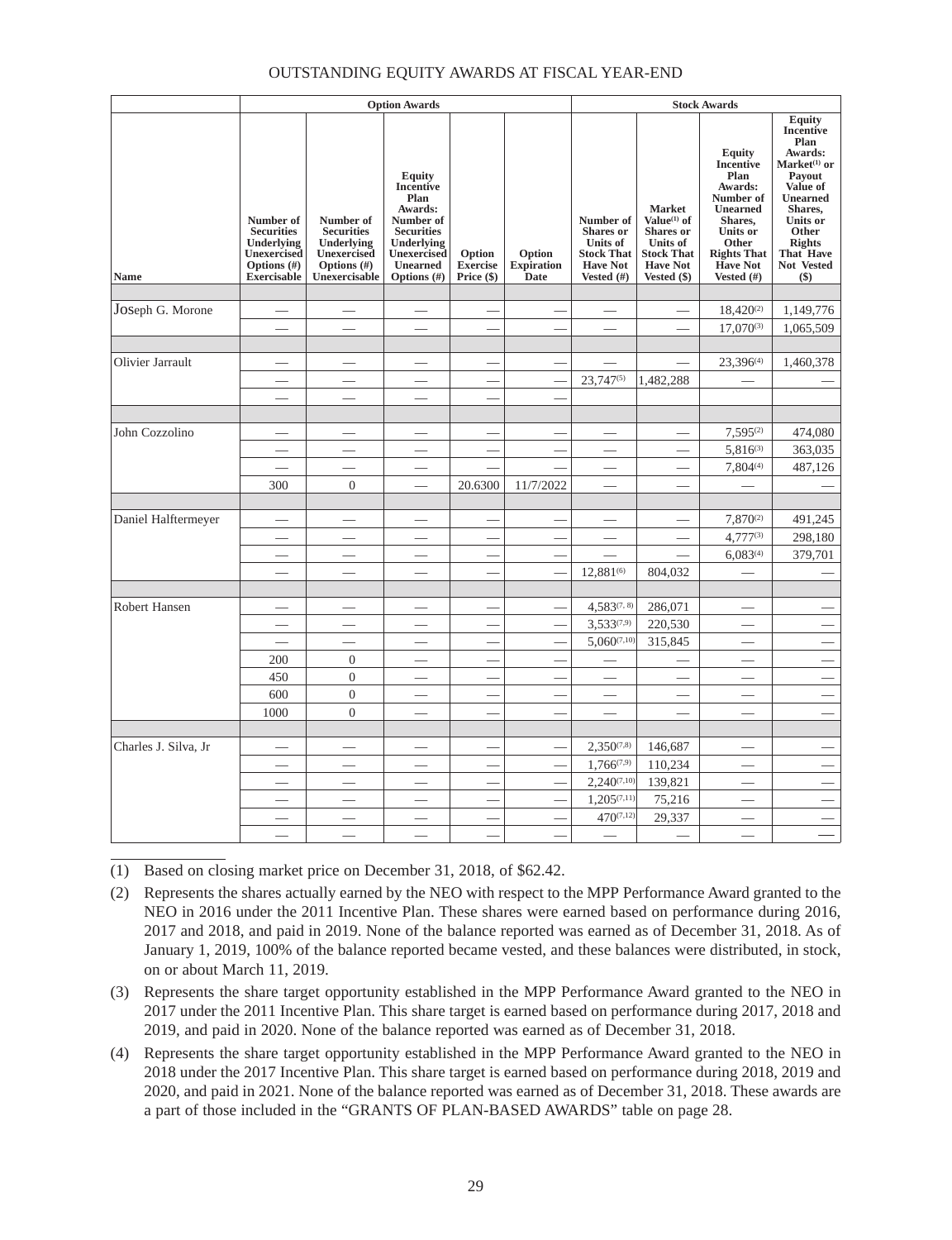- (5) Restricted Stock Units granted under the Restricted Stock Unit Plan. One-third of the balance will vest and be payable on March 1 in each 2019, 2020, and 2021.
- (6) Restricted Stock Units granted under the Restricted Stock Unit Plan. One-third of the balance will vest and be payable on September 1 in each 2019, 2020, and 2021.
- (7) Performance Phantom Stock granted under the Performance Stock Plan
- (8) Represents shares actually earned by the NEO with respect to the Performance Phantom Stock Award granted in 2018 and based on 2018 performance. Although shares are not earned until January 1, 2019, the Company has determined to treat them as earned during 2018 and therefore outstanding at 2018 year-end solely for purposes of this disclosure. These awards are included in the "GRANTS OF PLAN-BASED AWARDS" table on page 28. As of January 1, 2019, 100% of the balance reported became earned, and one-fifth of the balances will vest and become payable on March 15 in each 2019, 2020, 2021, 2022 and 2023.
- (9) One-fourth of the balance reported will vest and be payable on March 15 in each 2019, 2020, 2021 and 2022.
- (10) One third of the balance reported will vest and be payable on March 15 in each 2019, 2020 and 2021.
- (11) One-half of the balance reported will vest and be payable on March 15 in each 2019 and 2020.
- (12) The balance reported vested and became payable on March 15, 2019.

### **Description of Equity Awards**

Equity awards referred to in the foregoing table include the following:

**Stock Options.** All of the options in the foregoing table were granted prior to 2002. Each option is fully vested and exercisable. The exercise price of each option is the fair market value of the Company's Class A Common Stock on the date of grant.

**Restricted Stock Units.** RSUs granted under the RSU Plan are, upon vesting, paid in full in cash, in an amount equal to the average closing price of one share of the Company's Class A Common Stock during a specified period preceding the vesting/payment date. No shares of Class A Common Stock are issued or issuable under the RSU Plan. There is no exercise price. In lieu of cash dividends, a holder of RSUs is credited with additional RSUs equal to the number of shares of Class A Common Stock having the same value on the dividend payment date as the aggregate dividends that would be payable on shares of Class A Common Stock equal in number to the RSUs held by such holder. (The crediting of such dividends is reflected in the above table.) RSU awards generally vest as to 20% of the awarded units on each of the first five anniversaries of the date of grant, but only if the holder is then employed by the Company or a subsidiary. However, differing vesting schedules are permitted under the terms of the RSU Plan and have been used in special circumstances; such was the case with the special executive-retention incentives granted to certain key executives in 2018. In the event of termination of employment, all unvested RSUs terminate without payment, except that in the case of voluntary termination after age 62, death, disability, or involuntary termination, one-half of all unvested RSUs automatically vest and are paid at termination.

**Performance Phantom Stock.** Grants under the Performance Phantom Stock plan are denominated as share targets, but no shares of Class A Common Stock are actually issued or issuable under the Plan, nor is there an exercise price. Instead, upon vesting, the earned shares are paid in full in cash, in an amount equal to the average closing price of one share of the Company's Class A Common Stock during a specified period preceding the vesting/payment date. Each award entitles the recipient to earn and be credited with between 0% and 150% of the target award, based on the extent to which he or she attained certain performance goals during the annual performance period. Once the number of shares earned is determined, the awards generally vest as to 20% of the earned shares on the last day of February in each of the first five years following the performance period, but only if the holder is then employed by the Company or a subsidiary. Award recipients are not credited with additional shares based upon the payment of dividends. The performance period for the 2018 grants runs from January 1, 2018 through December 31, 2018, and payout on earned shares runs through February 2023.

**Performance-based Incentive Awards.** The performance-based incentive awards described in the foregoing table were granted under the Company's 2011 Incentive Plan or the 2017 Incentive Plan.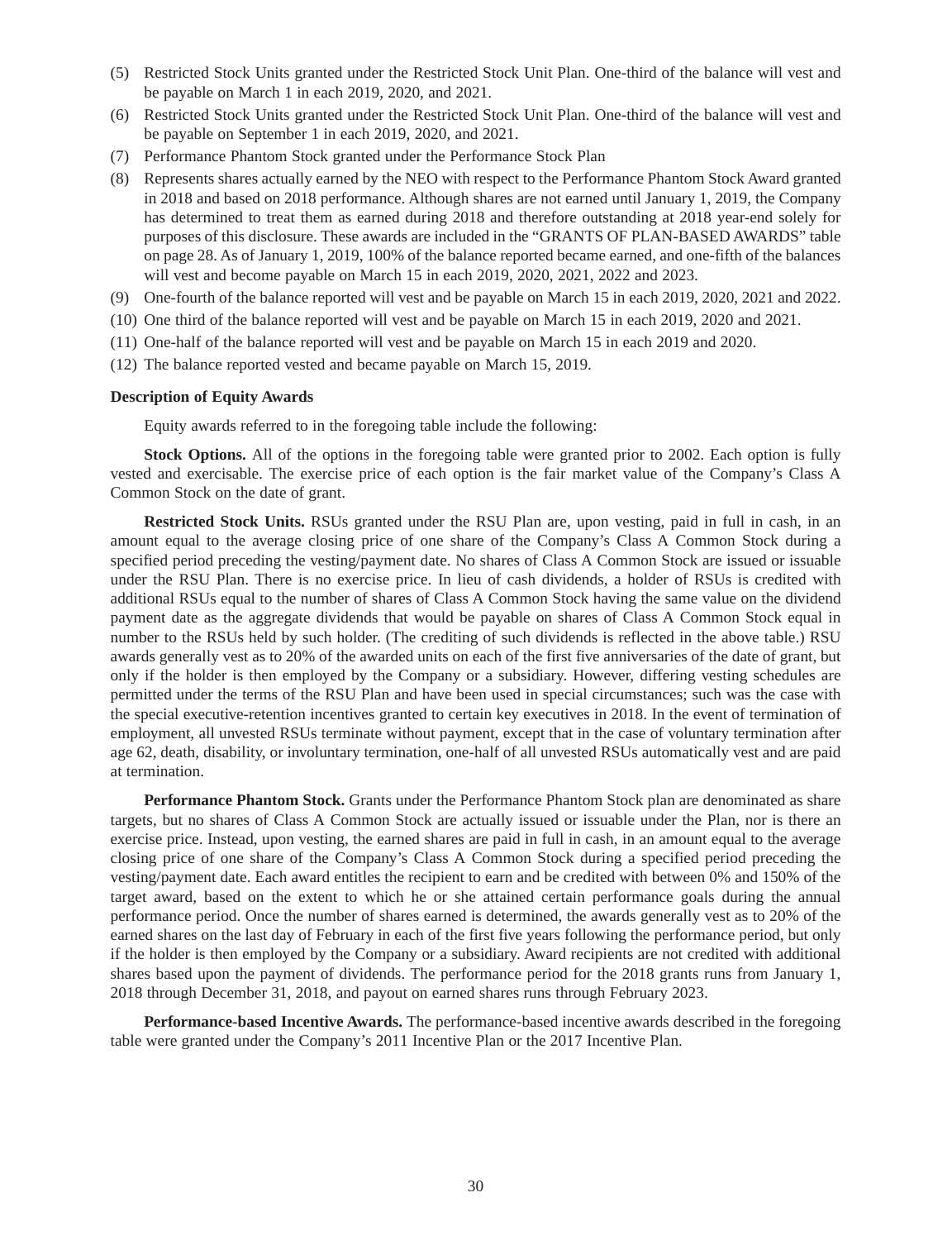Beginning in 2010, the performance-based incentive awards were structured in the form of the APP and MPP Performance Awards described above. Through 2017, these awards each established both share and cash targets, which are paid out as denominated when earned. However, beginning in 2018 The APP Performance Award is paid completely in cash and the MPP Performance Award is paid completely in equity. An APP Performance Award is cancelled if the recipient's employment is terminated for any reason during the performance period. If the employment is terminated after the performance period, but prior to distribution of the award, the recipient is entitled to receive 100% of the earned award on the distribution date provided his or her employment is not terminated for "cause." A recipient whose employment is terminated for "cause" forfeits any payments not yet paid, unless the Committee or, if required, a Performance Committee of the Board determines otherwise in its absolute discretion. An MPP Performance Award is cancelled only in the event the recipient's employment is terminated for "cause," in which case he or she would not be entitled to any payments unless the Committee or a Performance Committee of the Board determines otherwise in its absolute discretion. In the event a recipient's employment is terminated for any other reason, the MPP Performance Award is not cancelled but the vesting ceases as of the date of termination. The recipient would then be entitled to a pro-rata payment for the amount that vested. Such payment would be based on achievement of the performance goals at the end of the performance period and would be made on the distribution date established in the award.

|                        | <b>Option Awards</b>                                                     |                                                          | Stock Awards <sup>(1)</sup>                                         |                                                         | <b>Stock Awards</b>                                               |                                                         |  |
|------------------------|--------------------------------------------------------------------------|----------------------------------------------------------|---------------------------------------------------------------------|---------------------------------------------------------|-------------------------------------------------------------------|---------------------------------------------------------|--|
| <b>Name</b>            | <b>Number</b><br>of Shares<br><b>Acquired</b><br>on Exercise<br>$^{(#)}$ | <b>Value</b><br><b>Realized</b><br>on Exercise<br>$(\$)$ | <b>Number</b><br>of Shares<br><b>Acquired</b><br>on Vesting<br>(# ) | <b>Value</b><br><b>Realized</b><br>on Vesting<br>$(\$)$ | <b>Number</b><br>of Shares<br><b>Acquired</b><br>on Vesting<br>#) | <b>Value</b><br><b>Realized</b><br>on Vesting<br>$(\$)$ |  |
| Joseph G. Morone       |                                                                          |                                                          |                                                                     |                                                         | $26,721^{(2)}$                                                    | 1,660,710                                               |  |
|                        |                                                                          |                                                          |                                                                     |                                                         | $10,424^{(3)}$                                                    | 647,852                                                 |  |
|                        |                                                                          |                                                          |                                                                     |                                                         |                                                                   |                                                         |  |
| John B. Cozzolino      |                                                                          |                                                          |                                                                     |                                                         | $8,871^{(2)}$                                                     | 551,333                                                 |  |
|                        |                                                                          |                                                          |                                                                     |                                                         | $2,972^{(3)}$                                                     | 184,710                                                 |  |
|                        |                                                                          |                                                          |                                                                     |                                                         |                                                                   |                                                         |  |
| Daniel A. Halftermeyer |                                                                          |                                                          |                                                                     |                                                         | 8,738(2)                                                          | 543,067                                                 |  |
|                        |                                                                          |                                                          |                                                                     |                                                         | $2,605^{(3)}$                                                     | 161,901                                                 |  |
|                        |                                                                          |                                                          |                                                                     |                                                         |                                                                   |                                                         |  |
| Robert A. Hansen       | 150                                                                      | 6.364                                                    | 2,570                                                               | 161,602                                                 |                                                                   |                                                         |  |
|                        |                                                                          |                                                          |                                                                     |                                                         |                                                                   |                                                         |  |
| Charles J. Silva       |                                                                          |                                                          | 2,924                                                               | 183,723                                                 |                                                                   |                                                         |  |

(1) Vesting of Performance Phantom Stock granted pursuant to the Company's Performance Stock Plan. Amounts reported as "Value Realized on Vesting" were distributed in cash to the NEO during 2018.

(2) Vesting of share target under the MPP Performance Award granted to the NEO in 2015 pursuant to the 2011 Incentive Plan Amounts reported as "Value Realized on Vesting" were distributed in stock to the NEO during 2018.

(3) Vesting of share target under the APP Performance Award granted to the NEO in 2017 pursuant to the 2011 Incentive Plans. Amounts reported as "Value Realized on Vesting" were distributed in stock to the NEO during 2018.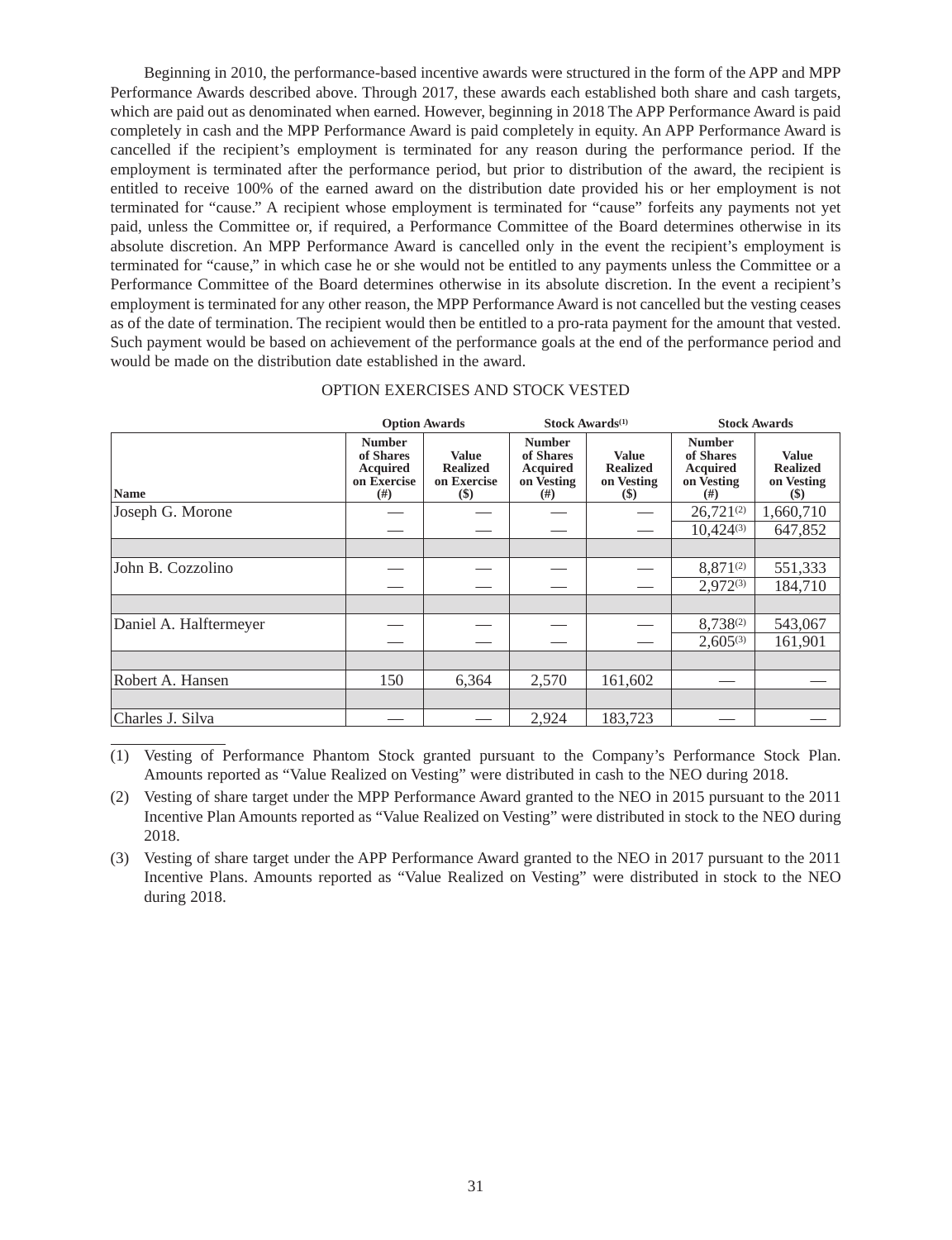| Name <sup>(1)</sup>                   | <b>Plan Name</b>                           | <b>Number</b><br>of Years<br><b>Credited</b><br>Service <sup>(2)</sup><br>(# ) | <b>Present</b><br>Value of<br><b>Accumulated</b><br>Benefit <sup>(3)</sup><br>$($)$ | <b>Payments</b><br><b>During Last</b><br><b>Fiscal Year</b><br>\$) |
|---------------------------------------|--------------------------------------------|--------------------------------------------------------------------------------|-------------------------------------------------------------------------------------|--------------------------------------------------------------------|
| John B. Cozzolino                     | <b>PensionPlus</b>                         | 14.75                                                                          | 103,000                                                                             |                                                                    |
|                                       | Supplemental Executive Retirement Plan     |                                                                                |                                                                                     |                                                                    |
|                                       | Qualified Supplemental Retirement Benefits |                                                                                | 34,000                                                                              |                                                                    |
|                                       |                                            |                                                                                |                                                                                     |                                                                    |
| Daniel A. Halftermeyer <sup>(4)</sup> |                                            |                                                                                | 136,000                                                                             |                                                                    |
|                                       |                                            |                                                                                |                                                                                     |                                                                    |
| Robert A. Hansen                      | PensionPlus                                | 27.67                                                                          | 725,000                                                                             |                                                                    |
|                                       | Supplemental Executive Retirement Plan     |                                                                                |                                                                                     |                                                                    |
|                                       | Qualified Supplemental Retirement Benefits |                                                                                |                                                                                     |                                                                    |
|                                       |                                            |                                                                                |                                                                                     |                                                                    |
| Charles J. Silva                      | Pension Plus                               | 15.17                                                                          | 304,000                                                                             |                                                                    |
|                                       | Supplemental Executive Retirement Plan     |                                                                                | 10,000                                                                              |                                                                    |
|                                       | Qualified Supplement Retirement Benefits   |                                                                                |                                                                                     |                                                                    |

(1) The Company's PensionPlus Plan and Supplemental Executive Retirement Plan were closed to new employees, effective October 1, 1998. Dr. Morone and Mr. Jarrault, who both joined the Company after the plans were closed, have no reportable pension benefits and are omitted from the table.

- (2) Where noted, credited service is the same as actual service through February 28, 2009.
- (3) Except for Mr. Halftermeyer, the values of the pension benefits reported above are the present values of benefits expected to be paid in the future. The actuarial assumptions used to determine these values are the same as are used in the Company's financial statements, except that the assumed retirement age for purposes of this table is the earliest unreduced retirement age as defined in the relevant plan. Present values are determined as of the Company's measurement date for pension purposes (December 31, 2018). (Reference is made to Note 4 of the Notes to Consolidated Financial Statements in the Company's Annual Report on Form 10-K for the fiscal year ended December 31, 2018 for a discussion of these assumptions.) Each amount assumes that the form of payment will be a single life annuity.
- (4) As a non-U.S. employee, Mr. Halftermeyer does not participate in the U.S. PensionPlus Plan, the Supplemental Executive Retirement Plan or the Qualified Supplemental Retirement Plan. Instead, as Mr. Halftermeyer is a French citizen working for a company affiliate in Switzerland, the Company is required by Swiss law to maintain a private pension for his benefit. The private pension is purchased through an insurance company. The Company's Swiss subsidiary is required to make defined premium contributions. The premium paid by the Company in 2018 was CHF 7,663 or \$7,853 using the conversion rate of 1.02247 U.S. dollars per Swiss franc, which is the rate used by the Company in its 2018 Consolidated Statements of Income and Retained Earnings. The policy was first purchased in 2007. The present value of the accumulated benefit is set forth in the table above (and has been translated into U.S. dollars at the rate of 1.01622 U.S. dollars per Swiss Franc, which was the applicable conversion rate as of December 31, 2018). In addition, Mr. Halftermeyer continues to participate in a French state-mandated social scheme as an expatriate. The Company contributes both the employer's and employee's share of the legally required contribution under this scheme. In early 2018, the Company paid  $\epsilon$ 94,977, or \$112,146 using the conversion rate of 1.18085 U.S. dollars per euro, which is the rate used by the Company in its 2018 Consolidated Statements of Income and Retained Earnings. This contribution covered the period from October 2017 through September 2018. Of this amount, approximately \$40,361 was the employee's required contribution, which the Company assumed as part of the international assignment.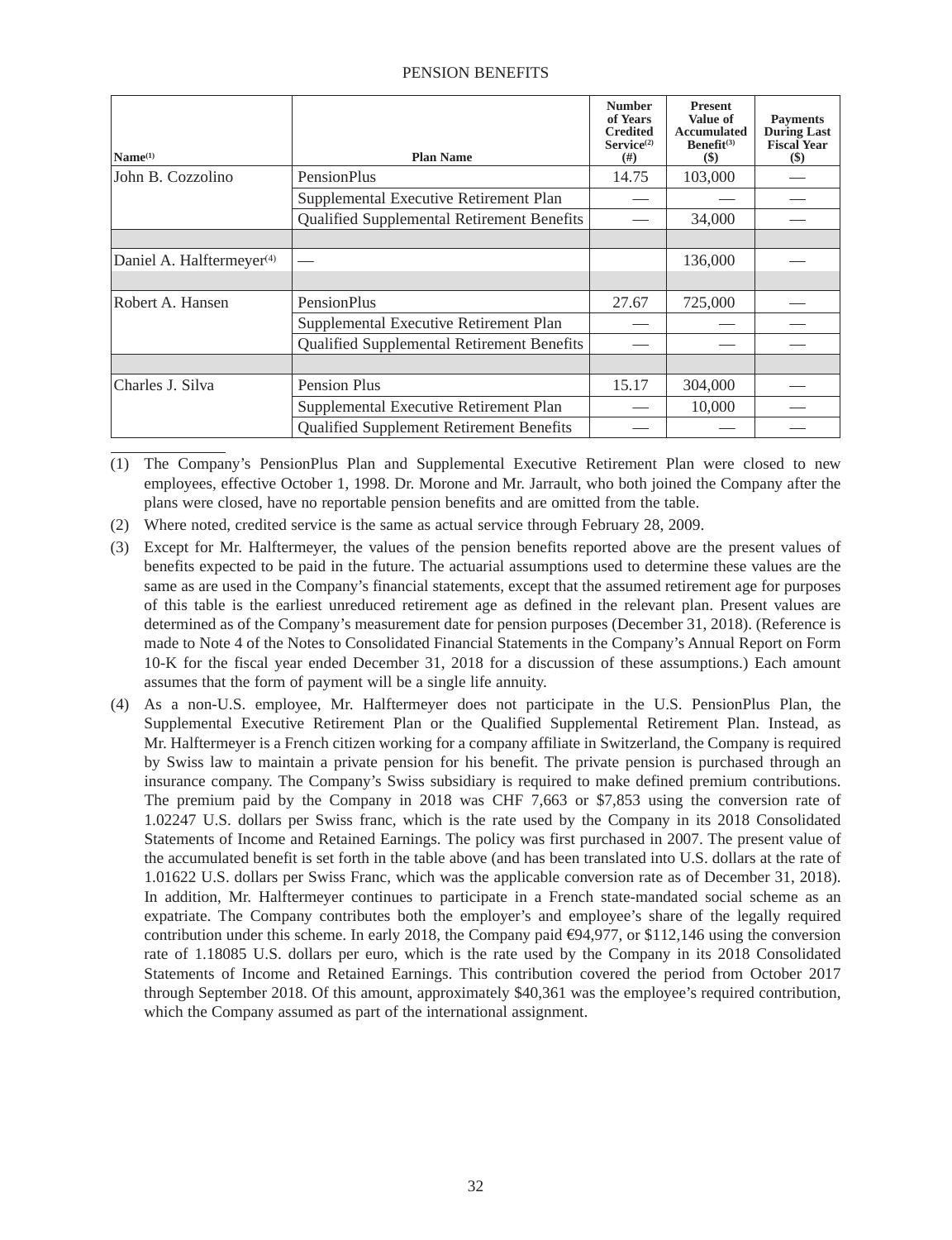**PensionPlus Plan.** The Company's U.S. PensionPlus Plan, applicable to all salaried and most hourly employees in the United States who began employment on or before October 1, 1998, provides generally that an employee who retires at his or her normal retirement age (age 65) will receive a maximum annual pension equal to the sum of (a) 1% of his or her average annual base compensation for the three most highly compensated consecutive calendar years in his or her last ten years of employment (the "High Three Average") times his or her years of service (up to 30) before April 1, 1994; plus (b) 0.5% of the amount by which his or her High Three Average exceeds a Social Security offset (\$41,623 in 2009) times his or her years of service (up to 30) before March 31, 1994; plus (c) 1% of his or her High Three Average times years of service (up to 30) between March 31, 1994, and January 1, 1999; plus (d) 0.75% of such High Three average times years of service (up to 30) after December 31, 1998; plus (e) 0.25% of such High Three Average times years of service in excess of 30. The Plan was amended effective February 28, 2009, to freeze the accrual of any new benefits. As a result, no participant has accrued any additional pension creditable service after that date, and the High Three Average is now determined in reference to the last ten years of employment prior to February 28, 2009.

Annual base compensation in any year used to determine a participant's High Three Average is the rate of base earnings of such participant as of January 1 of such year. It does not include other cash compensation (such as annual cash bonuses) or noncash compensation.

Section 415 of the Internal Revenue Code places certain limitations on pensions that may be paid under federal income tax qualified plans. Section 401 of the Code also limits the amount of annual compensation that may be used to calculate annual benefits under such plans. The effect of such limits is reflected in the amounts reported as the present value of benefits accumulated under the PensionPlus Plan.

The PensionPlus Plan permits early retirement at or after age 55 with at least ten years of service. Of the NEOs who participate in the Plan, only Messrs. Hansen and Mr. Silva are eligible for retirement under the PensionPlus Plan. In general, provided that payment of benefits does not commence until the normal retirement age of 65, the pension of a participant retiring early will be calculated in the same manner as described above, taking into account years of service up to February 28, 2009, and such participant's High Three Average prior to that date. A participant eligible for early retirement may also elect to commence benefits on or after his or her early retirement date and prior to age 65 in an amount that is the actuarial equivalent of his or her normal retirement benefit.

**Supplemental Executive Retirement Plan.** The Company's unfunded Supplemental Executive Retirement Plan is intended to replace any PensionPlus benefits that a participant is prevented from receiving by reason of the Section 415 limits on pensions or the Section 401 limits on annual compensation used to calculate PensionPlus benefits. All plan participants affected by such limitations are eligible to receive benefits under the unfunded Supplemental Executive Retirement Plan. In other words, the pension formula described above is used to determine aggregate benefits under both plans — the portion that is not payable under the PensionPlus Plan due to the foregoing limits is payable under the Supplemental Executive Retirement Plan. The allocation is made on the basis of IRS regulations in effect on the valuation date. The Executive Retirement Plan was also amended effective February 28, 2009 to freeze the accrual of any new benefits.

**Qualified Supplemental Retirement Benefits.** Certain employees of the Company who were active on June 30, 2002, are entitled to receive additional qualified supplemental retirement ("QSR") benefits under the PensionPlus Plan. On June 30, 2002, each covered employee was credited with an initial account balance in a specified amount. Each such participant had participated in deferred compensation plans maintained by the Company on or before such time, pursuant to which he or she could defer the receipt of earned cash compensation until retirement or other events. Amounts deferred earned interest at rates approved from time to time by the Compensation Committee. In each case, the amount initially credited to such employee's QSR account was equal to an amount of deferred compensation (including interest) to which he or she was entitled but which he or she agreed to renounce. Each QSR account is credited with interest at 8.5% annually until retirement, at which time the QSR account value is payable in the form of an actuarially equivalent single life annuity or, at the election of the participant, in a single lump sum.

#### **Nonqualified Deferred Compensation**

There were no executive or Company contributions, or interest or other earnings, during 2018 under any defined contribution or other plan that provides for the deferral of compensation on a basis that is not tax-qualified, nor did any NEO receive any withdrawals or distributions during, or have any account as of the end of, 2018.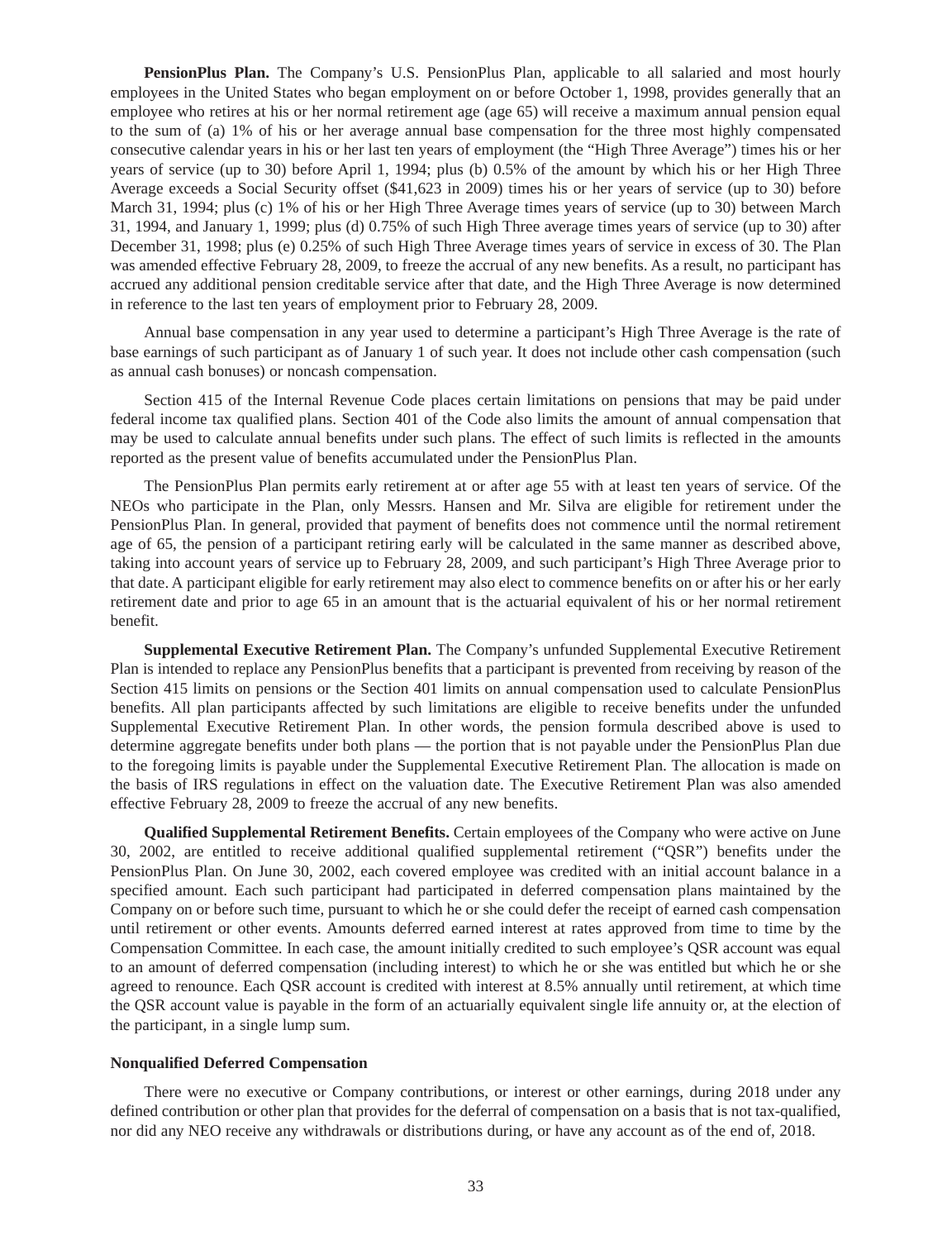## Plan-based Compensation

**Stock Options.** There were no unexercisable options as of December 31, 2018 that would become exercisable upon the involuntary termination or retirement of any NEO.

**Restricted Stock, Phantom Stock and Performance-based Awards.** The following chart indicates what the effect on RSUs, Phantom Stock and earned performance-based incentive awards in the accounts of each NEO would have been upon the occurrence of (a) termination of employment involuntarily on December 31, 2018, without cause, or (b) in the case of any NEO who had attained age 62 at the time, a voluntary or involuntary termination of employment on such date, without cause. (All of these awards are reported in the table entitled "Outstanding Equity Awards at Fiscal Year-End" on page 29.)

| <b>Name</b>            | Number of Shares or<br><b>Units of Stock That</b><br><b>Have Not Vested</b><br>(# ) | Number of Shares or<br><b>Units of Stock That</b><br><b>Would Vest Upon</b><br><b>Such Termination</b><br>(# ) | <b>Value of Shares or</b><br><b>Units of Stock That</b><br><b>Would Vest Upon</b><br>Such Termination <sup>(1)</sup><br>\$) |
|------------------------|-------------------------------------------------------------------------------------|----------------------------------------------------------------------------------------------------------------|-----------------------------------------------------------------------------------------------------------------------------|
|                        |                                                                                     |                                                                                                                |                                                                                                                             |
| Olivier Jarrault       | 23,396(2)                                                                           | 7,798(3)                                                                                                       | 486,744                                                                                                                     |
|                        | $23,747^{(4)}$                                                                      | 11,874                                                                                                         | 741,144                                                                                                                     |
|                        |                                                                                     |                                                                                                                |                                                                                                                             |
| John B. Cozzolino      | $7,804^{(2)}$                                                                       | $2,601^{(3)}$                                                                                                  | 162,359                                                                                                                     |
|                        | $5,816^{(5)}$                                                                       | 3,878(6)                                                                                                       | 242,035                                                                                                                     |
|                        | $7,595^{(7)}$                                                                       | 7,595                                                                                                          | 474,080                                                                                                                     |
|                        |                                                                                     |                                                                                                                |                                                                                                                             |
| Daniel A. Halftermeyer | $6.083^{(2)}$                                                                       | $2,027^{(3)}$                                                                                                  | 126,554                                                                                                                     |
|                        | $12,881^{(4)}$                                                                      | 6,441                                                                                                          | 402,016                                                                                                                     |
|                        | $4,777^{(5)}$                                                                       | $3,185^{(6)}$                                                                                                  | 198,797                                                                                                                     |
|                        | $7.870^{(7)}$                                                                       | 7,870                                                                                                          | 491,245                                                                                                                     |
|                        |                                                                                     |                                                                                                                |                                                                                                                             |
| Robert A. Hansen       | 8,593(8)                                                                            | 4,297                                                                                                          | 268,188                                                                                                                     |
|                        | $4.583^{(9)}$                                                                       | 2,292                                                                                                          | 143,035                                                                                                                     |
|                        |                                                                                     |                                                                                                                |                                                                                                                             |
| Charles J. Silva       | $5,681^{(8)}$                                                                       | 2,841                                                                                                          | 177,304                                                                                                                     |
|                        | $2,350^{(9)}$                                                                       | 1,175                                                                                                          | 73,344                                                                                                                      |

(1) Based on the closing market price on December 31, 2018 of \$62.42.

- (2) Represents the number of shares established as the target share opportunity in the NEO's MPP Performance Award granted in 2018 under the 2017 Incentive Plan. This target share award is earned based on performance during 2018, 2019 and 2020, and paid in 2021. None of the balance reported was earned as of December 31, 2018.
- (3) Represents one-third of the target share award in the NEO's MPP Performance Award granted in 2018 under the 2017 Incentive Plan. Although not earned as of December 31, 2018, the award vests pro rata on a daily basis during the three-year performance period. Thus, in the event of termination for any reason other than for cause, this award would not be canceled. Instead, the NEO would be entitled to a payout in 2021 of the shares vested through the date of termination, adjusted to reflect the level of achievement of the performance goals. For the purpose of this disclosure, the Company has assumed 100% achievement of the three-year performance goal and termination as of December 31, 2018.
- (4) RSUs granted under the RSU Plan in connection with a special executive retention incentive implemented in 2018. For these grants, amounts shown as vesting upon termination are payable at such time, in cash.
- (5) Represents the number of shares established as the target share opportunity in the NEO's MPP Performance Award granted in 2017 under the 2011 Incentive Plan. This target share award is earned based on performance during 2017, 2018 and 2019, and paid in 2020. None of the balance reported was earned as of December 31, 2018.
- (6) Represents two-thirds of the target share award in the NEO's MPP Performance Award granted in 2017 under the 2011 Incentive Plan. Although not earned as of December 31, 2018, the award vests pro rata on a daily basis during the three-year performance period. Thus, in the event of termination for any reason other than for cause, this award would not be canceled. Instead, the NEO would be entitled to a payout in 2020 of the share that vested through the date of termination, adjusted to reflect the level of achievement of the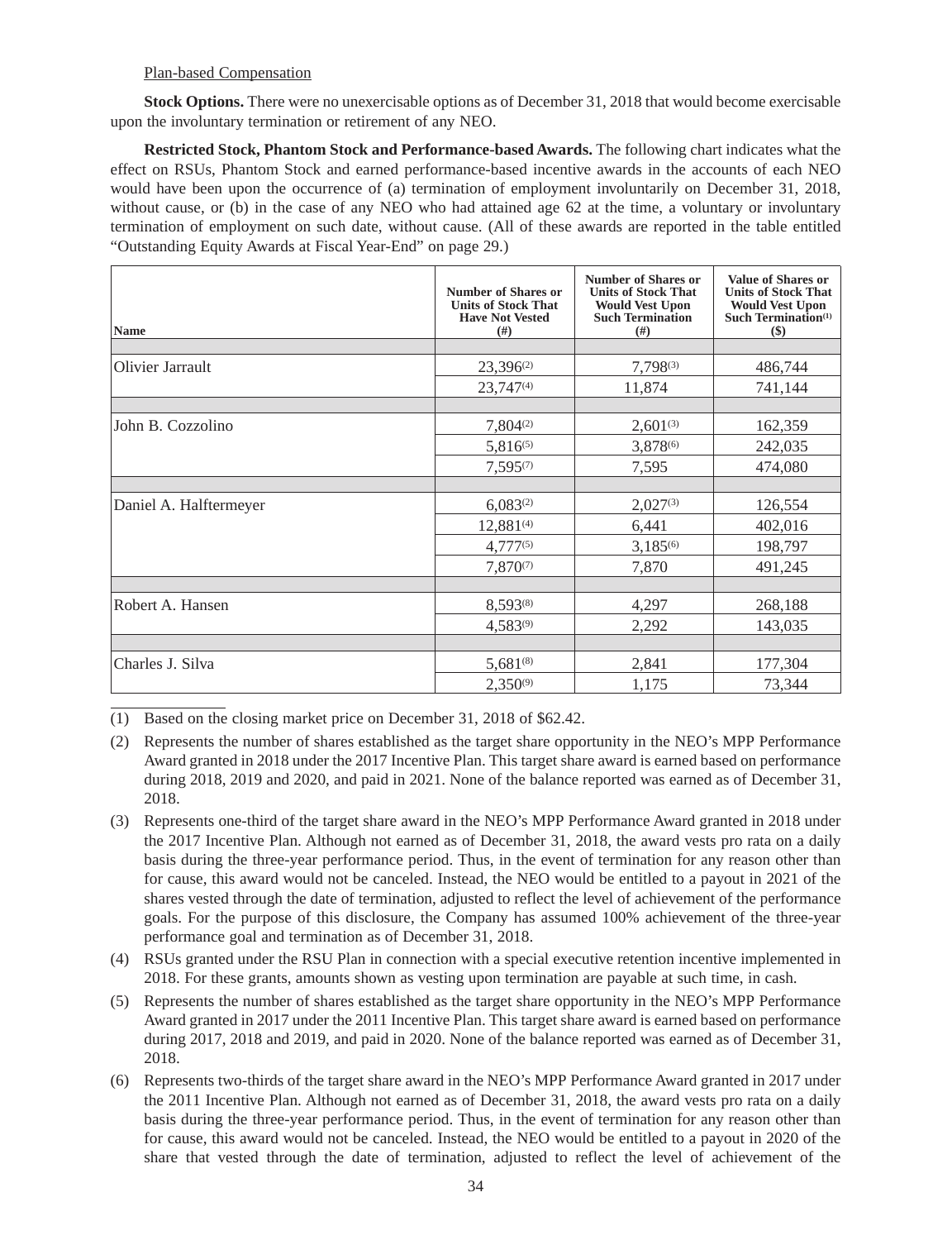performance goals. For the purpose of this disclosure, the Company has assumed 100% achievement of the three-year performance goal and termination as of December 31, 2018.

- (7) Represents the number of shares actually earned pursuant to the MPP Performance Award granted to the NEO in 2016 under the 2011 Incentive Plan based on performance during 2016, 2017 and 2018. The award vested pro rata on a daily basis during the three-year performance period. Thus, in the event the NEO had been terminated for any reason other than for cause on December 31, 2018, the NEO would nevertheless have been entitled to a payout in 2019 of the shares set forth.
- (8) Performance Phantom Stock granted under the Performance Stock Plan prior to 2018. For these grants, amounts shown as vesting upon termination are payable at such time, in cash.
- (9) Represents the number of shares of Phantom Stock actually earned pursuant to a grant under the Performance Stock Plan made in 2018. For these grants, amounts shown as vesting upon termination are payable at such time, in cash.

#### **Potential Payments upon Termination or Change in Control**

### Termination/Severance

#### *Mr. Jarrault*

The Committee believes that under certain circumstances, severance agreements are appropriate for the attraction and retention of executive talent, consistent with the practices of peer companies. This was particularly true in the case of Mr. Jarrault. The Committee felt a severance provision was warranted in order to induce Mr. Jarrault to become the Company's CEO. His employment agreement (see page 21) provides that in the event his employment is terminated for any reason, he would be entitled to: (a) any unpaid base salary accrued to the effective date of termination; (b) any unpaid but earned and accrued annual cash bonus for the portion of the year in which the termination of employment occurred, and for any completed prior year for which the annual cash bonus has not been paid; (c) benefits or compensation required to be provided after termination pursuant to, and in accordance with the terms of, any employee benefit plans, policies, or arrangements applicable to him; (d) any unreimbursed business expenses incurred prior to termination and required to be reimbursed pursuant to the Company's policy; and (e) any rights to indemnification to which he may be entitled under the Company's Articles of Incorporation or By Laws. In addition, in the case of termination by the Company without Cause, or if Mr. Jarrault's employment is terminated by himself for Good Cause, he would be entitled to receive an amount equal to twice his annual base salary at the time of termination plus twice his APP Performance Award target amount, payable in 24 equal monthly installments. His right to receive these additional severance payments would be contingent upon his continuing compliance with confidentiality and non-disparagement provisions in the agreement, and upon his having executed and delivered to the Company a release of any and all claims relating to his termination. For purposes of the agreement, "Cause" would be deemed to exist upon any of the following, if determined by a majority of the members of the Company's Board of Directors in their sole discretion: (i) the indictment of Mr. Jarrault for, or the entry of a plea of guilty or *nolo contendere* by him to, a felony charge or any crime involving moral turpitude; (ii) unlawful conduct on his part that could reasonably be considered to reflect negatively on the Company or compromise the effective performance of his duties as determined by the Board in its sole discretion; (iii) willful misconduct on his part in connection with his duties or willful failure to use reasonable effort to perform substantially his responsibilities in the best interest of the Company (including, without limitation, breach by his employment agreement), except in cases involving mental or physical incapacity or disability; (iv) his willful violation of the Company's Business Ethics Policy, Code of Ethics or any other Company policy that could reasonably be considered to reflect negatively on the Company or compromise the effective performance of his duties as determined by the Board in its sole discretion; (v) fraud, material dishonesty, or gross misconduct in connection with the Company perpetrated by him; (vi) his undertaking of a position or any activity in or in furtherance of competition with Company during his employment with the Company; (vii) his having caused substantial harm to the Company with intent to do so or as a result of gross negligence in the performance of his duties; or (viii) his having wrongfully and substantially enriched himself at the expense of the Company. And, also for the purposes of the Agreement, "Good Cause" for termination would exist as a consequence of, and following: (i) a material adverse change in his authority and responsibilities without his consent, (ii) a material reduction in his compensation, not proportionally and similarly affecting other senior executives, without his consent, (iii) the failure of the Company or any successor to fully honor the terms of any contractual agreements with him, or (iv) a Change in Control (as defined in the agreement); provided, that, in the case of (i), (ii) or (iii), Mr. Jarrault would first be required to deliver written notice to the Company of his intention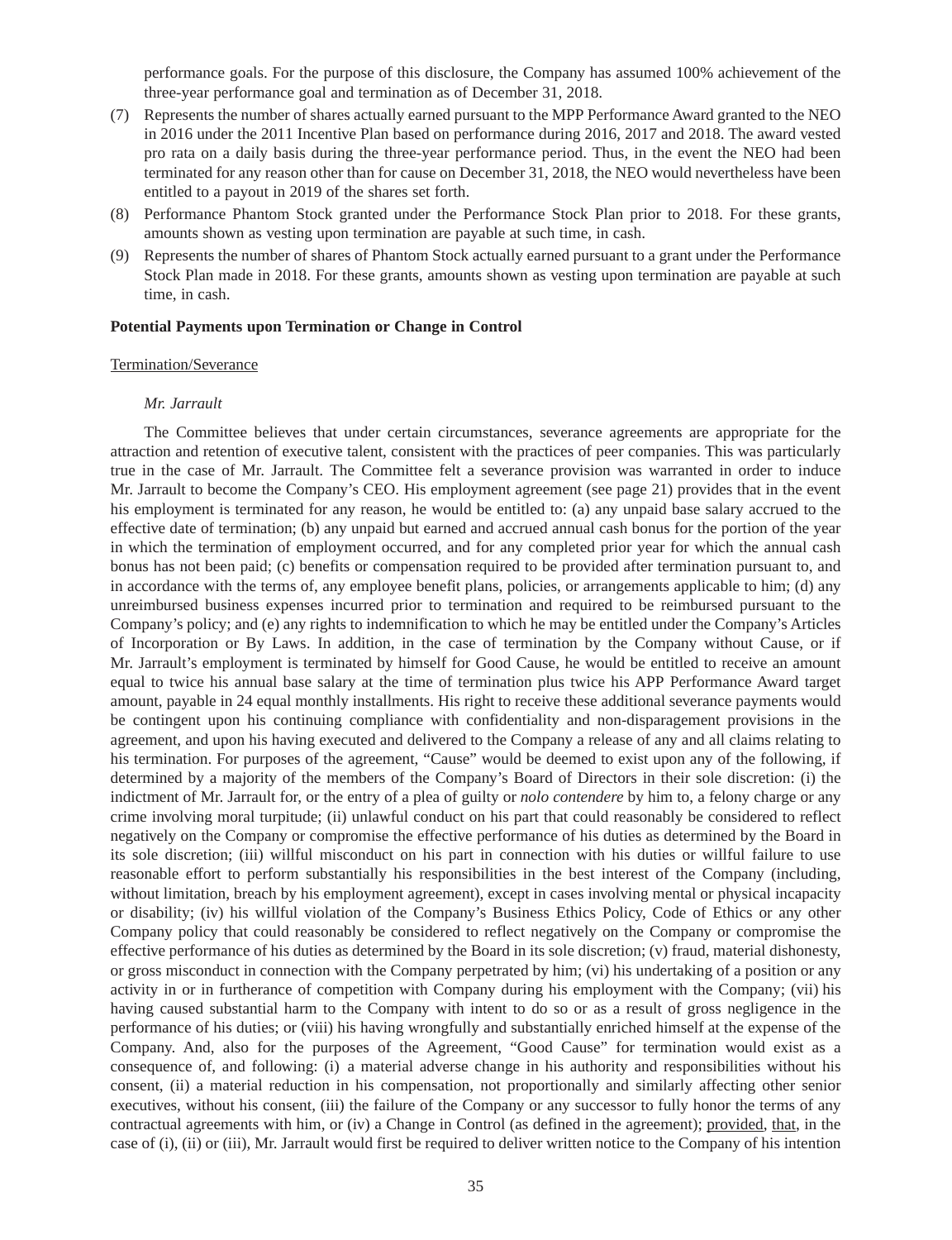to terminate his employment for Good Cause within 90 days of the event or events constituting Good Cause, which notice must specify in reasonable detail the circumstances claimed to give rise to the his right to terminate employment for Good Cause, which the Company does not cure within 30 days following receipt of such notice. There was no sunset included in the severance provision of Mr. Jarrault's contract when it was negotiated, drafted and executed. The Committee is aware of this fact but no action was contemplated to incorporate such a provision. The industries in which the Company competes continue to undergo significant changes to which the Company must be responsive. The Company believes that it is important to shareholder value that its CEO leads the Company's response to those changes without concern for the impact on his or her specific position.

### *Other Executive Officers*

As of January 1, 2016, the Company entered into Severance Agreements with each of the Company's executive officers, other than the CEO, and several other senior managers. These agreements were meant to replace similar agreements expiring December 31, 2015, and were revised and updated to conform to then-current best practices. The material terms of the Severance Agreements provide that in the event an officer's employment is terminated by the Company at any time before the expiration of the applicable Severance Agreement for any reason other than Cause, or if the officer's employment is terminated by the officer for Good Cause (as those terms are defined in the Severance Agreement, and in either case, a "Qualifying Termination"), the officer would be entitled to receive his or her gross monthly base salary in effect at the time of the Qualifying Termination, less applicable withholdings and deductions, for a period of 24 months. In the event the Qualifying Termination occurs within 12 months of a Change in Control (as defined in the Severance Agreement) the officer would be entitled to receive his or her gross monthly base salary in effect at the time of the Qualifying Termination, less applicable withholdings and deductions, for a period of 36 months, although in that case some of the monthly payments would be accelerated and paid as a lump sum to comply with applicable tax laws. The officer would also remain eligible for a prorated payment of any bonus earned, if any, during the year in which the Qualifying Termination occurs, and 12 months of executive outplacement services. In addition, if elected, the Company would pay the required premium to continue healthcare coverage under the Consolidated Omnibus Budget Reconciliation Act ("COBRA"). In order to receive the severance benefits, the officer would obligated to execute a release in favor of the Company at the time of termination which would also bind the officer to a restrictive covenant for the period during which the severance benefits are being paid. The initial term of each Severance Agreement is three years, but each will thereafter automatically renew for one-year periods unless the Company timely notifies the executive of its intent not to renew. For the purposes of such agreements, cause is deemed to exist upon (i) the conviction of the executive for, or the entry of a plea of guilty or nolo contendere by the executive to, a felony charge or any crime involving moral turpitude; (ii) unlawful conduct on the part of the executive that may reasonably be considered to reflect negatively on the Company or compromise the effective performance of the executive's duties as determined by the Company in its sole discretion; (iii) the executive's willful misconduct in connection with his or her duties or willful failure to use reasonable effort to perform substantially his or her responsibilities in the best interest of the Company; (iv) the executive's willful violation of the Company's Business Ethics Policy or any other Company policy that may reasonably be considered to reflect negatively on the Company or compromise the effective performance of the executive's duties as determined by the Company in its sole discretion; (v) fraud, material dishonesty, or gross misconduct in connection with the Company perpetrated by the executive; (vi) the executive undertaking a position in competition with the Company; (vii) the executive having caused substantial harm to the Company with intent to do so or as a result of gross negligence in the performance of his or her duties; or (viii) the executive having wrongfully and substantially enriched himself or herself at the expense of the Company. The Severance Agreements also contain a clawback provision which provides that an executive would forfeit any unpaid severance due pursuant to the agreement and would be required, upon demand, to repay any severance already paid if, after the executive's termination: (i) there is a significant restatement of the Company's financial results, caused or substantially caused by the fraud or intentional misconduct of the executive; (ii) the executive breaches any provision of the agreement, including, without limitation, the restrictive covenants, confidentiality and non-disparagement provisions; or (iii) the Company discovers conduct by the executive that would have permitted termination for cause, provided that such conduct occurred prior to the executive's termination.

The Committee considers severance to serve as a bridge in the event employment is involuntarily terminated without cause. Therefore, the foregoing Severance Periods were deemed to be appropriate in light of the perceived length of time it could take for the affected executive to find an equivalent position. At the time the agreements were approved, the Committee determined that individual executive agreements were superior to an all-inclusive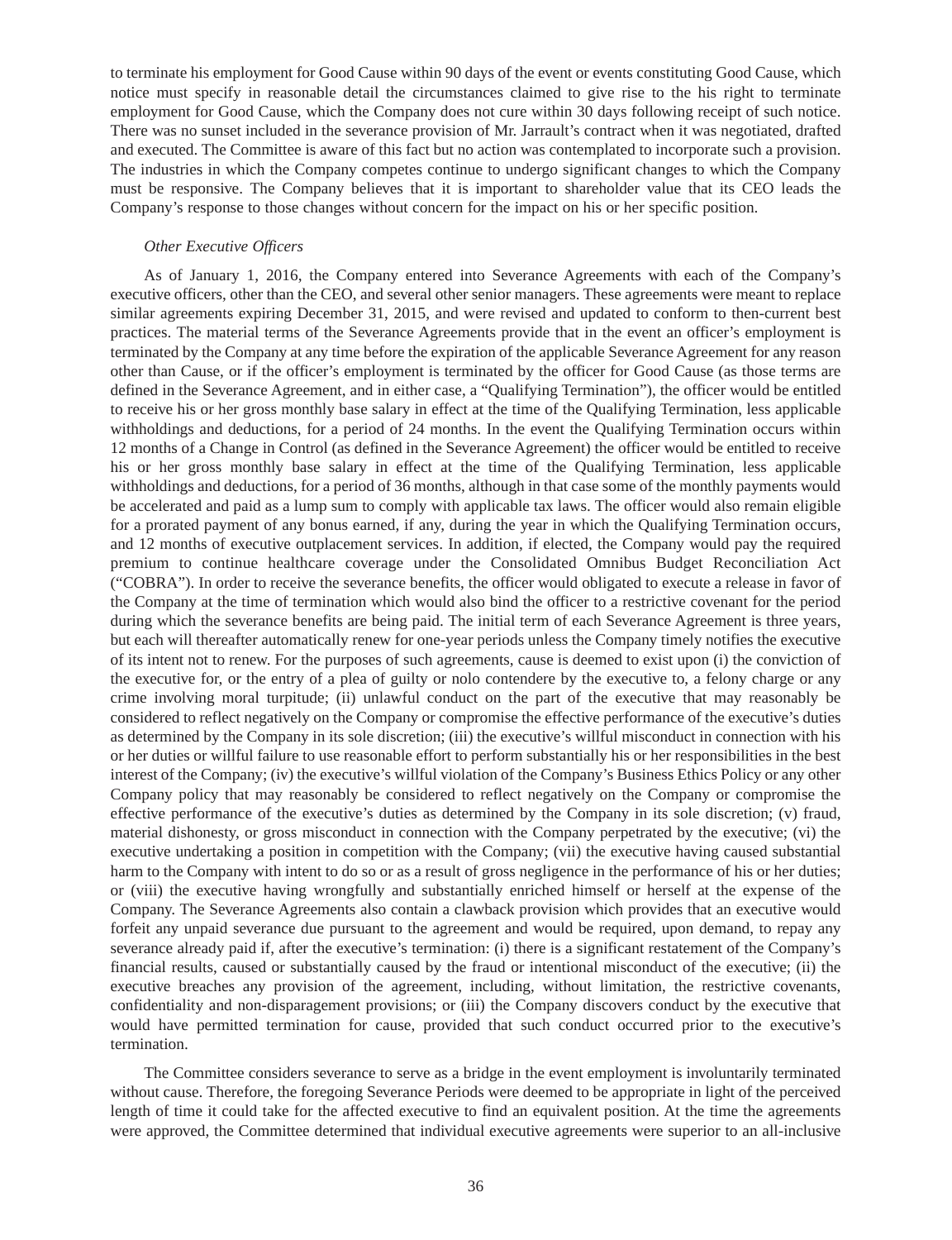policy because they provided more flexibility to address each officer's situation, and his or her individual perceived importance to the Company and its strategies. It was further determined that the provision of a severance agreement would allow each executive to focus on the needs of the business without concern for his or her own position.

Except as set forth above, the Company has not entered into any other agreement, contract, plan, or arrangement, written or unwritten, to provide payment to any NEO in connection with his retirement, severance, termination or separation.

## Change in Control

Other than the provisions found in the RSU and Phantom Stock Plan, which are applicable to all employees who receive an award under those plans, and the severance agreements described above, the Company has no contract, agreement, plan, or arrangement, whether written or unwritten, that would provide for payment to an NEO at, following, or in connection with a change in control of the Company. The provisions of the RSU and Phantom Stock Plans provide that in the event of termination following a change of control, 100% of an award recipient's unvested grant shall become immediately payable in full.

### **ADVISORY VOTE ON EXECUTIVE COMPENSATION**

In accordance with the Dodd-Frank Act, and the related "say-on-pay" rules adopted by the Securities and Exchange Commission, the Company is asking stockholders to vote on the compensation provided to our NEOs, as described in the preceding sections of this proxy statement.

Accordingly, the Board of Directors recommends that stockholders approve such compensation by approving the following advisory resolution:

RESOLVED, that the stockholders of the Company approve, on an advisory basis, the compensation of the Company's Named Executive Officers as disclosed in the Compensation Discussion and Analysis, the accompanying compensation tables, and the related narrative disclosure in this Proxy Statement.

This vote is nonbinding. Although it may not be possible to discern the specific concerns of stockholders that may cause them to cast a negative vote, the Board and the Compensation Committee have in prior years considered the vote, and communications received from holders explaining their voting decisions, as meaningful to the process of determining how Company's executive officers should be compensated.

As described in detail under "Compensation Discussion and Analysis" above, our compensation programs are designed to motivate our NEOs, and other members of management, to manage the Company so that it achieves superior performance and delivers value to our stockholders. We believe that our compensation program, with its balance of short-term cash incentives and long-term incentives (including equity-based awards that vest over multiple years), rewards sustained performance that is aligned with delivering consistent value to our stockholders. Stockholders are encouraged to read the Compensation Discussion and Analysis, the accompanying compensation tables, and the related narrative disclosure.

> THE BOARD OF DIRECTORS RECOMMENDS **A VOTE "FOR"** THE ADVISORY RESOLUTION APPROVING EXECUTIVE COMPENSATION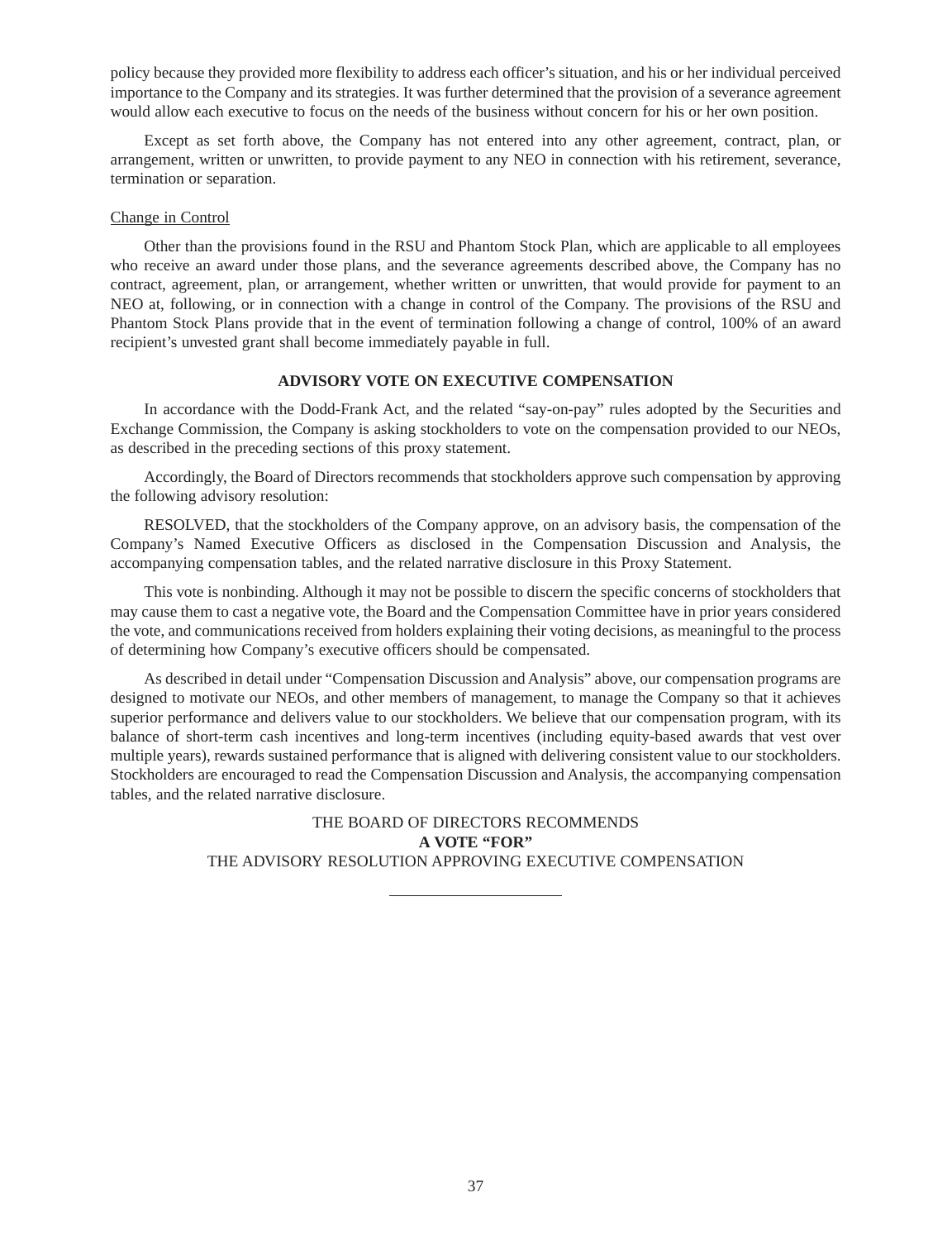#### **DIRECTOR COMPENSATION**

It is the goal of the Company to set directors' fees at a competitive level that will enable the Company to attract and retain talented, well-qualified directors. Effective May 2018, the Board, upon the recommendation of the Compensation Committee (and with the approval of the Company's stockholders for that portion which is paid in shares of Company Common Stock) and based on benchmark data provided by PMP, approved the following compensation for directors:

- An annual cash retainer of \$70,000;
- An additional annual cash retainer for the Chairman of the Board of \$60,000;
- An additional annual cash retainer for the Vice Chairman of the Board of \$35,000;
- An annual cash retainer for the Chairs of the Audit, Compensation, and Governance Committees of \$20,000, \$15,000, and \$10,000, respectively;
- An annual cash retainer for the members of the Audit, Compensation, and Governance Committees of \$10,000, \$7,500 and \$5,000, respectively; and
- An annual equity grant, which will be paid 100% in the form of Class A Common Stock and will have a fair market value of \$90,000 at the date of grant.

Directors serving for only a portion of the year receive a pro-rated portion of their applicable compensation. Cash retainer fees are paid in four equal quarterly installments; the annual equity grant is paid shortly after the date of the Annual Meeting of Stockholders to each member who served on the Board during the year in which the meeting was held. A director whose final term ends at the Annual Meeting, or any director first elected at the Annual Meeting, receives one-half of the share retainer; directors elected otherwise than at an Annual Meeting receive a pro-rated portion of the equity grant at the time of appointment. Christine Standish, who holds shares well in excess of the Board's share ownership guidelines, may elect to receive cash in lieu of the annual equity grant. Any director may also elect to receive all or any part of his or her annual cash retainer in shares of Class A Common Stock.

All directors are reimbursed for expenses incurred in connection with such services. In addition, the Company provides travel and liability insurance to all directors.

**Director Pension.** Each person who was a member of the Board of Directors on January 12, 2005, who was elected as a director prior to August 9, 2000, and who is not eligible to receive a pension under any other Company retirement program is, following (i) the termination of his or her service as a director and (ii) the attainment by such director of the age of 65, entitled to receive an annual pension in the amount of \$20,000, payable in quarterly installments until the earlier of (a) the expiration of a period equal to the number of full years that such person served as a director prior to May 31, 2001, or (b) the death of such person. Directors Christine Standish and Erland Kailbourne are the only current directors so eligible.

**Share Ownership Guidelines.** The Board has adopted share ownership guidelines for its members. Under these guidelines, directors are generally expected to retain ownership of shares of Common Stock awarded or acquired until an ownership equal to three (3) times the annual cash and stock retainer is attained.

**Meeting and Other Fees.** Prior to May 2018, Directors received cash fees of \$750 for each special meeting of the Board or any Board Committee that was designated as a telephone meeting. During 2018, one Board meeting, two Compensation Committee meetings and one Governance Committee meeting were so designated. Directors were also entitled to receive cash fees of \$1,500 for each special meeting of the Board, and \$1,000 for each special meeting of a Committee they attended in person or by telephone. There were no such meetings during 2018. Directors were also entitled to receive \$1,500 for each day that they are engaged in Company business (other than attendance at Board or Committee meetings) at the request of the Chairman of the Board or the Chief Executive Officer.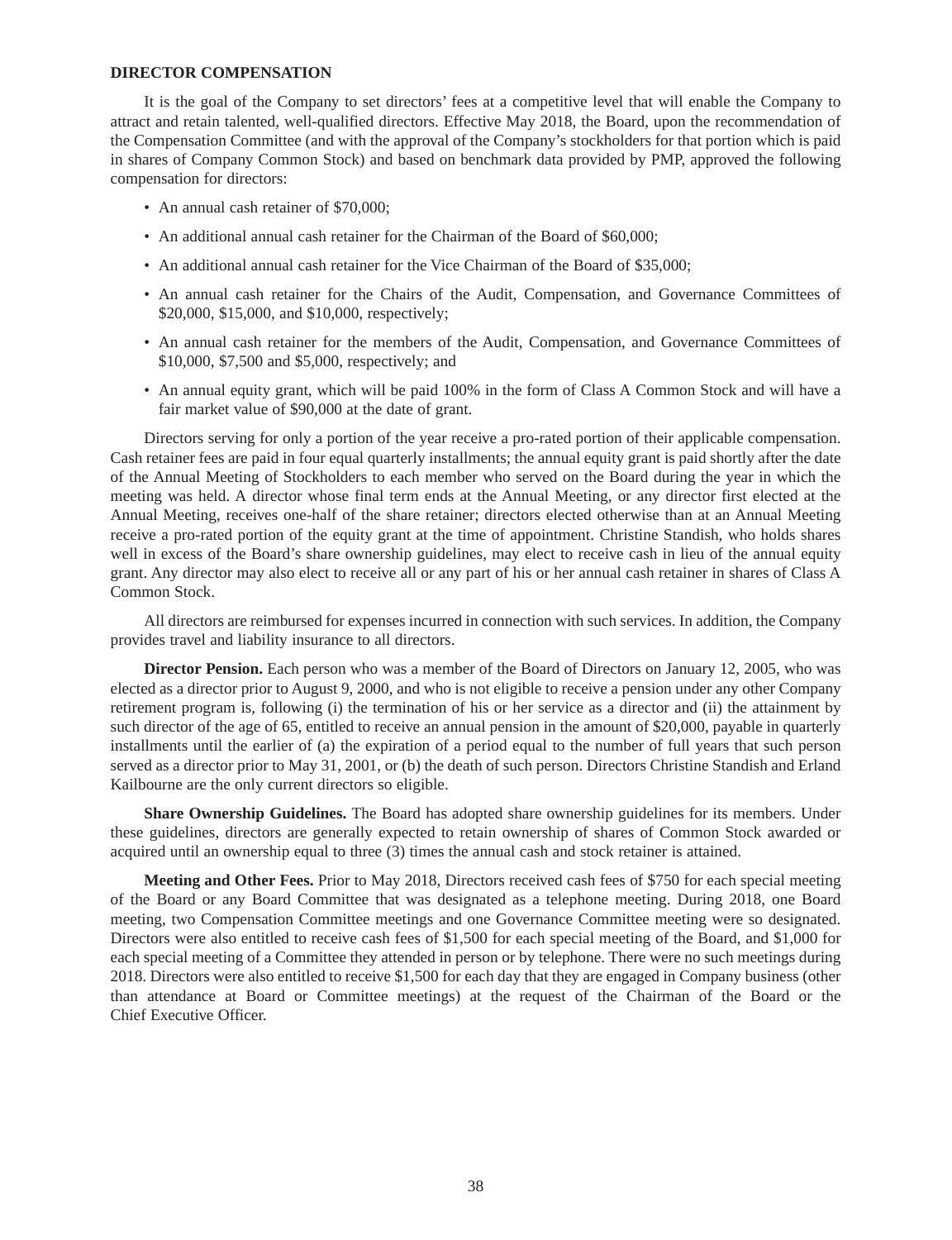## DIRECTOR COMPENSATION

| Name                  | <b>Fees</b><br><b>Earned</b><br>or Paid<br>in Cash<br>$($)$ | <b>Stock</b><br>$Awards^{(1)}$<br>$($)$ | Option<br><b>Awards</b><br>$($)$ | <b>Nonequity</b><br><b>Incentive Plan</b><br>Compensation<br>$\left( \text{\$}\right)$ | Change in<br><b>Pension Value</b><br>and<br>Nonqualified<br><b>Deferred</b><br>Compensation<br>Earnings<br>$($)$ | <b>All Other</b><br>Compensation | <b>Total</b><br>\$) |
|-----------------------|-------------------------------------------------------------|-----------------------------------------|----------------------------------|----------------------------------------------------------------------------------------|------------------------------------------------------------------------------------------------------------------|----------------------------------|---------------------|
|                       |                                                             |                                         |                                  |                                                                                        |                                                                                                                  |                                  |                     |
| Christine L. Standish | 166,500                                                     |                                         |                                  |                                                                                        | $1,056^{(2)}$                                                                                                    |                                  | 167,556             |
|                       |                                                             |                                         |                                  |                                                                                        |                                                                                                                  |                                  |                     |
| Erland E. Kailbourne  | 71,012                                                      | 159,988                                 |                                  |                                                                                        |                                                                                                                  |                                  | 231,000             |
|                       |                                                             |                                         |                                  |                                                                                        |                                                                                                                  |                                  |                     |
| John C. Standish      | 100,125                                                     |                                         |                                  |                                                                                        | $(33,000)^{(3)}$                                                                                                 |                                  | 67,125              |
|                       |                                                             |                                         |                                  |                                                                                        |                                                                                                                  |                                  |                     |
| John F. Cassidy, Jr.  | 93,018                                                      | 89,982                                  |                                  |                                                                                        |                                                                                                                  |                                  | 183,000             |
|                       |                                                             |                                         |                                  |                                                                                        |                                                                                                                  |                                  |                     |
| Edgar G. Hotard       | 79,518                                                      | 89,982                                  |                                  |                                                                                        |                                                                                                                  |                                  | 169,500             |
|                       |                                                             |                                         |                                  |                                                                                        |                                                                                                                  |                                  |                     |
| John R. Scannell      | 77,893                                                      | 89,982                                  |                                  |                                                                                        |                                                                                                                  |                                  | 167,875             |
|                       |                                                             |                                         |                                  |                                                                                        |                                                                                                                  |                                  |                     |
| Katherine L. Plourde  | 96,518                                                      | 89,982                                  |                                  |                                                                                        |                                                                                                                  |                                  | 186,500             |
|                       |                                                             |                                         |                                  |                                                                                        |                                                                                                                  |                                  |                     |
| Joseph G. Morone      |                                                             |                                         |                                  |                                                                                        | $(6,740)^{(2)}$                                                                                                  |                                  |                     |
|                       |                                                             |                                         |                                  |                                                                                        |                                                                                                                  |                                  |                     |
| A. William Higgins    | 87,268                                                      | 89,982                                  |                                  |                                                                                        |                                                                                                                  |                                  | 177,250             |
|                       |                                                             |                                         |                                  |                                                                                        |                                                                                                                  |                                  |                     |
| Kenneth W. Krueger    | 79,518                                                      | 89,982                                  |                                  |                                                                                        |                                                                                                                  |                                  | 169,500             |
|                       |                                                             |                                         |                                  |                                                                                        |                                                                                                                  |                                  |                     |
| Lee C. Wortham        | 58,154                                                      | 67,471                                  |                                  |                                                                                        |                                                                                                                  |                                  | 125,625             |

(1) As these are payments of shares, and not stock "awards," there are no amounts deemed "outstanding" at the end of 2018.

(2) Increase/(decrease) during 2018 in the actuarial present value of the director's accumulated benefit under the director pension plan described in the narrative preceding this table.

(3) Increase/(decrease) during 2018 in the actuarial percent value of Mr. Standish's accumulated benefit under the Company's U.S. defined benefit plan.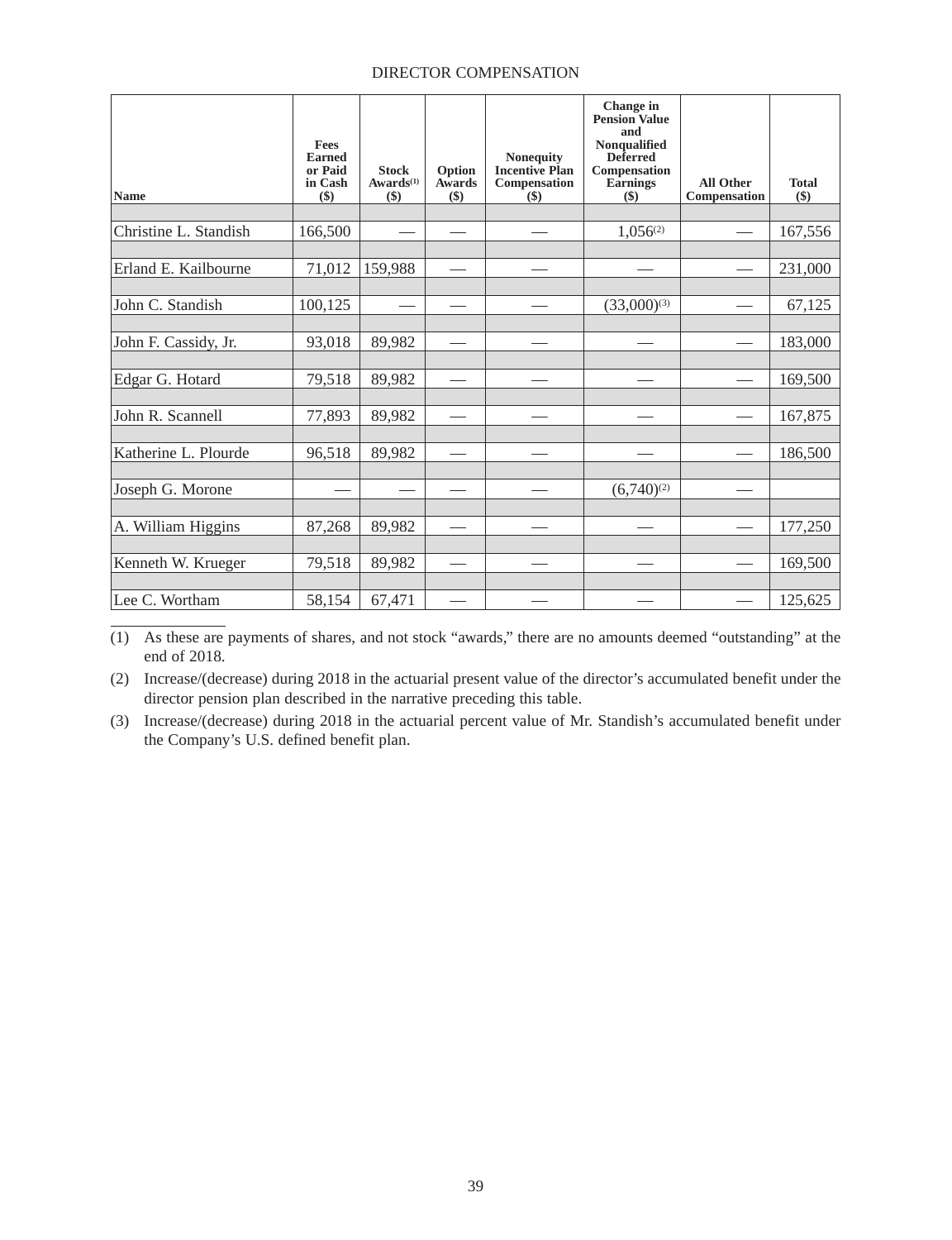## **RATIFICATION OF INDEPENDENT AUDITORS**

The Audit Committee appointed KPMG LLP ("KPMG") as auditors of the financial statements included in our Annual Report on Form 10-K for the year ended December 31, 2018, and to perform the reviews of the financial statements to be included in our quarterly reports on Form 10-Q during that period.

As stated in the Audit Committee Report on page 9, the Audit Committee has received the communications related to KPMG's independence required by applicable PCAOB rules, has discussed with KPMG its independence, and has considered whether the provision of the services referred to below under "All Other Fees" is compatible with maintaining the independence of KPMG. In accordance with its charter, the Committee has also reviewed KPMG's report describing (1) its internal quality-control procedures, (2) any material issues raised in any recent internal review, peer review, or review by any government or professional authorities (such as the PCAOB) of one or more independent audits conducted by KPMG, and (3) any steps taken by KPMG to deal with any issues raised in such reviews.

Although current law, rules, and regulations, as well as the charter of the Audit Committee, require the Audit Committee to appoint, terminate, oversee and evaluate the performance of the Company's independent auditor, the Board considers the selection of the independent auditor to be an important matter of stockholder concern and is submitting the selection of KPMG for ratification by stockholders as a matter of good corporate practice. The affirmative vote of holders of a majority of the votes entitled to be cast at the meeting by the shares present in person or by proxy is required to approve the ratification of the selection of KPMG as the Company's independent auditor. A representative from KPMG is expected to be available to respond to appropriate questions from stockholders.

The Audit Committee does not expect to take action with respect to the appointment of auditors to audit the financial statements to be included in our Annual Report on Form 10-K for the year ending December 31, 2019 until the second half of this year, and may issue requests to KPMG and other audit firms for proposals, which the Committee will review before making any appointment. The Audit Committee also reserves the right to appoint, reappoint, retain, or replace our auditors at any time, even after an appointment has been ratified by the stockholders. The stockholder vote on this proposal is advisory and nonbinding, and serves only as a recommendation to the Board of Directors. If the shareholders do not ratify the appointment of our auditors, the Audit Committee will consider such voting results with respect to any appointment.

#### **Audit Fees**

The aggregate fees billed by or agreed to with KPMG for the audit of the Company's annual financial statements, reviews of the financial statements included in the Company's Forms 10-Q, and services in connection with statutory and regulatory filings or engagements were \$2,740,000 in 2018 and \$2,971,000 in 2017.

### **Audit-related Fees**

The aggregate fees billed by KPMG for assurance or related services reasonably related to the performance of the audit or review of the Company's annual financial statements, including benefit plans, were \$87,000 in 2018 and \$85,000 in 2017.

### **Tax Fees**

The aggregate fees billed by KPMG for tax compliance, tax advice, and tax planning were \$183,867 in 2018 and \$219,376 in 2017. Billings were primarily for assistance in the preparation of tax returns and filings, assistance in connection with tax audits, tax advice in connection with corporate and business restructuring activities, and general tax advice.

# **All Other Fees**

KPMG did not bill for any other products or services not described above in 2018 or 2017.

### **Preapproval Policy**

It is the responsibility of the Company's Audit Committee to approve all audit and nonaudit services to be performed by the independent auditors, such approval to take place in advance of such services when required by law, regulation, or rule.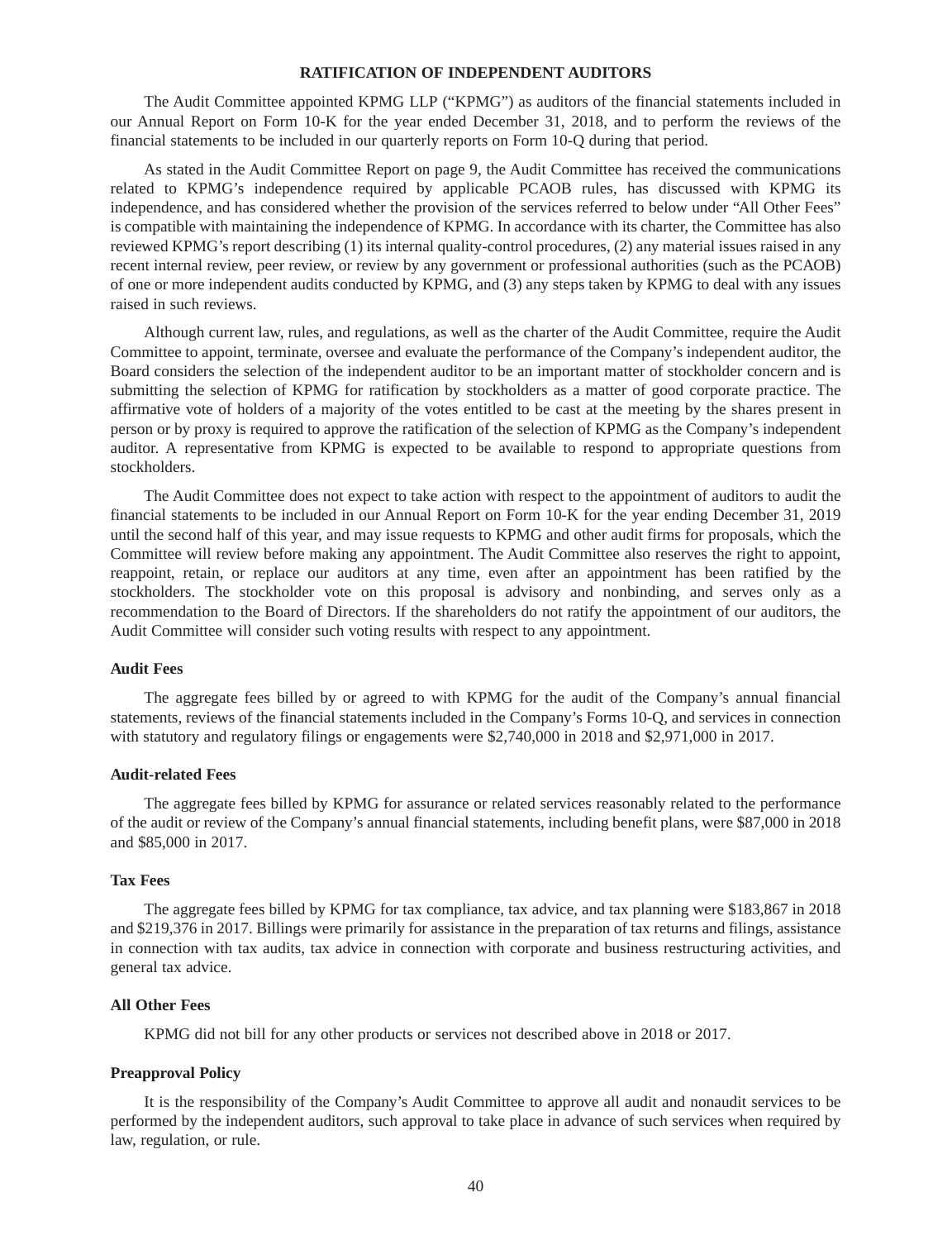The Chairman of the Audit Committee is permitted to preapprove any engagement of the independent auditor for services that could be properly preapproved by the Committee, provided that the anticipated fees with respect to the services so preapproved do not exceed \$100,000. The Chairman is required to report such preapprovals to the next regular meeting of the Committee.

The Audit Committee is required to preapprove each engagement of the independent auditor not preapproved by the Chairman of the Committee. Each such preapproval must describe the particular service to be rendered. No preapproval may be given for any service that would cause the independent auditor to be considered not independent under applicable laws and regulations, and the independent auditor is requested to confirm that such service will not compromise its independence as part of the preapproval process.

With respect to the engagement of the independent auditor to provide routine and recurring audit-related tax and other nonaudit services, preapproval of the Audit Committee may take the form of approval of a schedule describing such services in reasonable detail and specifying an annual monetary limit. Each audit or nonaudit service (excluding tax services provided in the ordinary course) shall be reflected in a written engagement or other writing. In connection with the provision of permitted tax services, the independent auditor is required to, among other things, provide a written description of the services and discuss their impact on the auditor's independence.

None of the 2017 or 2018 services described above was approved by the Audit Committee or its Chairman pursuant to 17 CFR 210.2-01(c)(7)(i)(C), which permits the waiver of preapproval requirements in connection with the provision of certain nonaudit services.

# THE BOARD OF DIRECTORS RECOMMENDS **A VOTE "FOR"** THE RATIFICATION OF THE APPOINTMENT OF KPMG LLP

### **STOCKHOLDER PROPOSALS**

The Company's By Laws provide that proposals of stockholders, including nominations of persons for election to the Board of Directors of the Company, shall not be presented, considered, or voted upon at an annual meeting of stockholders, or at any adjournment thereof, unless (i) notice of the proposal has been received by mail directed to the Secretary of the Company at the address set forth in the Notice of Meeting not less than 100 days nor more than 180 days prior to the anniversary date of the last preceding annual meeting of stockholders, and (ii) the stockholder giving such notice is a stockholder of record on the date of the giving of such notice and on the record date for the determination of stockholders entitled to vote at such annual meeting. Each such notice shall set forth (i) the proposal desired to be brought before the annual meeting and the reasons for presenting such proposal at the annual meeting, (ii) the name and address, as they appear on the Company's books, of the stockholder making such proposal, (iii) the number and class of shares owned beneficially or of record by such stockholder, (iv) any material interest of such stockholder in the proposal, and (v) such other information with respect to the proposal and such stockholder as is required to be disclosed in solicitation of proxies to vote upon such proposal, or is otherwise required, pursuant to Regulation 14A under the Securities Exchange Act of 1934, as amended ("the Proxy Rules"). In the case of proposed nominations of persons for election to the Board of Directors, each such notice shall also (i) set forth such information with respect to such nominees and the stockholder proposing the nominations as is required to be disclosed in solicitations of proxies for election of directors, or is otherwise required, pursuant to the Proxy Rules, and (ii) be accompanied by the written consent of each proposed nominee to being named in the Company's proxy statement as a nominee and to serving as a director if elected, and by written confirmation by each such nominee of the information relating to such nominee contained in the notice.

Proposals of stockholders that are intended to be presented at the Company's 2020 Annual Meeting of Stockholders must be received by the Company at its principal executive offices at 216 Airport Drive, Rochester, New Hampshire 03867, not later than November 28, 2019 in order to be considered for inclusion in the Company's proxy statement and form of proxy. In addition, to be so included, a proposal must otherwise comply with all applicable proxy rules of the Securities and Exchange Commission.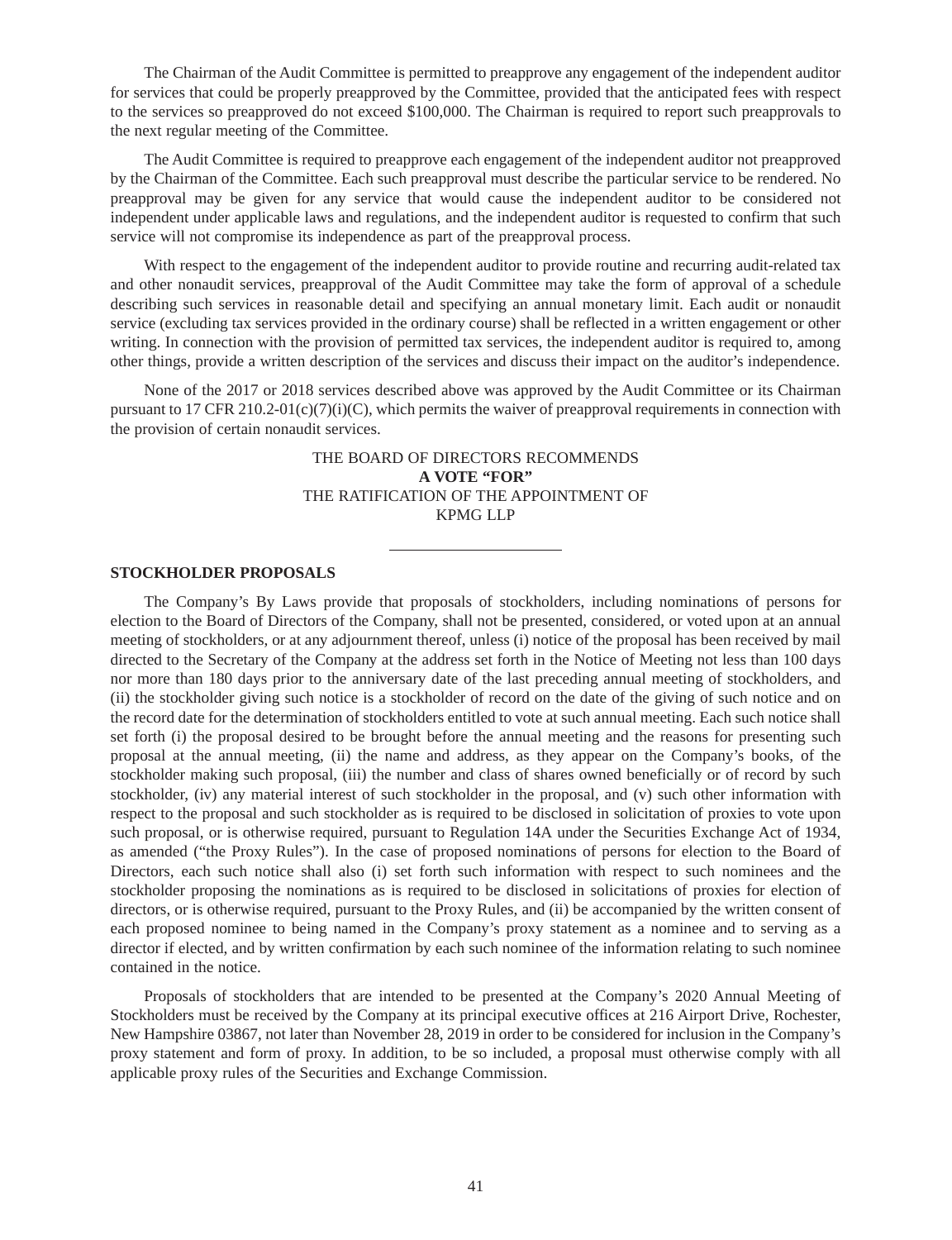In addition, management proxies for the 2020 Annual Meeting may confer discretionary authority to vote on a stockholder proposal that is not included in the Company's proxy statement and form of proxy if the Company does not receive notice of such proposal by February 11, 2020, or if such proposal has been properly excluded from such proxy statement and form of proxy.

### **OTHER MATTERS**

The Board knows of no other matters to be presented for consideration at the Annual Meeting. Should any other matters properly come before the meeting, the persons named in the accompanying proxy will vote such proxy thereon in accordance with their best judgment.

The cost of soliciting proxies in the accompanying form will be borne by the Company. In addition to solicitation of proxies by use of the mails, regular employees of the Company, without additional compensation, may solicit proxies personally or by telephone.

> Charles J. Silva, Jr. *Secretary*

March 27, 2019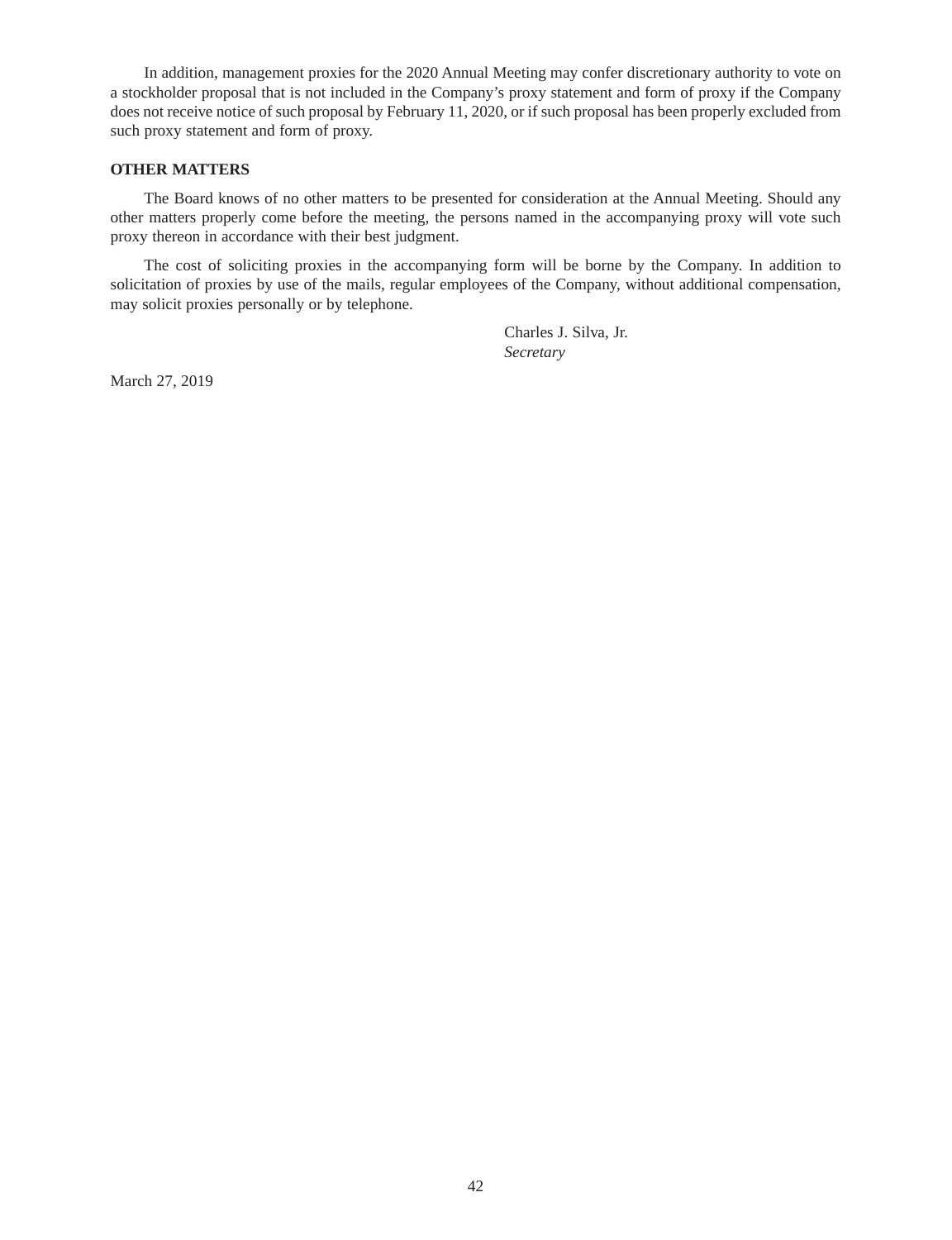## **EXHIBIT A**

### **Supplement to Compensation Discussion and Analysis**

*The following information supplements the disclosures in the Compensation Discussion and Analysis section of the Company's Proxy Statement under the heading "Performance Award Metrics and Goals" beginning on page 22.*

### Definitions relating to the 2018 APP and MPP awards

**"2018 Global MC Cash Flow" —** the amount reported as "Net Income" for the Global Machine Clothing business segment for 2018 in the Company's Consolidated Statement of Income for 2018, less any income, or plus any expense, derived from the revaluation of non-functional currency assets and liabilities, adjusted by adding back, to the extent that such item reduced Net Income, or subtracting, to the extent that such item increased Net Income: (A) depreciation and amortization expense; (B) restructuring costs, provided however, that the Committee may, in its sole discretion, choose to omit certain restructuring costs from this provision so long as the failure to add back those restructuring costs does not result in a higher Metric Percentage or reduced target goal; (C) any goodwill and intangible impairment; (D) income tax expenses (including any taxes recorded as operating expenses that were not included in the 2018 Operating Plan approved by the Board of Directors); (E) net interest expense; (in each case, as determined in accordance with GAAP and the Company's accounting policies, consistently applied) **provided** that the amount so determined shall then be further adjusted (1) to exclude the effect of any adjustments to the Company's financial statements required to reflect the effect of (a) discontinued operations, or (b) newly effective accounting pronouncements, the effect of which were not incorporated into the Board approved operating plan (in each case, without duplication, as defined by GAAP and as included in the Company's audited financial statements whether or not reflected as a separate line item in such audited financial statements); (2) to exclude (i) any gain or loss attributable to the sale of any business segment, or any real estate, during 2018, net of any expenses incurred in connection with the transaction, or (ii) reallocated overhead costs which were otherwise attributable to any discontinued operations divested during the Performance Period; (3) to exclude any income (or loss) attributable to any business operation acquired during the Performance Period; (4) to exclude the effect on income of any charges incurred in the connection of the settlement of pension benefit funding obligations; (5) to exclude the effect on income of any deferred bank fee write-offs or interest rate swap buyouts related to any new financing facility established during 2018 or any non-cash charges associated with the redemption of convertible notes; and (6) to exclude the effect on income of any expenses, including consulting or professional fees, incurred in connection with any activities undertaken by management at the direction of the Board of Directors to investigate or pursue any strategic acquisitions, combinations, joint ventures or divestitures, regardless of whether such efforts result in the completion of such acquisition, combination, joint venture or divestiture during the Performance Period; and (7) to exclude the cost of any lease expense incurred in connection with the sale and leaseback of any real estate (the foregoing hereinafter collectively referred to as the "Adjustments") as the same may be applied to such business segment **then further adjusting the resulting amount by:** (X) deducting therefrom the aggregate sum of all approved Machine Clothing capital expenditures released during 2018, plus any over-budget capital expenditures costs or less any under budget capital expenditure costs budgeted regardless of the year in which released, adjusted to exclude any capital expenditures release during 2018 and any over or under budget capital expenditure costs that are attributable to any business operations acquired during the year; (Y) adding back any expense related to machinery and equipment relocations, or plant setup costs, or other capital expenditures associated with anticipated or announced plant closings or consolidation of manufacturing capacity and not otherwise considered restructuring; and (Z) by increasing, or decreasing as the case may be, the amount by a sum equal to the net decrease (or increase) in the aggregate sum of Machine Clothing Accounts Receivable and Inventories during the Performance Period. Accounts Receivable and Inventories shall in each case mean the amounts set forth in the Company's financial accounting systems and reported in the Company's year-end consolidated financial statements for the applicable year in accordance with GAAP, adjusted to exclude (1) any Accounts Receivable or Inventories attributable to any business operations acquired during the applicable year and (2) the effect of currency fluctuations. For the purposes of this definition, any funds released for the Company's equipment contingency budget shall not reduce cash flow. For the purposes of determining the Metric Percentage achieved, the following goals are established:

|                           | <b>Metric Percentage</b> |                 |                 |                |                 |  |  |  |
|---------------------------|--------------------------|-----------------|-----------------|----------------|-----------------|--|--|--|
| <b>Performance Metric</b> | $0\%$                    | 50%             | 100%            | 150%           | 200%            |  |  |  |
| 2018 Global MC            |                          |                 |                 |                |                 |  |  |  |
| Cash Flow                 | $<$ \$100.1M             | $\geq$ \$100.1M | $\geq$ \$166.8M | $\geq$ \$200.2 | $\geq$ \$233.6M |  |  |  |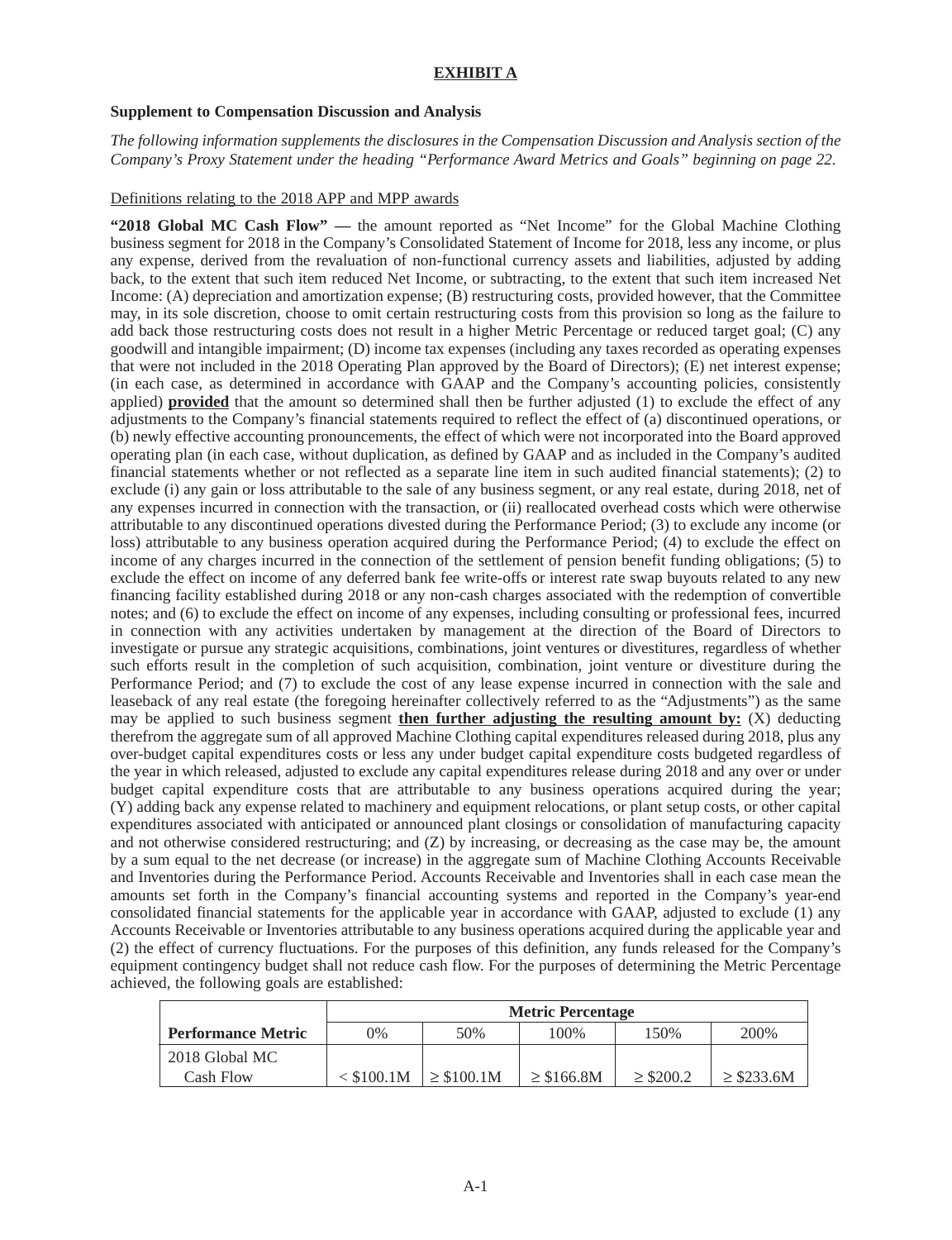**"2018 Adjusted Global AEC EBITDA excluding R&D"** — the amount reported as "Net Income" from the Albany Engineered Composites business segment as reported in the Company's 2018 Consolidated Statement of Income, exclusive of research and development costs and any amount recorded for the non-controlling interest in Albany Safran Composites (ASC), less any income, or plus any expense, derived from the revaluation of nonfunctional currency assets and liabilities, adjusted according to the Adjustments as the same may be applied to such business segment, and further adjusted to exclude the effect on income of any fixed asset-write-offs related to specific discontinued programs within the AEC business segment (including ASC), any write-offs of previously capitalized costs related to non-recurring engineering and tooling for continued and discontinued programs, and adding back any expense related to machinery and equipment relocations, or other capital expenditures associated with plant closing or consolidation of manufacturing capacity, plus adding back charges related to any write-offs of previously capitalized costs or charges for recognized future losses, in both cases only as related to the long term agreement for the supply of parts for the Rolls Royce BR725 engine and to exclude the cost any charges required by revenue Recognition Standard ASC 606 to recognize future losses relating to any new long-term contracts awarded during the Performance Period. For the purposes of determining the Metric Percentage achieved, the following goals are established:

|                                                | <b>Metric Percentage</b> |                |                |                |                |  |  |  |
|------------------------------------------------|--------------------------|----------------|----------------|----------------|----------------|--|--|--|
| <b>Performance Metric</b>                      | 0%                       | 50%            | 100%           | 150%           | 200%           |  |  |  |
| Adjusted Global AEC<br><b>EBITDA</b> excluding |                          |                |                |                |                |  |  |  |
| R&D                                            | $<$ \$40.8M              | $\geq$ \$40.8M | $\geq$ \$68.0M | $\geq$ \$81.6M | $\geq$ \$95.2M |  |  |  |

**"2018 Other Cash Flow"** shall be equal to that portion of "Net Income" for 2018 as reported in the Company's Consolidated Statement of Income for 2018, which is in the aggregate attributable to the Global Information Systems (GIS) and Corporate cost centers and items reported as other income/expense, net, less any income, or plus any expense, derived from the revaluation of non-functional currency assets and liabilities, adjusted according to the Adjustments as the same may be applied to such cost centers, **then further adjusting the resulting amount by:** (X) deducting therefrom the aggregate sum of any GIS or Corporate approved capital expenditures released during 2018, plus any over-budget capital expenditures costs or less any under budget capital expenditure costs budgeted regardless of the year in which released, adjusted to exclude any capital expenditures released during 2018 and any over or under budget capital expenditures costs that are attributable to any business operations acquired during the year. For the purposes of determining the Metric Percentage achieved, the following goals are established:

|                           | <b>Metric Percentage</b>   |                 |               |                 |                |  |
|---------------------------|----------------------------|-----------------|---------------|-----------------|----------------|--|
| <b>Performance Metric</b> | $9\%$                      | 50%             | 100%          | 150%            | 200%           |  |
| 2018 Other Cash Flow      | $\langle -\$68.1M \rangle$ | $\geq$ -\$68.1M | $\geq$ -52.4M | $\geq$ -\$41.9M | $\ge$ -\$31.4M |  |

**"Aggregate Global MC Cash Flow"** — the aggregate amount reported as Global MC Cash Flow (as defined above) in 2018, 2019, and 2020.

**"Aggregate Adjusted Global AEC EBITDA excluding R&D"** — the aggregate total amount of Adjusted Global AEC EBITDA excluding R&D (as defined above) in 2018, 2019, and 2020.

## Definitions relating to the 2016 MPP Awards

"**Aggregate Global MC Cash Flow**" - the total of Global MC Cash Flow in 2016, plus Global MC Cash Flow in 2017, plus Global MC Cash Flow in 2018, where Global MC Cash Flow for each year is equal to the amount reported as "Net Income" for the Global Machine Clothing business segment for the applicable year in the Company's Consolidated Statement of Income, less any income, or plus any expense, derived from the revaluation of non-functional currency assets and liabilities, adjusted by adding back, to the extent that such item reduced Net Income, or subtracting, to the extent that such item increased Net Income: (A) depreciation and amortization expense; (B) restructuring costs, provided however, that the Committee may, in its sole discretion, choose to omit certain restructuring costs from this provision so long as the failure to add back those restructuring costs does not result in a higher Metric Percentage or reduced target goal; (C) any goodwill and intangible impairment; (D) income tax expenses; (E) net interest expense; (in each case, as determined in accordance with GAAP and the Company's accounting policies, consistently applied) **provided** that the amount so determined shall then be further adjusted (1) to exclude the effect of any adjustments to the Company's financial statements required to reflect the effect of (a) discontinued operations, or (b) newly effective accounting pronouncements, the effect of which were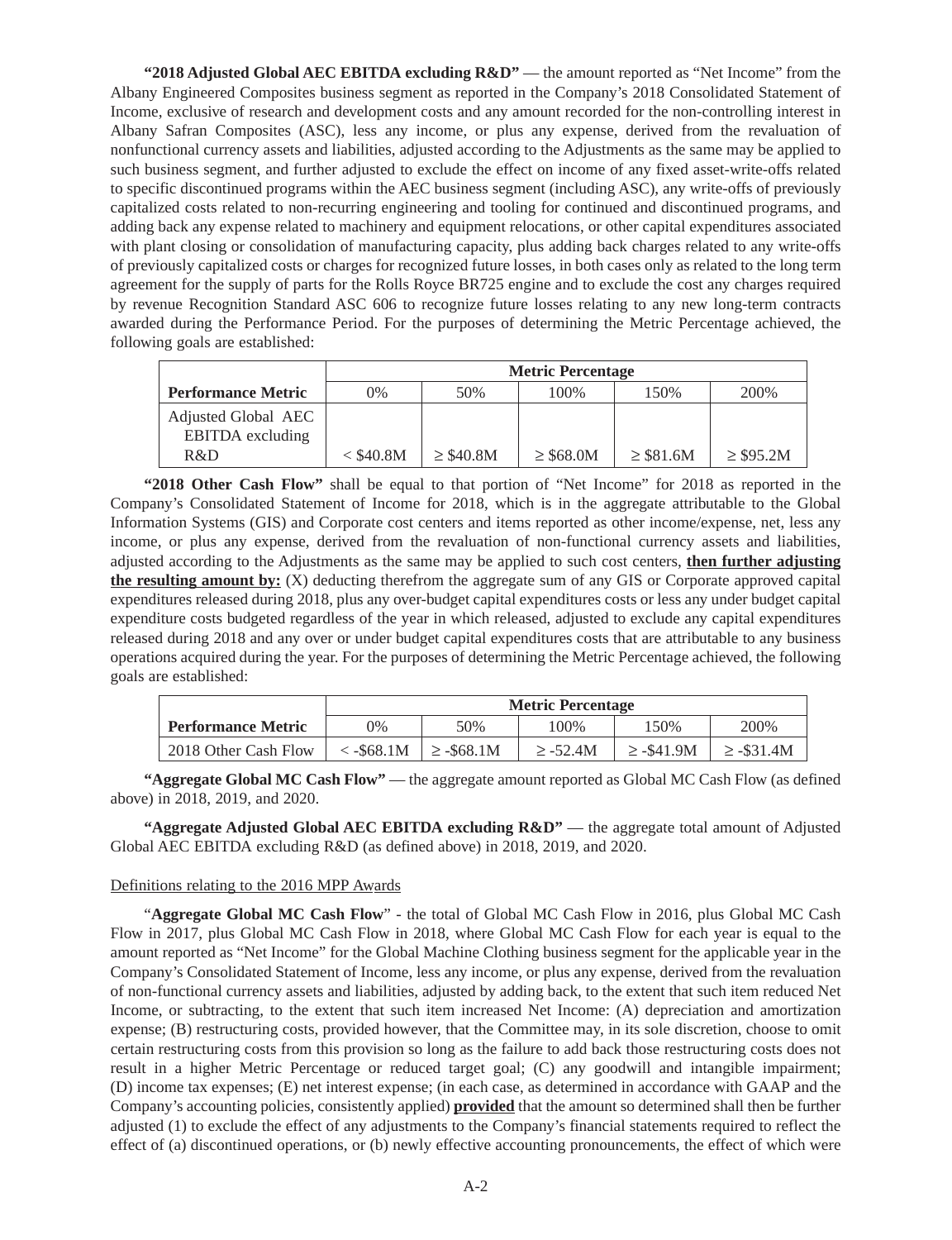not incorporated into the Board approved operating plan (in each case, without duplication, as defined by GAAP and as included in the Company's audited financial statements whether or not reflected as a separate line item in such audited financial statements); (2) to exclude (i) any gain or loss attributable to the sale of any business segment, or any real estate, during the applicable year, net of any expenses incurred in connection with the transaction, or (ii) reallocated overhead costs which were otherwise attributable to any discontinued operations divested during the year; (3) to exclude any income (or loss) attributable to any business operation acquired during the year; (4) to exclude the effect on income of any charges incurred in the connection of the settlement of pension benefit funding obligations; (5) to exclude the effect on income of any deferred bank fee write-offs or interest rate swap buyouts related to any new financing facility established during the year or any non-cash charges associated with the redemption of convertible notes; (6) to exclude the effect on income of any expenses, including consulting or professional fees, incurred in connection with any activities undertaken by management at the direction of the Board of Directors to investigate or pursue any strategic acquisitions, combinations, joint ventures or divestitures, regardless of whether such efforts result in the completion of such acquisition, combination, joint venture or divestiture during the year; and (7) to exclude the cost of any lease expense incurred in connection with the sale and leaseback of any real estate. **then further adjusting the resulting amount by:** (X) deducting therefrom the aggregate sum of all approved Machine Clothing capital expenditures released during the year, plus any overbudget capital expenditures costs or less any under budget capital expenditure costs budgeted regardless of the year in which released; (Y) adding back any expense related to machinery and equipment relocations, or other capital expenditures associated with plant closings or consolidation of manufacturing capacity; and (Z) by increasing, or decreasing as the case may be, the amount by a sum equal to the net decrease (or increase) in the aggregate sum of Machine Clothing Accounts Receivable and Inventories during the Performance Period. Accounts Receivable and Inventories shall in each case mean the amounts set forth in the Company's financial accounting systems and reported in the Company's year-end consolidated financial statements for the applicable year in accordance with GAAP, adjusted to exclude (1) any Accounts Receivable or Inventories attributable to any business operations acquired during the applicable year and (2) the effect of currency fluctuations. For the purposes of this definition, any funds released for the Company's equipment contingency budget shall not reduce cash flow. For the purposes of determining the Metric Percentage achieved, the following goals were established:

|                                     | <b>Metric Percentage</b> |                 |                 |                 |                 |  |
|-------------------------------------|--------------------------|-----------------|-----------------|-----------------|-----------------|--|
| <b>Performance Metrics</b>          | $0\%$                    | 50%             | 100%            | 150%            | 200%            |  |
| 1. Aggregate Global<br>MC Cash Flow | $<$ \$349.4M             | $\geq$ \$349.4M | $\geq$ \$499.2M | $\geq$ \$598.0M | $\geq$ \$698.9M |  |

**"Aggregate Adjusted Global AEC EBITDA excluding R&D"** - the total of Adjusted Global AEC EBITDA excluding R&D in 2016, plus Adjusted Global AEC EBITDA excluding R&D in 2017, plus Adjusted Global AEC EBITDA excluding R&D in 2018, where Adjusted Global AEC EBITDA excluding R&D for each year is equal to the amount reported as "Net Income" from the Albany Engineered Composites ("AEC") business segment for the applicable year, as reported in the Company's Consolidated Statement of Income, exclusive of research and development costs and any amount recorded for the non-controlling interest in Albany Safran Composites ("ASC"), less any income, or plus any expense, derived from the revaluation of non-functional currency assets and liabilities, adjusted by adding back, to the extent that such expense reduced Operating Income, or subtracting to the extent that such item increased Operating Income: (A) depreciation and amortization expense; (B) restructuring costs, provided however, that the Committee may, in its sole discretion, choose to omit certain restructuring costs from this provision so long as the failure to add back those restructuring costs does not result in a higher Metric Percentage or reduced target goal; (C) any goodwill impairment; (D) income tax expense; (E) net interest expense (in each case, as determined in accordance with GAAP and the Company's accounting policies, consistently applied) **provided** that the amount so determined shall then be further adjusted (1) to exclude the effect of any adjustments to the Company's financial statements required to reflect the effect of (a) discontinued operations, or (b) newly effective accounting pronouncements, the effect of which were not incorporated into the Board approved operating plan (in each case, without duplication, as defined by GAAP and as included in the Company's audited financial statements whether or not reflected as a separate line item in such audited financial statements); (2) to exclude (i) any gain or loss attributable to the sale of any business segment, or any real estate, during the year, net of any expenses incurred in connection with the transaction, or (ii) reallocated overhead costs which were otherwise attributable to any discontinued operations divested during the year; (3) to exclude any income (or loss) attributable to any business operation acquired during the year; (4) to exclude the effect on income of any charges incurred in the connection of the settlement of pension benefit funding obligations; (5) to exclude the effect on income of any deferred bank fee write-offs or interest rate swap buyouts related to any new financing facility